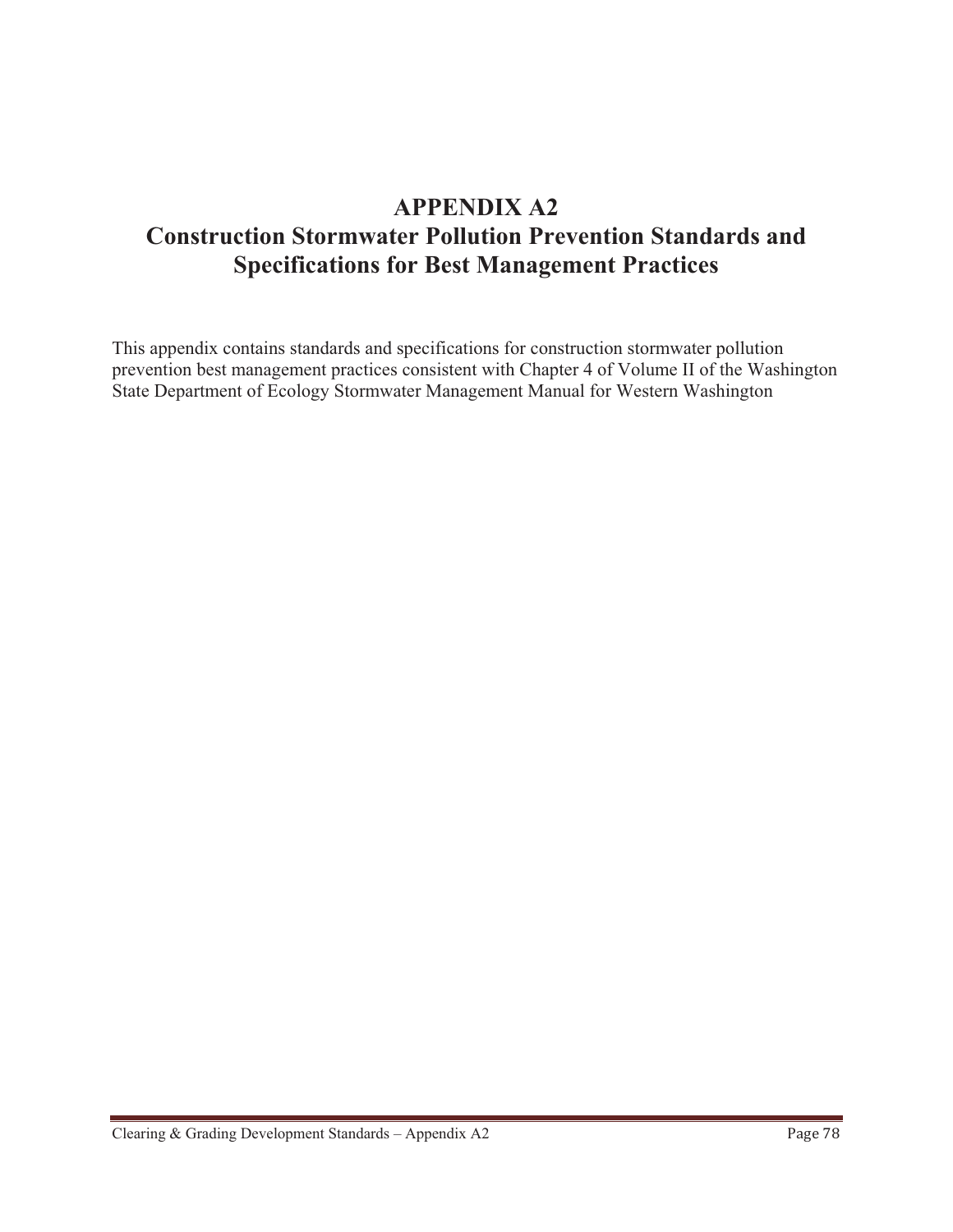## **Chapter 4 - Standards and Specifications for Best Management Practices**

Best Management Practices (BMPs) are defined as schedules of activities, prohibitions of practices, maintenance procedures, and structural and/or managerial practices, that when used singly or in combination, prevent or reduce the release of pollutants to waters of Washington State. This chapter contains standards and specifications for temporary BMPs to be used as applicable during the construction phase of a project.

*Section 4.1* contains the standards and specifications for Source Control BMPs.

**Section 4.2** contains the standards and specifications for Runoff Conveyance and Treatment BMPs.

The standards for each individual BMP are divided into four sections:

- 1. Purpose
- 2. Conditions of Use
- 3. Design and Installation Specifications
- 4. Maintenance Standards

Note that the "Conditions of Use" always refers to site conditions. As site conditions change, BMPs must be changed to remain in compliance.

Information on streambank stabilization is available in the *Integrated Streambank Protection Guidelines*, Washington State Department of Fish and Wildlife, 2000.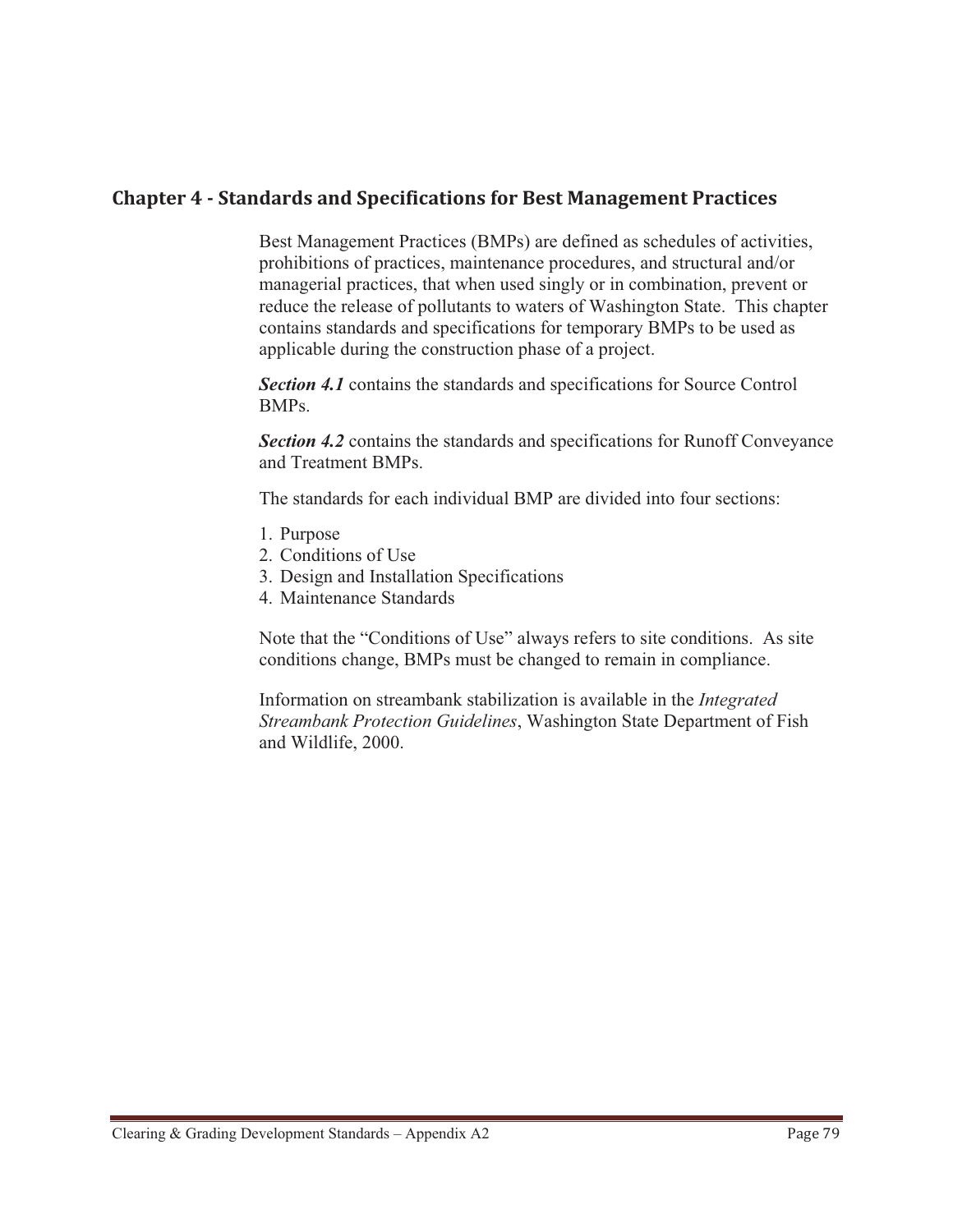## **4.1 Source Control BMPs**

#### **BMP C101: Preserving Natural Vegetation**

- *Purpose* The purpose of preserving natural vegetation is to reduce erosion wherever practicable. Limiting site disturbance is the single most effective method for reducing erosion. For example, conifers can hold up to about 50 percent of all rain that falls during a storm. Up to 20-30 percent of this rain may never reach the ground but is taken up by the tree or evaporates. Another benefit is that the rain held in the tree can be released slowly to the ground after the storm.
- *Conditions of Use*  Natural vegetation should be preserved on steep slopes, near perennial and intermittent watercourses or swales, and on building sites in wooded areas.
	- -As required by plat conditions, land use code, or land use approvals.

*Design and Installation Specifications*  Natural vegetation can be preserved in natural clumps or as individual trees, shrubs and vines.

The preservation of individual plants is more difficult because heavy equipment is generally used to remove unwanted vegetation. The points to remember when attempting to save individual plants are:

- $\bullet$  Is the plant worth saving? Consider the location, species, size, age, vigor, and the work involved. Plat conditions or land use regulations may also require that natural vegetation and trees be saved.
- Fence or clearly mark areas around trees that are to be saved. It is preferable to keep ground disturbance away from the trees at least as far out as the dripline.

Plants need protection from three kinds of injuries:

- *Construction Equipment* This injury can be above or below the ground level. Damage results from scarring, cutting of roots, and compaction of the soil. Placing a fenced buffer zone around plants to be saved prior to construction can prevent construction equipment injuries.
- *Grade Changes* Changing the natural ground level will alter grades, which affects the plant's ability to obtain the necessary air, water, and minerals. Minor fills usually do not cause problems although sensitivity between species does vary and should be checked. Trees can tolerate fill of 6 inches or less. For shrubs and other plants, the fill should be less.

When there are major changes in grade, it may become necessary to supply air to the roots of plants. This can be done by placing a layer of gravel and a tile system over the roots before the fill is made. A tile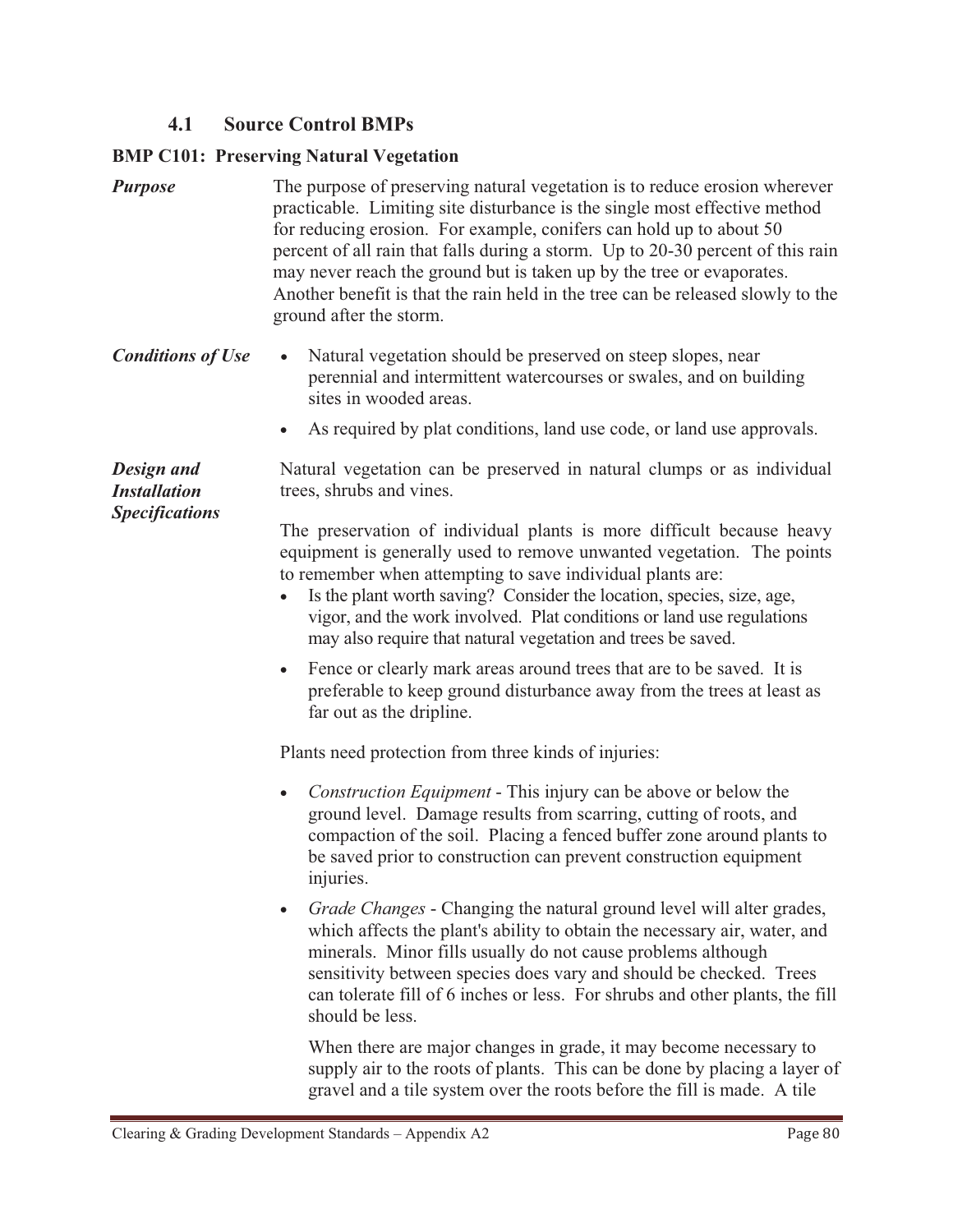system protects a tree from a raised grade. The tile system should be laid out on the original grade leading from a dry well around the tree trunk. The system should then be covered with small stones to allow air to circulate over the root area.

Lowering the natural ground level can seriously damage trees and shrubs. The highest percentage of the plant roots are in the upper 12 inches of the soil and cuts of only 2-3 inches can cause serious injury. To protect the roots it may be necessary to terrace the immediate area around the plants to be saved. If roots are exposed, construction of retaining walls may be needed to keep the soil in place. Plants can also be preserved by leaving them on an undisturbed, gently sloping mound. To increase the chances for survival, it is best to limit grade changes and other soil disturbances to areas outside the dripline of the plant.

- *Excavations* **-** Protect trees and other plants when excavating for drainfields, power, water, and sewer lines. Where possible, the trenches should be routed around trees and large shrubs. When this is not possible, it is best to tunnel under them. This can be done with hand tools or with power augers. If it is not possible to route the trench around plants to be saved, then the following should be observed:

Cut as few roots as possible. When you have to cut, cut clean. Paint cut root ends with a wood dressing like asphalt base paint.

Backfill the trench as soon as possible.

Tunnel beneath root systems as close to the center of the main trunk to preserve most of the important feeder roots.

Some problems that can be encountered with a few specific trees are:

- $\bullet$  Maple, Dogwood, Red alder, Western hemlock, Western red cedar, and Douglas fir do not readily adjust to changes in environment and special care should be taken to protect these trees.
- The windthrow hazard of Pacific silver fir and madronna is high, while that of Western hemlock is moderate. The danger of windthrow increases where dense stands have been thinned. Other species (unless they are on shallow, wet soils less than 20 inches deep) have a low windthrow hazard.
- Cottonwoods, maples, and willows have water-seeking roots. These can cause trouble in sewer lines and infiltration fields. On the other hand, they thrive in high moisture conditions that other trees would not.
- - Thinning operations in pure or mixed stands of Grand fir, Pacific silver fir, Noble fir, Sitka spruce, Western red cedar, Western hemlock,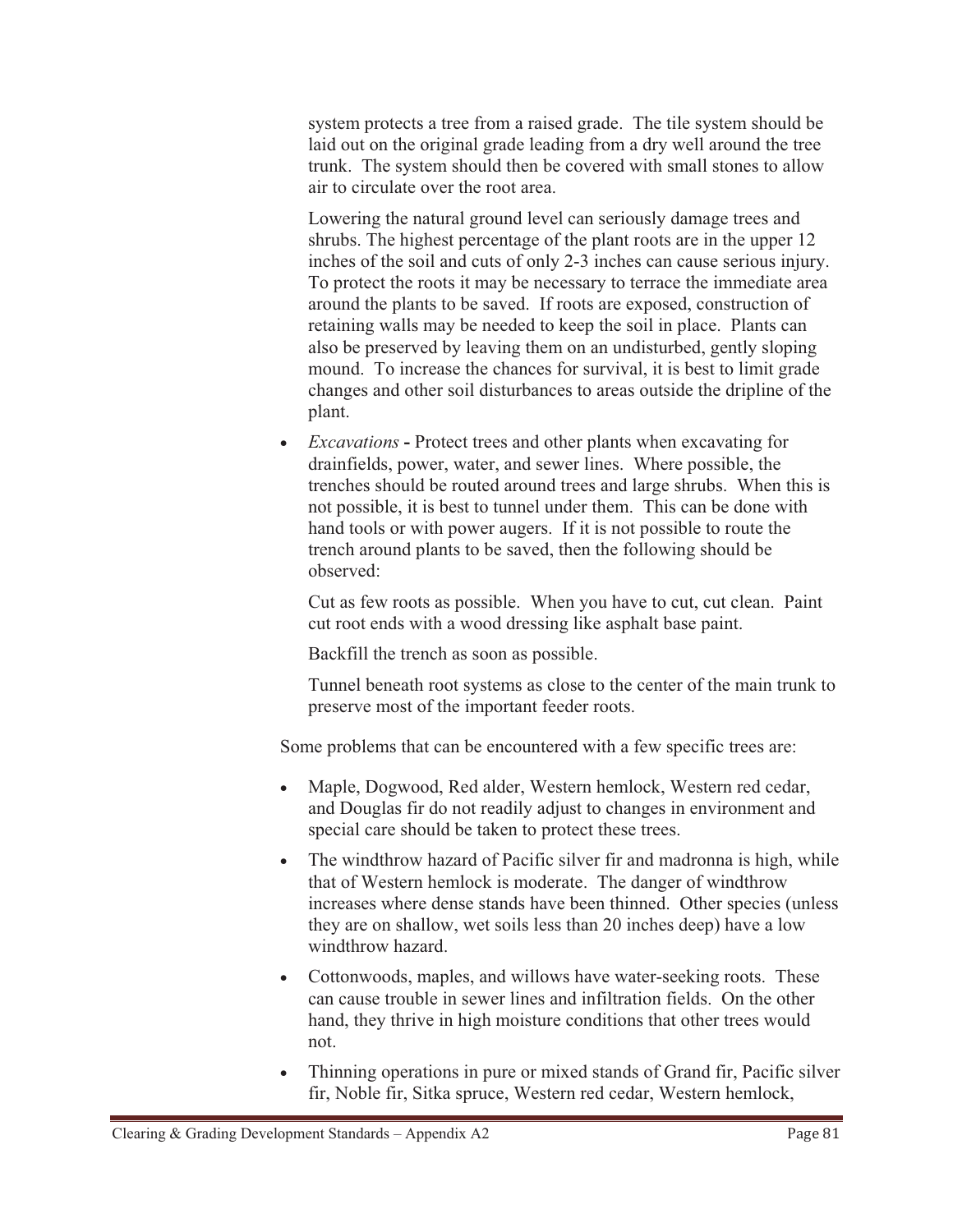Pacific dogwood, and Red alder can cause serious disease problems. Disease can become established through damaged limbs, trunks, roots, and freshly cut stumps. Diseased and weakened trees are also susceptible to insect attack. *Maintenance Standards*  $\bullet$  Inspect flagged and/or fenced areas regularly to make sure flagging or fencing has not been removed or damaged. If the flagging or fencing has been damaged or visibility reduced, it shall be repaired or replaced immediately and visibility restored.

 $\bullet$  If tree roots have been exposed or injured, "prune" cleanly with an appropriate pruning saw or lopers directly above the damaged roots and recover with native soils. Treatment of sap flowing trees (fir, hemlock, pine, soft maples) is not advised as sap forms a natural healing barrier.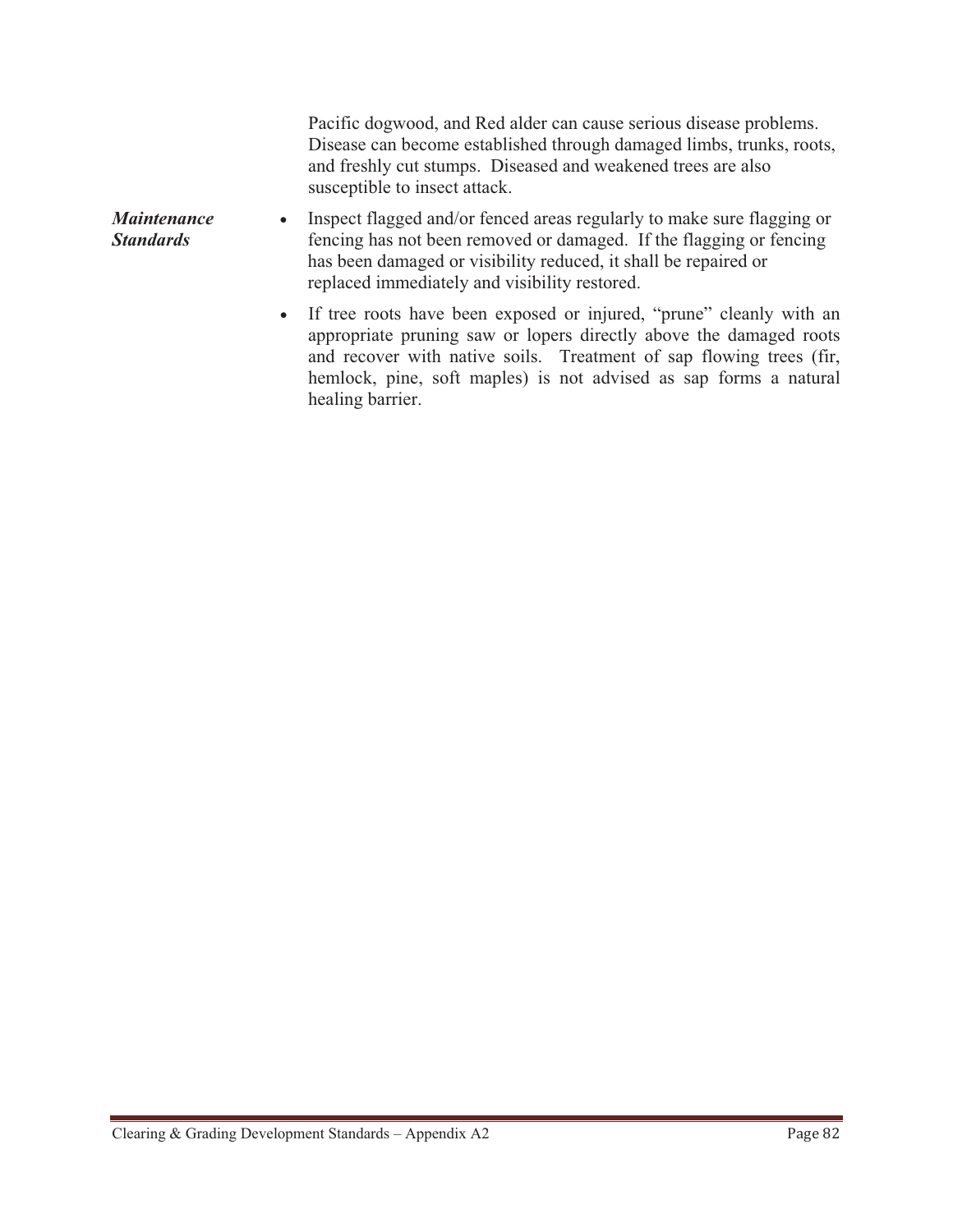## **BMP C102: Buffer Zones**

| <b>Purpose</b>                         | An undisturbed area or strip of natural vegetation or an established<br>suitable planting that will provide a living filter to reduce soil erosion and<br>runoff velocities.                                                                                                                                                                       |  |  |
|----------------------------------------|----------------------------------------------------------------------------------------------------------------------------------------------------------------------------------------------------------------------------------------------------------------------------------------------------------------------------------------------------|--|--|
| <b>Conditions of Use</b>               | Natural buffer zones are used along streams, wetlands and other bodies of<br>water that need protection from erosion and sedimentation. Vegetative<br>buffer zones can be used to protect natural swales and can be incorporated<br>into the natural landscaping of an area.                                                                       |  |  |
|                                        | Critical-areas buffer zones should not be used as sediment treatment areas.<br>These areas shall remain completely undisturbed. The City may expand<br>the buffer widths temporarily to allow the use of the expanded area for<br>removal of sediment.                                                                                             |  |  |
| Design and<br><b>Installation</b>      | Preserving natural vegetation or plantings in clumps, blocks, or strips<br>$\bullet$<br>is generally the easiest and most successful method.                                                                                                                                                                                                       |  |  |
| <b>Specifications</b>                  | Leave all unstable steep slopes in natural vegetation.<br>$\bullet$                                                                                                                                                                                                                                                                                |  |  |
|                                        | Mark clearing limits and keep all equipment and construction debris<br>$\bullet$<br>out of the natural areas. Steel construction fencing is the most<br>effective method in protecting sensitive areas and buffers.<br>Alternatively, wire-backed silt fence on steel posts is marginally<br>effective. Flagging alone is typically not effective. |  |  |
|                                        | Keep all excavations outside the dripline of trees and shrubs.<br>$\bullet$                                                                                                                                                                                                                                                                        |  |  |
|                                        | Do not push debris or extra soil into the buffer zone area because it<br>$\bullet$<br>will cause damage from burying and smothering.                                                                                                                                                                                                               |  |  |
|                                        | Vegetative buffer zones for streams, lakes or other waterways shall be<br>$\bullet$<br>established by the City or other state or federal permits or approvals.                                                                                                                                                                                     |  |  |
| <b>Maintenance</b><br><b>Standards</b> | Inspect the area frequently to make sure flagging remains in place<br>and the area remains undisturbed.                                                                                                                                                                                                                                            |  |  |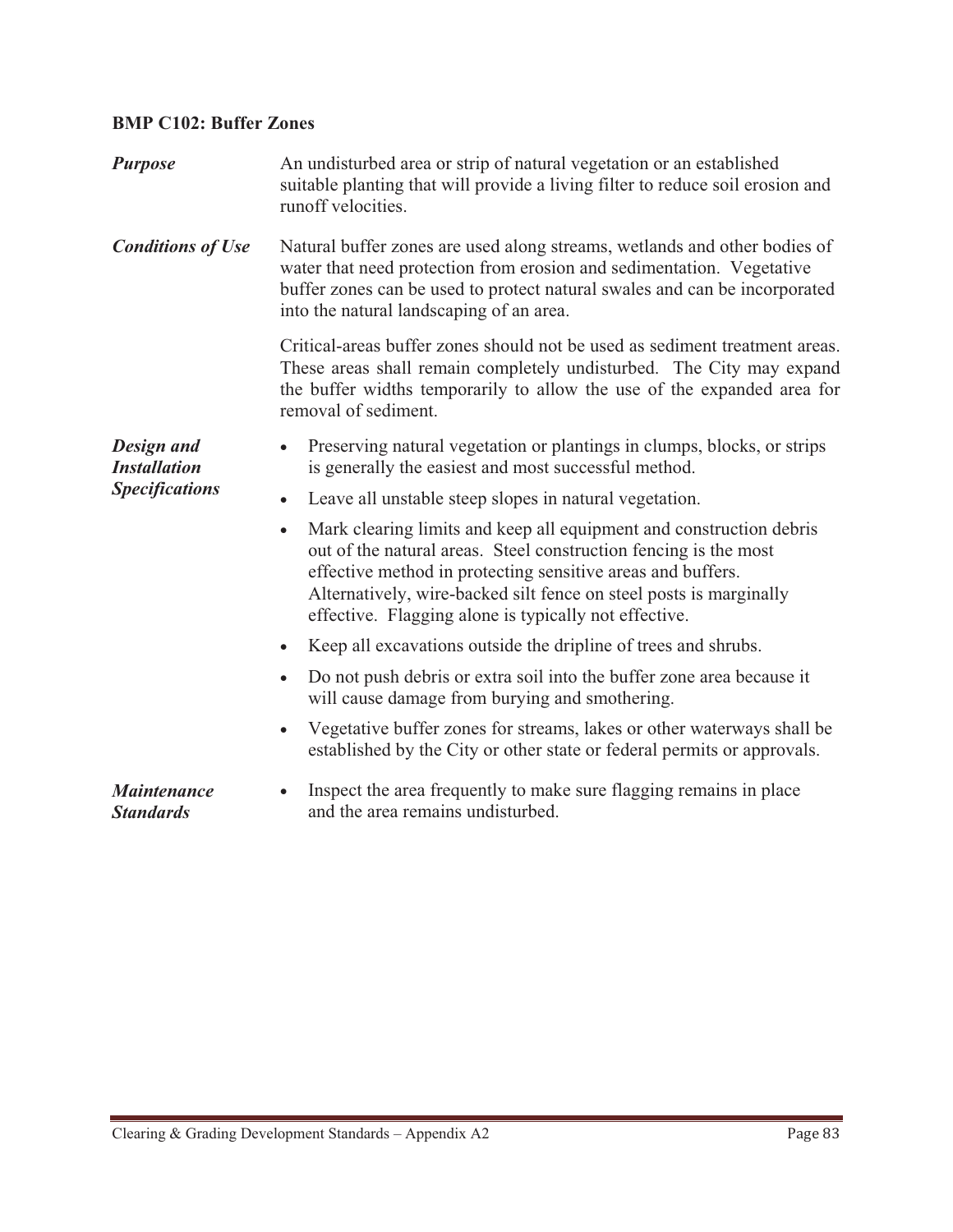## **BMP C103: High Visibility Plastic or Metal Fence**

| <b>Purpose</b>                                             | Fencing is intended to: (1) restrict clearing to approved limits; (2) prevent<br>disturbance of sensitive areas, their buffers, and other areas required to be<br>left undisturbed; (3) limit construction traffic to designated construction<br>entrances or roads; and, (4) protect areas where marking with survey tape<br>may not provide adequate protection.                                                                                                                                                                                                                                                                                           |
|------------------------------------------------------------|--------------------------------------------------------------------------------------------------------------------------------------------------------------------------------------------------------------------------------------------------------------------------------------------------------------------------------------------------------------------------------------------------------------------------------------------------------------------------------------------------------------------------------------------------------------------------------------------------------------------------------------------------------------|
| <b>Conditions of Use</b>                                   | To establish clearing limits, plastic or metal fence may be used:                                                                                                                                                                                                                                                                                                                                                                                                                                                                                                                                                                                            |
|                                                            | At the boundary of sensitive areas, their buffers, and other areas<br>required to be left uncleared.                                                                                                                                                                                                                                                                                                                                                                                                                                                                                                                                                         |
|                                                            | As necessary to control vehicle access to and on the site.<br>$\bullet$                                                                                                                                                                                                                                                                                                                                                                                                                                                                                                                                                                                      |
| Design and<br><b>Installation</b><br><b>Specifications</b> | High visibility plastic fence shall be composed of a high-density<br>$\bullet$<br>polyethylene material and shall be at least four feet in height. Posts<br>for the fencing shall be steel or wood and placed every 6 feet on<br>center (maximum) or as needed to ensure rigidity. The fencing shall<br>be fastened to the post every six inches with a polyethylene tie. On<br>long continuous lengths of fencing, a tension wire or rope shall be<br>used as a top stringer to prevent sagging between posts. The fence<br>color shall be high visibility orange. The fence tensile strength shall<br>be 360 lbs./ft. using the ASTM D4595 testing method. |
|                                                            | Metal fences shall be designed and installed according to the<br>$\bullet$<br>manufacturer's specifications.                                                                                                                                                                                                                                                                                                                                                                                                                                                                                                                                                 |
|                                                            | Metal fences shall be at least 3 feet high and must be highly visible.<br>$\bullet$                                                                                                                                                                                                                                                                                                                                                                                                                                                                                                                                                                          |
|                                                            | Fences shall not be wired or stapled to trees.<br>$\bullet$                                                                                                                                                                                                                                                                                                                                                                                                                                                                                                                                                                                                  |
| <b>Maintenance</b><br><b>Standards</b>                     | If the fence has been damaged or visibility reduced, it shall be<br>$\bullet$<br>repaired or replaced immediately and visibility restored.                                                                                                                                                                                                                                                                                                                                                                                                                                                                                                                   |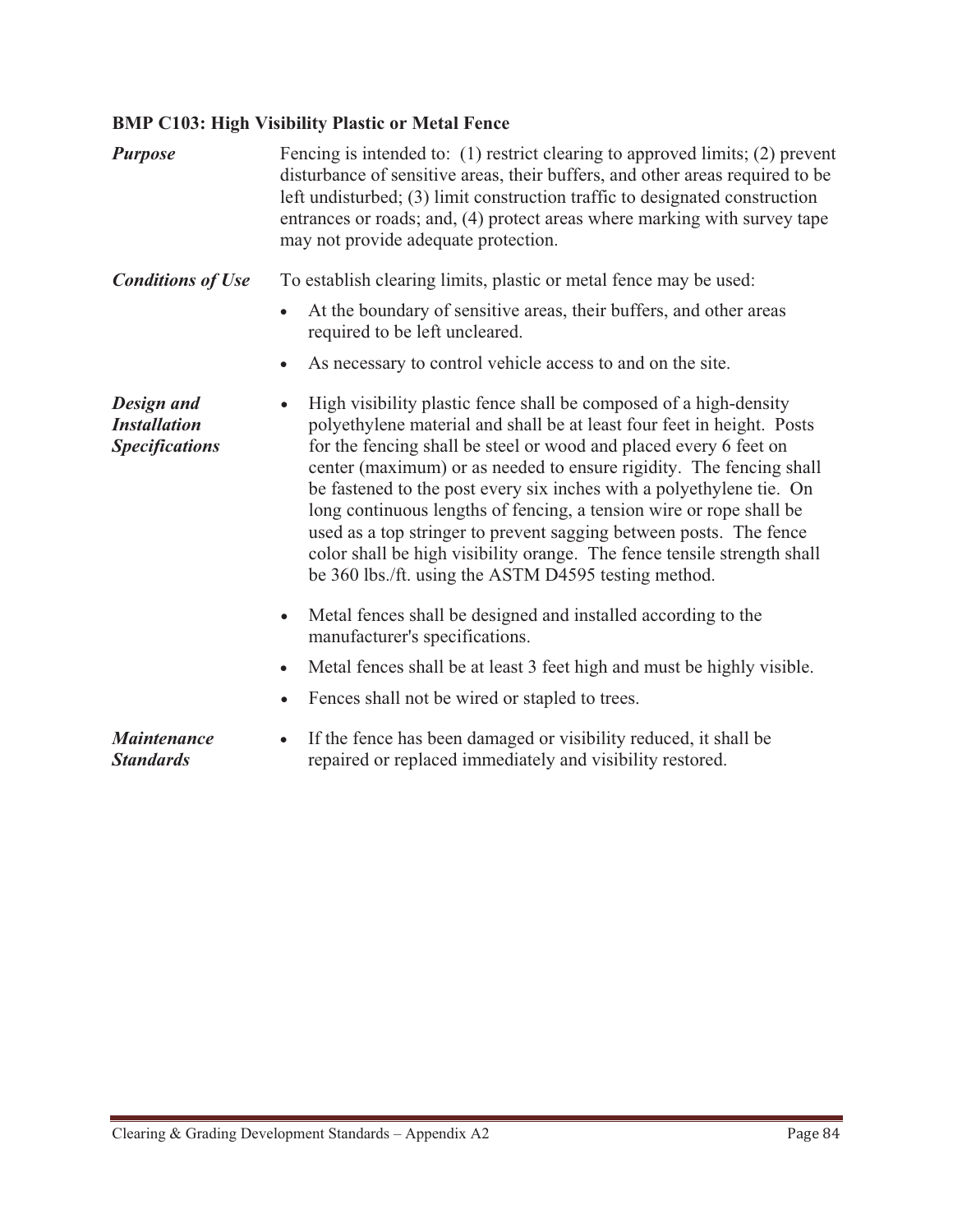## **BMP C104: Stake and Wire Fence**

| <b>Purpose</b>                                             | Fencing is intended to: (1) restrict clearing to approved limits; (2) prevent<br>disturbance of sensitive areas, their buffers, and other areas required to be<br>left undisturbed; (3) limit construction traffic to designated construction<br>entrances or roads; and, (4) protect any areas where marking with survey<br>tape may not provide adequate protection. |
|------------------------------------------------------------|------------------------------------------------------------------------------------------------------------------------------------------------------------------------------------------------------------------------------------------------------------------------------------------------------------------------------------------------------------------------|
| <b>Conditions of Use</b>                                   | To establish clearing limits, stake or wire fence may be used:                                                                                                                                                                                                                                                                                                         |
|                                                            | At the boundary of sensitive areas, their buffers, and other areas<br>$\bullet$<br>required to be left uncleared.                                                                                                                                                                                                                                                      |
|                                                            | As necessary, to control vehicle access to and on the site.<br>$\bullet$                                                                                                                                                                                                                                                                                               |
| Design and<br><b>Installation</b><br><b>Specifications</b> | See Figure 4.1 for details.<br>$\bullet$<br>More substantial fencing shall be used if the fence does not prevent<br>$\bullet$                                                                                                                                                                                                                                          |
|                                                            | encroachment into those areas that are not to be disturbed.                                                                                                                                                                                                                                                                                                            |
| <b>Maintenance</b><br><b>Standards</b>                     | If the fence has been damaged or visibility reduced, it shall be<br>$\bullet$<br>repaired or replaced immediately and visibility restored.                                                                                                                                                                                                                             |

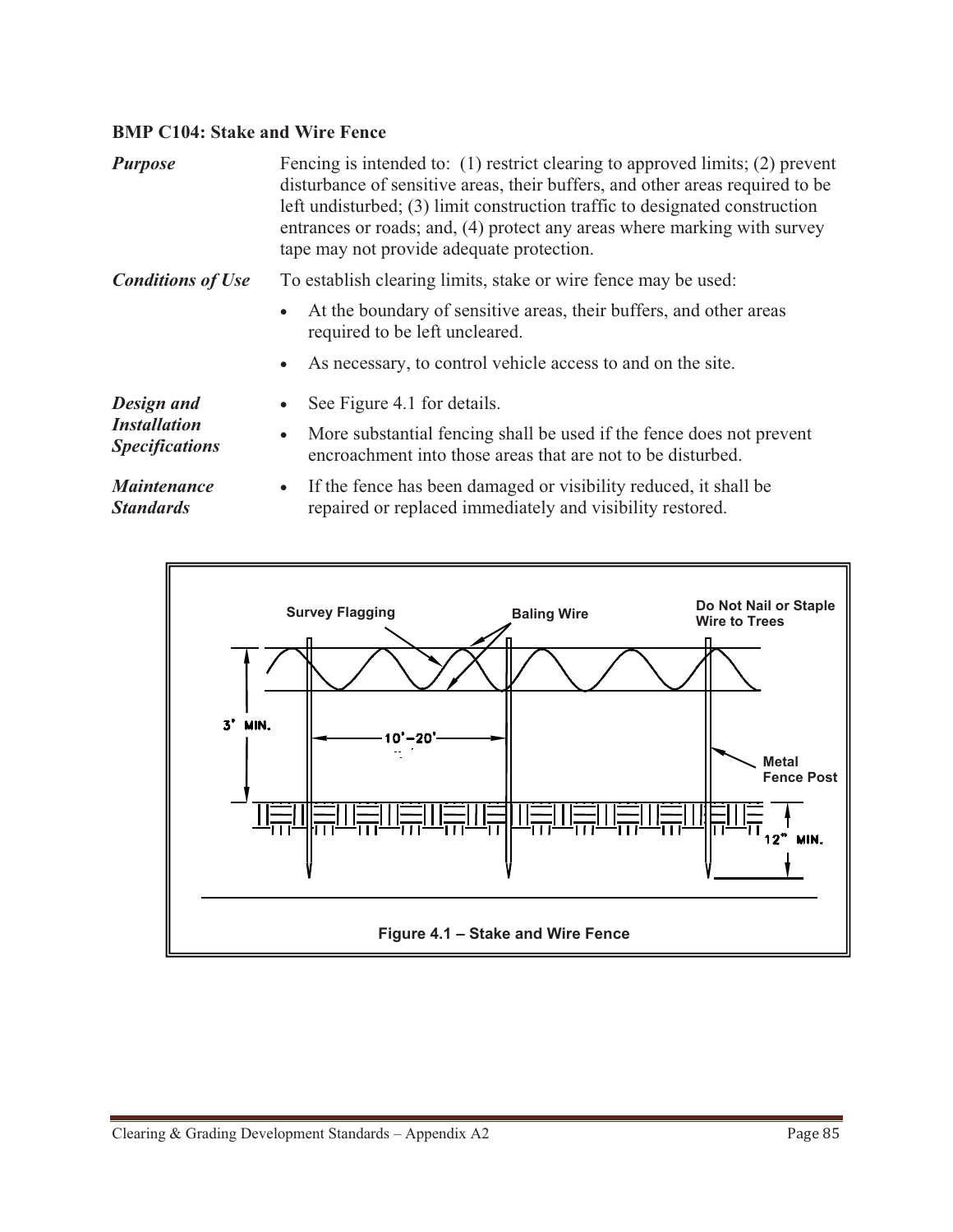#### **BMP C105: Stabilized Construction Entrance**

| <b>Purpose</b>                                             | Construction entrances are stabilized to reduce the amount of sediment<br>transported onto paved roads by vehicles or equipment by constructing a<br>stabilized pad of quarry spalls at entrances to construction sites.                                                                                                                                                                                                                                                                                                                                                   |              |  |  |
|------------------------------------------------------------|----------------------------------------------------------------------------------------------------------------------------------------------------------------------------------------------------------------------------------------------------------------------------------------------------------------------------------------------------------------------------------------------------------------------------------------------------------------------------------------------------------------------------------------------------------------------------|--------------|--|--|
| <b>Conditions of Use</b>                                   | Construction entrances shall be stabilized wherever traffic will be leaving<br>a construction site and traveling on paved roads or other paved areas<br>within 1,000 feet of the site.<br>On large commercial, highway, and road projects, the designer should<br>include enough extra materials in the contract to allow for additional<br>stabilized entrances not shown in the initial CSWPPP. It is difficult to<br>determine exactly where access to these projects will take place; additional<br>materials will enable the contractor to install them where needed. |              |  |  |
|                                                            |                                                                                                                                                                                                                                                                                                                                                                                                                                                                                                                                                                            |              |  |  |
| Design and<br><b>Installation</b><br><b>Specifications</b> | See Figure 4.2 for details. Note: the 100' minimum length of the<br>$\bullet$<br>entrance shall be reduced to the maximum practicable size when the<br>size or configuration of the site does not allow the full length (100').                                                                                                                                                                                                                                                                                                                                            |              |  |  |
|                                                            | A separation geotextile shall be placed under the spalls to prevent<br>$\bullet$<br>fine sediment from pumping up into the rock pad. The geotextile<br>shall meet the following standards:                                                                                                                                                                                                                                                                                                                                                                                 |              |  |  |
|                                                            | Grab Tensile Strength (ASTM D4751)                                                                                                                                                                                                                                                                                                                                                                                                                                                                                                                                         | 200 psi min. |  |  |
|                                                            | Grab Tensile Elongation (ASTM D4632)                                                                                                                                                                                                                                                                                                                                                                                                                                                                                                                                       | 30% max.     |  |  |
|                                                            | Mullen Burst Strength (ASTM D3786-80a)                                                                                                                                                                                                                                                                                                                                                                                                                                                                                                                                     | 400 psi min. |  |  |
|                                                            | AOS (ASTM D4751)<br>20-45 (U.S. standard sieve size)                                                                                                                                                                                                                                                                                                                                                                                                                                                                                                                       |              |  |  |
|                                                            | Consider early installation of the first lift of asphalt in areas that will<br>paved; this can be used as a stabilized entrance. Also consider the<br>installation of excess concrete as a stabilized entrance. During large<br>concrete pours, excess concrete is often available for this purpose.<br>Hog fuel (wood-based mulch) may be substituted for or combined with<br>$\bullet$<br>quarry spalls in areas that will not be used for permanent roads. Hog<br>fuel is generally less effective at stabilizing construction entrances and                            |              |  |  |

- fuel is generally less effective at stabilizing construction entrances and should be used only at sites where the amount of traffic is very limited. Hog fuel is not recommended for entrance stabilization in urban areas. The effectiveness of hog fuel is highly variable and it generally requires more maintenance than quarry spalls. The inspector may at any time require the use of quarry spalls if the hog fuel is not preventing sediment from being tracked onto pavement or if the hog fuel is being carried onto pavement. Hog fuel is prohibited in permanent roadbeds because organics in the subgrade soils cause degradation of the subgrade support over time.
- Fencing (see BMPs C103 and C104) shall be installed as necessary to restrict traffic to the construction entrance.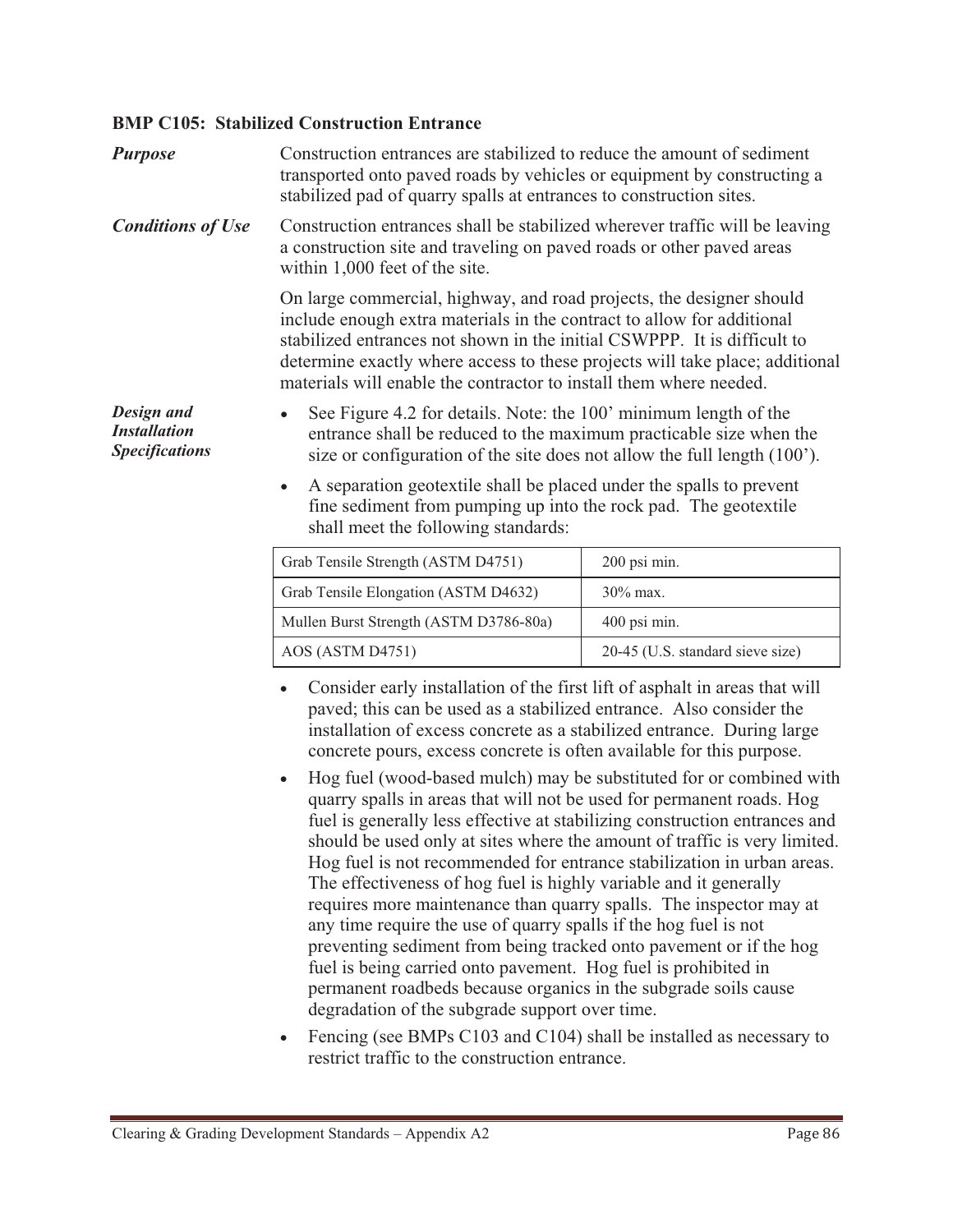- Whenever possible, the entrance shall be constructed on a firm, compacted subgrade. This can substantially increase the effectiveness of the pad and reduce the need for maintenance.

*Maintenance Standards* - Quarry spalls (or hog fuel) shall be added if the pad is no longer in accordance with the specifications.

- - If the entrance is not preventing sediment from being tracked onto pavement, then alternative measures to keep the streets free of sediment shall be used. This may include street sweeping, an increase in the dimensions of the entrance, or the installation of a wheel wash.
- - Any sediment that is tracked onto pavement shall be removed by shoveling or street sweeping. The sediment collected by sweeping shall be removed or stabilized on site. The pavement shall not be cleaned by washing down the street, except when sweeping is ineffective and there is a threat to public safety. If it is necessary to wash the streets, the construction of a small sump shall be considered. The sediment would then be washed into the sump where it can be controlled.
- - Any quarry spalls that are loosened from the pad, which end up on the roadway shall be removed immediately.
- - If vehicles are entering or exiting the site at points other than the construction entrance(s), fencing (see BMPs C103 and C104) shall be installed to control traffic.
- - Upon project completion and site stabilization, all construction accesses intended as permanent access for maintenance shall be permanently stabilized.

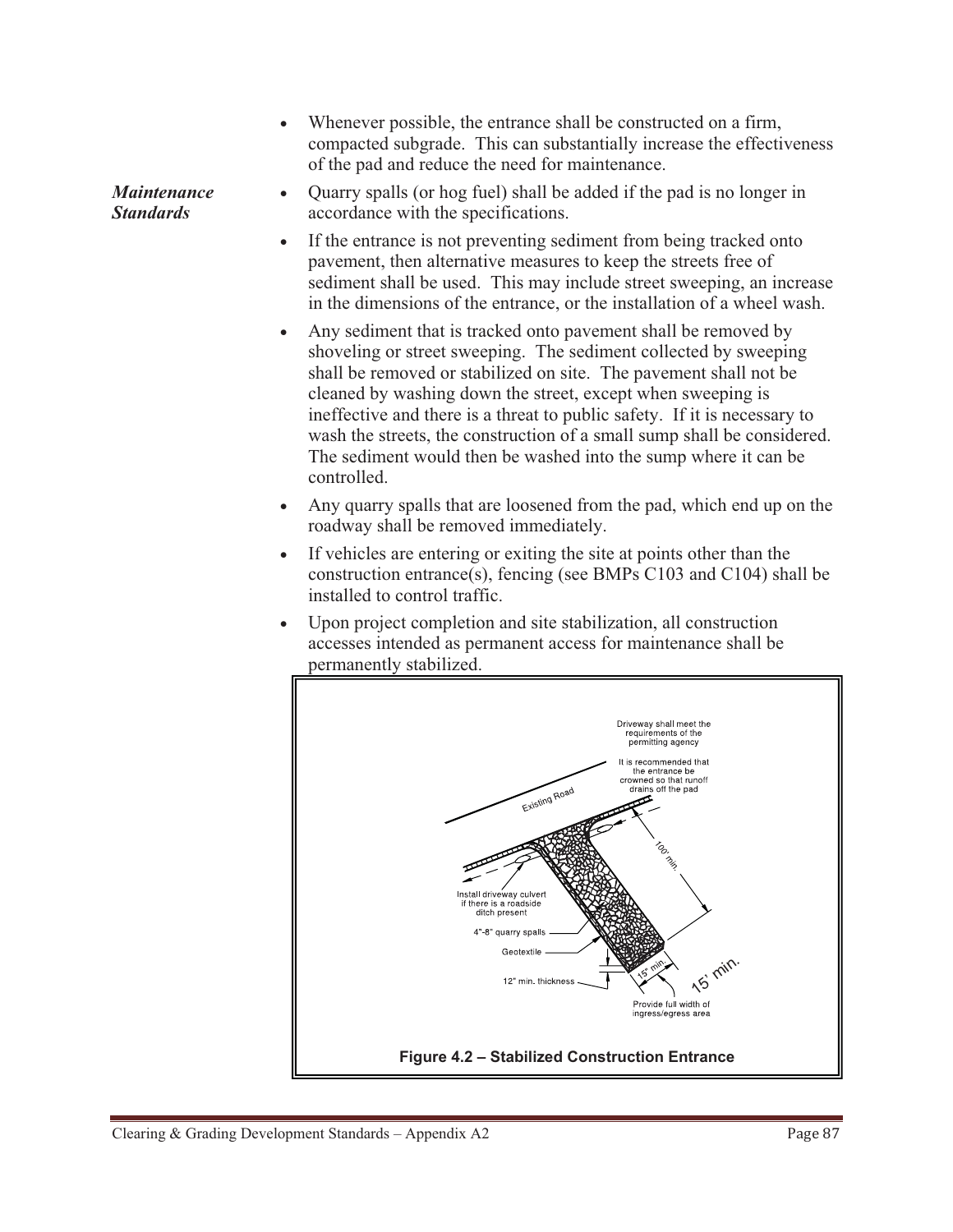#### **BMP C106: Wheel Wash**  *Purpose* Wheel washes reduce the amount of sediment transported onto paved roads by motor vehicles. *Conditions of Use* When a stabilized construction entrance (see BMP C105) is not preventing sediment from being tracked onto pavement. - Wheel washing is generally an effective BMP when installed with careful attention to topography. For example, a wheel wash can be detrimental if installed at the top of a slope abutting a right-of-way where the water from the dripping truck can run unimpeded into the street. - Pressure washing combined with an adequately sized and surfaced pad with direct drainage to a large 10-foot x 10-foot sump can be very effective. *Design and Installation Specifications*  Suggested details are shown in Figure 4.3. The City may allow other designs. A minimum of 6 inches of asphalt treated base (ATB) over crushed base material or 8 inches over a good subgrade is recommended to pave the wheel wash. Use a low clearance truck to test the wheel wash before paving. Either a belly dump or lowboy will work well to test clearance. Keep the water level from 12 to 14 inches deep to avoid damage to truck hubs and filling the truck tongues with water. Midpoint spray nozzles are only needed in extremely muddy conditions. Wheel wash systems should be designed with a small grade change, 6 to 12 inches for a 10-foot-wide pond, to allow sediment to flow to the low side of pond to help prevent re-suspension of sediment. A drainpipe with a 2- to 3-foot riser should be installed on the low side of the pond to allow for easy cleaning and refilling. Polymers may be used to promote coagulation and flocculation in a closed-loop system. Polyacrylamide (PAM) added to the wheel wash water at a rate of 0.25 - 0.5 pounds per 1,000 gallons of water increases effectiveness and reduces cleanup time. If PAM is already being used for dust or erosion control and is being applied by a water truck, the same truck can be used to change the wash water. *Maintenance Standards* The wheel wash should start out the day with fresh water. The wash water should be changed a minimum of once per day. On large earthwork jobs where more than 10-20 trucks per hour are expected, the wash water will need to be changed more often. Wheel wash or tire bath wastewater shall be discharged to a separate onsite treatment system, such as closed-loop recirculation or land application, or to the sanitary sewer with proper local sewer district approval.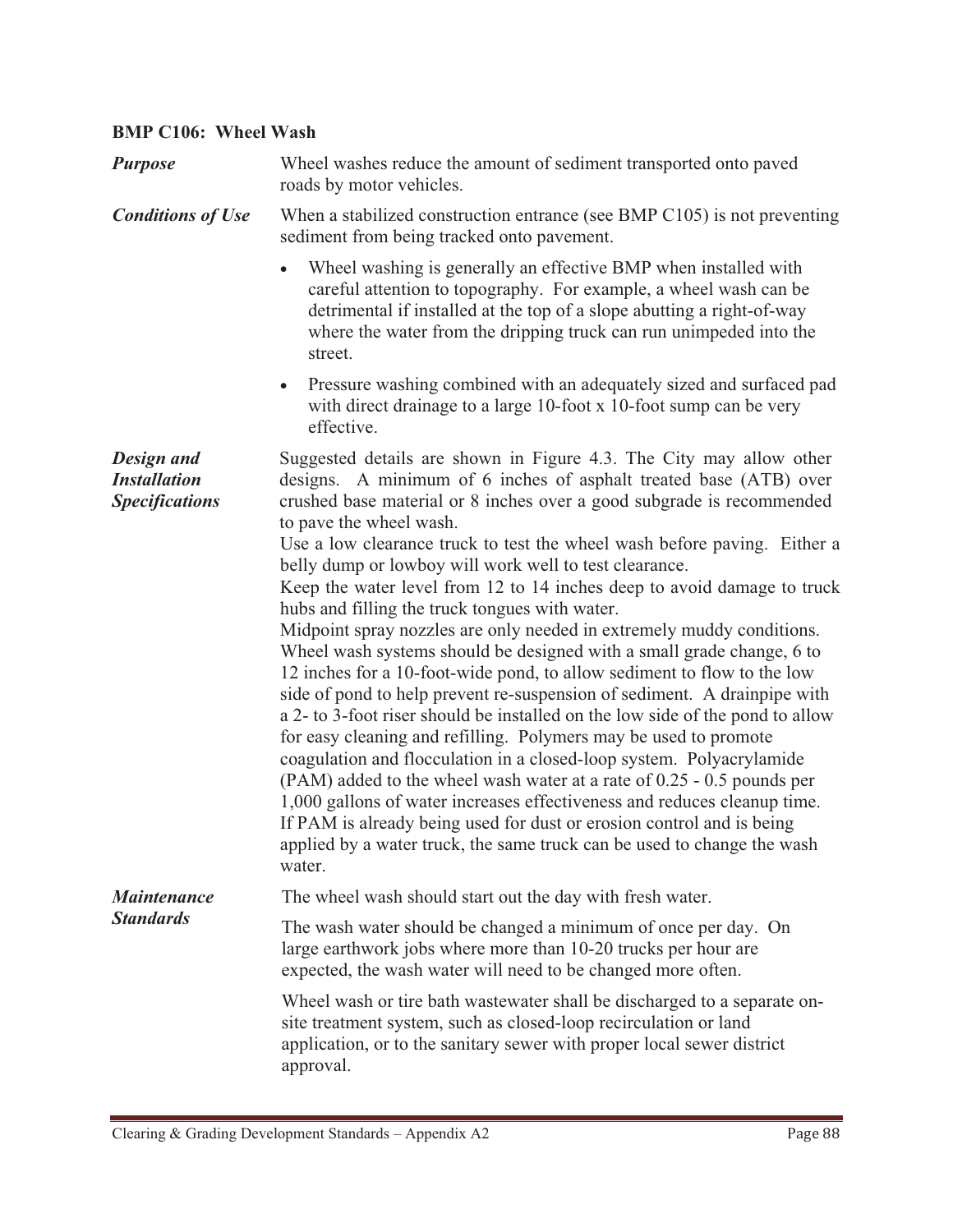

Notes:

- 1. Asphalt construction entrance 6 in. asphalt treated base (ATB).
- 2. 3-inch trash pump with floats on the suction hose.
- 3. Midpoint spray nozzles, if needed.
- 4. 6-inch sewer pipe with butterfly valves. Bottom one is a drain. Locate top pipe's invert 1 foot above bottom of wheel wash.
- 5. 8 foot x 8 foot sump with 5 feet of catch. Build so can be cleaned with trackhoe.
- 6. Asphalt curb on the low road side to direct water back to pond.
- 7. 6-inch sleeve under road.
- 8. Ball valves.
- 9. 15 foot. ATB apron to protect ground from splashing water.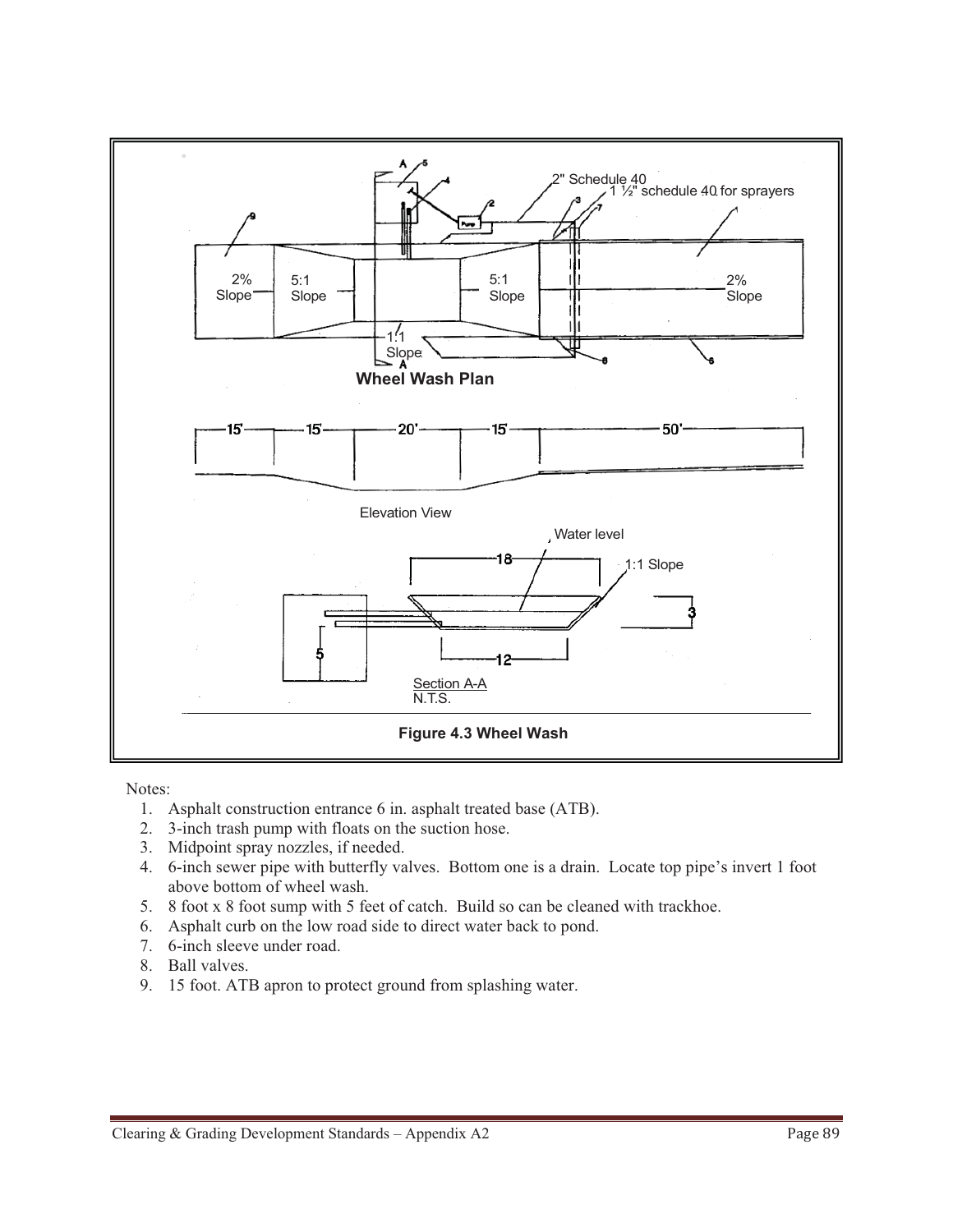## **BMP C107: Construction Road/Parking Area Stabilization**

| <b>Purpose</b>                    | Stabilizing subdivision roads, parking areas, and other onsite vehicle<br>transportation routes immediately after grading reduces erosion caused by<br>construction traffic or runoff.                                                                                                                                                                                                                                                                                                                                                                                                                                                                                                                                                                                                                                                  |  |  |
|-----------------------------------|-----------------------------------------------------------------------------------------------------------------------------------------------------------------------------------------------------------------------------------------------------------------------------------------------------------------------------------------------------------------------------------------------------------------------------------------------------------------------------------------------------------------------------------------------------------------------------------------------------------------------------------------------------------------------------------------------------------------------------------------------------------------------------------------------------------------------------------------|--|--|
| <b>Conditions of Use</b>          | Roads or parking areas shall be stabilized wherever they are<br>constructed, whether permanent or temporary, for use by construction<br>traffic.                                                                                                                                                                                                                                                                                                                                                                                                                                                                                                                                                                                                                                                                                        |  |  |
|                                   | Fencing (see BMPs C103 and C104) shall be installed, if necessary, to<br>$\bullet$<br>limit the access of vehicles to only those roads and parking areas that<br>are stabilized.                                                                                                                                                                                                                                                                                                                                                                                                                                                                                                                                                                                                                                                        |  |  |
| Design and<br><b>Installation</b> | On areas that will receive asphalt as part of the project, install the first lift as<br>$\bullet$<br>soon as possible.                                                                                                                                                                                                                                                                                                                                                                                                                                                                                                                                                                                                                                                                                                                  |  |  |
| <b>Specifications</b>             | A 6-inch depth of 2- to 4-inch crushed rock, gravel base, or crushed<br>surfacing base course shall be applied immediately after grading or<br>utility installation. A 4-inch course of asphalt treated base (ATB) may<br>also be used, or the road/parking area may be paved. It may also be<br>possible to use cement or calcium chloride for soil stabilization. If<br>cement or cement kiln dust is used for roadbase stabilization, pH<br>monitoring and BMPs are necessary to evaluate and minimize the<br>effects on stormwater. If the area will not be used for permanent roads,<br>parking areas, or structures, a 6-inch depth of hog fuel may also be<br>used, but this is likely to require more maintenance. Whenever<br>possible, construction roads and parking areas shall be placed on a firm,<br>compacted subgrade. |  |  |
|                                   | Temporary road gradients shall not exceed 15 percent. Roadways shall<br>$\bullet$<br>be carefully graded to drain. Drainage ditches shall be provided on each<br>side of the roadway in the case of a crowned section, or on one side in the<br>case of a super-elevated section. Drainage ditches shall be directed to a<br>sediment control BMP.                                                                                                                                                                                                                                                                                                                                                                                                                                                                                      |  |  |
|                                   | Rather than relying on ditches, it may also be possible to grade the road<br>$\bullet$<br>so that runoff sheet-flows into a heavily vegetated area with a well-<br>developed topsoil. Landscaped areas are not adequate. If this area has at<br>least 50 feet of vegetation, then it is generally preferable to use the<br>vegetation to treat runoff, rather than a sediment pond or trap. The 50<br>feet shall not include wetlands. If runoff is allowed to sheetflow through<br>adjacent vegetated areas, it is vital to design the roadways and parking<br>areas so that no concentrated runoff is created.                                                                                                                                                                                                                        |  |  |
|                                   | Storm drain inlets shall be protected to prevent sediment-laden water<br>٠<br>entering the storm drain system (see BMP C220).                                                                                                                                                                                                                                                                                                                                                                                                                                                                                                                                                                                                                                                                                                           |  |  |
| <b>Maintenance</b>                | Inspect stabilized areas regularly, especially after large storm events.                                                                                                                                                                                                                                                                                                                                                                                                                                                                                                                                                                                                                                                                                                                                                                |  |  |
| <b>Standards</b>                  | Crushed rock, gravel base, hog fuel, etc. shall be added as required to<br>$\bullet$<br>maintain a stable driving surface and to stabilize any areas that have<br>eroded.                                                                                                                                                                                                                                                                                                                                                                                                                                                                                                                                                                                                                                                               |  |  |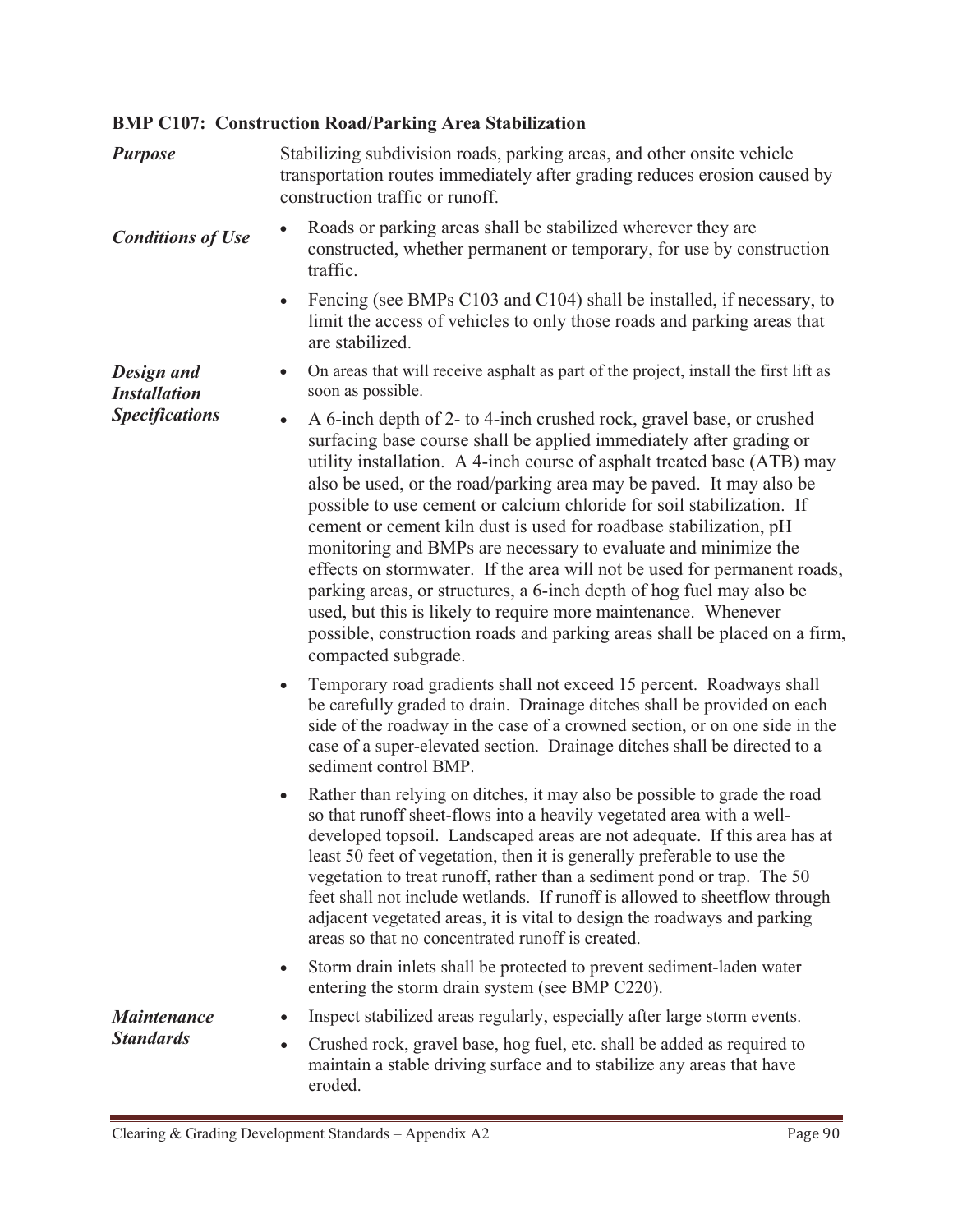- Following construction, these areas shall be restored to pre-construction condition or better to prevent future erosion.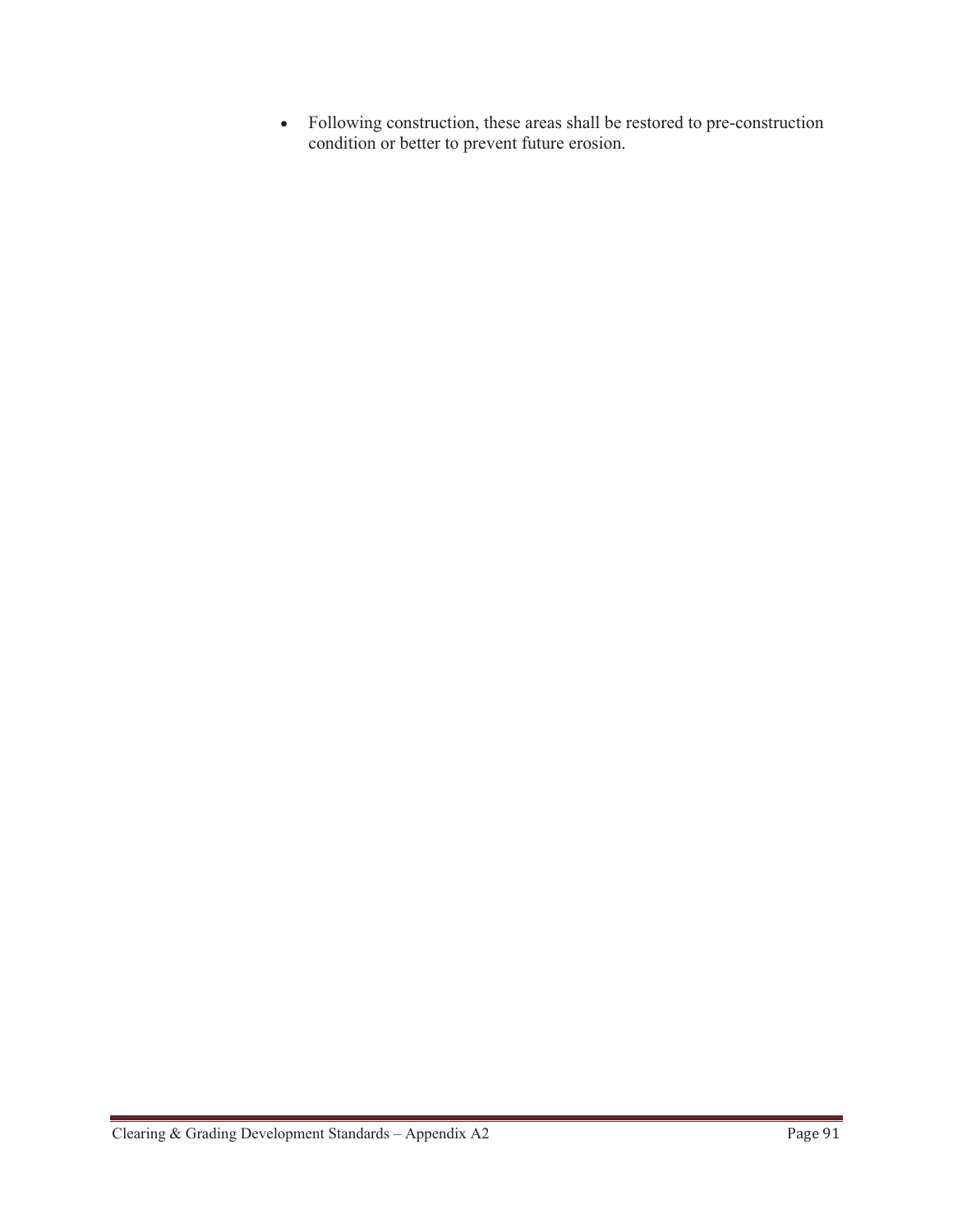#### **BMP C120: Temporary and Permanent Seeding**

| <b>Purpose</b> | Seeding is intended to reduce erosion by stabilizing exposed soils. A     |
|----------------|---------------------------------------------------------------------------|
|                | well-established vegetative cover is one of the most effective methods of |
|                | reducing erosion.                                                         |

- *Conditions of Use*  Seeding may be used throughout the project on disturbed areas that have reached final grade or that will remain unworked for more than 30 days.
	- - Channels that will be vegetated should be installed before major earthwork and hydroseeded with a Bonded Fiber Matrix. The vegetation should be well established (i.e., 75 percent cover) before water is allowed to flow in the ditch. With channels that will have high flows, erosion control blankets should be installed over the hydroseed. If vegetation cannot be established from seed before water is allowed in the ditch, sod should be installed in the bottom of the ditch over hydromulch and blankets.
	- -Retention/detention ponds should be seeded as required.
	- Mulch is required at all times because it protects seeds from heat, moisture loss, and transport due to runoff.
	- All disturbed areas shall be reviewed in late August to early September and all seeding should be completed by the end of September. Otherwise, vegetation will not establish itself enough to provide more than average protection.
	- At final site stabilization, all disturbed areas not otherwise vegetated or stabilized shall be seeded and mulched. Final stabilization means the completion of all soil disturbing activities at the site and the establishment of a permanent vegetative cover, or equivalent permanent stabilization measures (such as pavement, riprap, gabions or geotextiles) which will prevent erosion.
	- - Seeding should be done during those seasons most conducive to growth and will vary with the climate conditions of the region. Local experience should be used to determine the appropriate seeding periods.
	- - The optimum seeding windows for western Washington are April 1 through June 30 and September 1 through October 1. Seeding that occurs between July 1 and August 30 will require irrigation until 75 percent grass cover is established. Seeding that occurs between October 1 and March 30 will require a mulch or plastic cover until 75 percent grass cover is established.
	- - To prevent seed from being washed away, confirm that all required surface water control measures have been installed.

*Design and Installation Specifications*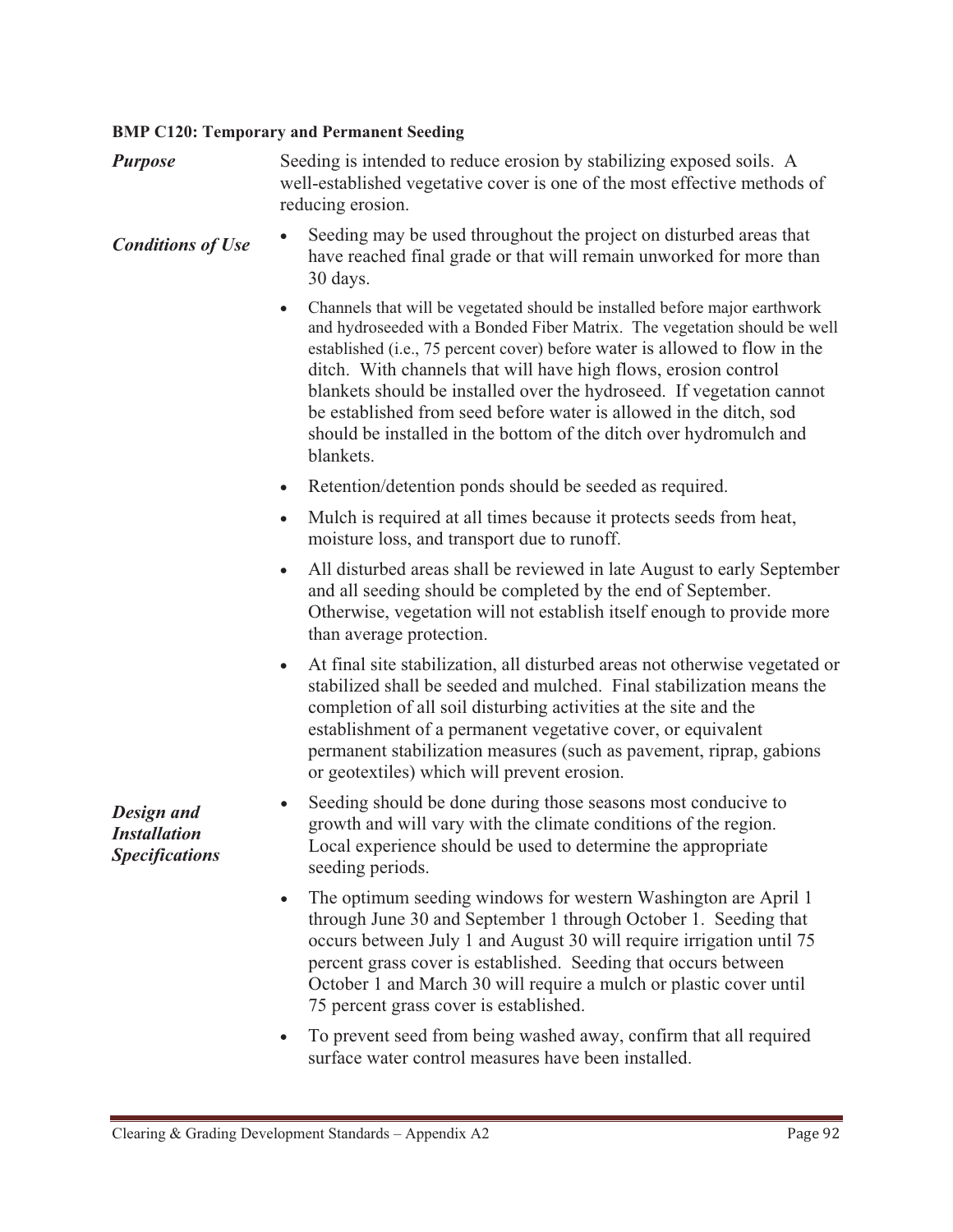- $\bullet$  The seedbed should be firm and rough. All soil should be roughened no matter what the slope. If compaction is required for engineering purposes, slopes must be track walked before seeding. Backblading or smoothing of slopes greater than 4:1 is not allowed if they are to be seeded.
- $\bullet$  New and more effective restoration-based landscape practices rely on deeper incorporation than that provided by a simple single-pass rototilling treatment. Wherever practical the subgrade should be initially ripped to improve long-term permeability, infiltration, and water inflow qualities. At a minimum, permanent areas shall use soil amendments to achieve organic matter and permeability performance defined in engineered soil/landscape systems. For systems that are deeper than 8 inches the rototilling process should be done in multiple lifts, or the prepared soil system shall be prepared properly and then placed to achieve the specified depth.
- - Organic matter is the most appropriate form of "fertilizer" because it provides nutrients (including nitrogen, phosphorus, and potassium) in the least water-soluble form. A natural system typically releases 2-10 percent of its nutrients annually. Chemical fertilizers have since been formulated to simulate what organic matter does naturally.
- In general, 10-4-6 N-P-K (nitrogen-phosphorus-potassium) fertilizer can be used at a rate of 90 pounds per acre. Slow-release fertilizers should always be used because they are more efficient and have fewer environmental impacts. It is recommended that areas being seeded for final landscaping conduct soil tests to determine the exact type and quantity of fertilizer needed. This will prevent the over-application of fertilizer. Fertilizer should not be added to the hydromulch machine and agitated more than 20 minutes before it is to be used. If agitated too much, the slow-release coating is destroyed.
- $\bullet$  There are numerous products available on the market that take the place of chemical fertilizers. These include several with seaweed extracts that are beneficial to soil microbes and organisms. If 100 percent cottonseed meal is used as the mulch in hydroseed, chemical fertilizer may not be necessary. Cottonseed meal is a good source of long-term, slow-release, available nitrogen.
- - Hydroseed applications shall include a minimum of 1,500 pounds per acre of mulch with 3 percent tackifier. Mulch may be made up of 100 percent: cottonseed meal; fibers made of wood, recycled cellulose, hemp, and kenaf; compost; or blends of these. Tackifier shall be plantbased, such as guar or alpha plantago, or chemical-based such as polyacrylamide or polymers. Any mulch or tackifier product used shall be installed per manufacturer's instructions. Generally, mulches come in 40-50 pound bags. Seed and fertilizer are added at time of application.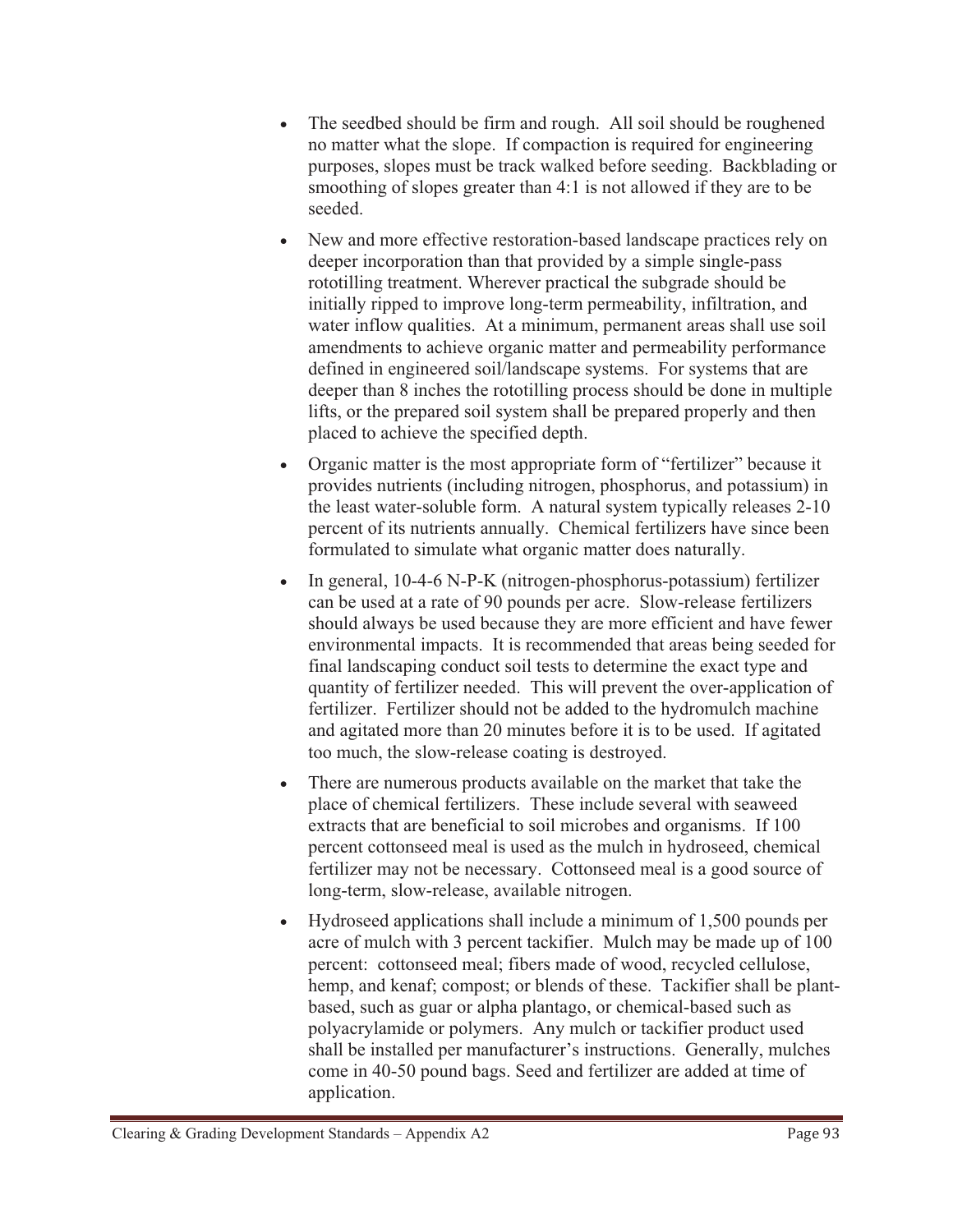- Mulch is always required for seeding. Mulch can be applied on top of the seed or simultaneously by hydroseeding.
- On steep slopes, Bonded Fiber Matrix (BFM) or Mechanically Bonded Fiber Matrix (MBFM) products should be used. BFM/MBFM products are applied at a minimum rate of 3,000 pounds per acre of mulch with approximately 10 percent tackifier. Application is made so that a minimum of 95 percent soil coverage is achieved. Numerous products are available commercially and should be installed per manufacturer's instructions. Most products require 24-36 hours to cure before a rainfall and cannot be installed on wet or saturated soils. Generally, these products come in 40-50 pound bags and include all necessary ingredients except for seed and fertilizer.

BFMs and MBFMs have some advantages over blankets:

- No surface preparation required;
- -Can be installed via helicopter in remote areas;
- On slopes steeper than 2.5:1, blanket installers may need to be roped and harnessed for safety;
- -They are at least \$1,000 per acre cheaper installed.

In most cases, the shear strength of blankets is not a factor when used on slopes, only when used in channels. BFMs and MBFMs are good alternatives to blankets in most situations where vegetation establishment is the goal.

- - When installing seed via hydroseeding operations, only about 1/3 of the seed actually ends up in contact with the soil surface. This reduces the ability to establish a good stand of grass quickly. One way to overcome this is to increase seed quantities by up to 50 percent.
- Vegetation establishment can also be enhanced by dividing the hydromulch operation into two phases:
	- 1. Phase 1- Install all seed and fertilizer with 25-30 percent mulch and tackifier onto soil in the first lift;
	- 2. Phase 2- Install the rest of the mulch and tackifier over the first lift.

An alternative is to install the mulch, seed, fertilizer, and tackifier in one lift. Then, spread or blow straw over the top of the hydromulch at a rate of about 800-1000 pounds per acre. Hold straw in place with a standard tackifier. Both of these approaches will increase cost moderately but will greatly improve and enhance vegetative establishment. The increased cost may be offset by the reduced need for:

- 1. Irrigation
- 2. Reapplication of mulch
- 3. Repair of failed slope surfaces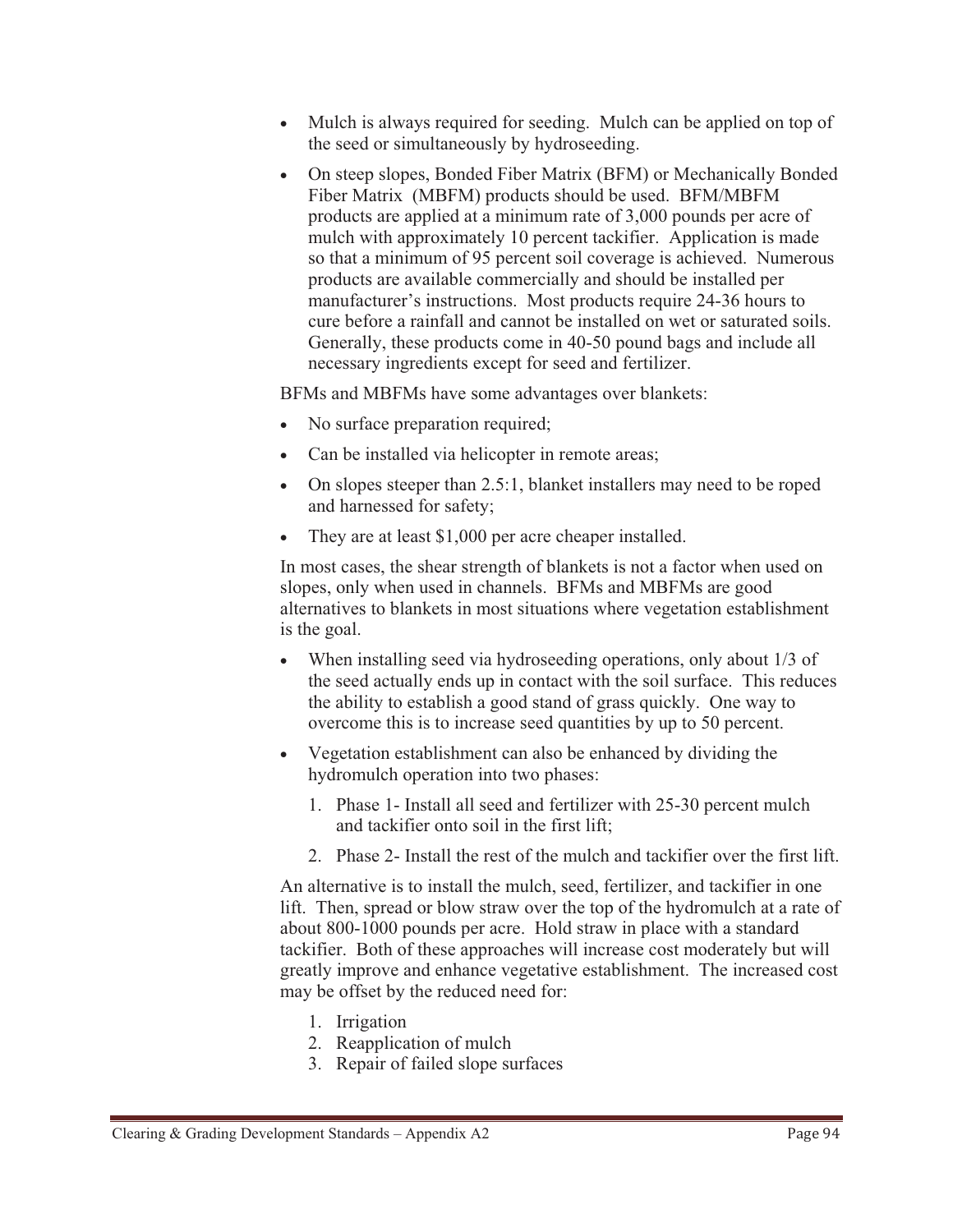This technique works with standard hydromulch (1,500 pounds per acre minimum) and BFM/MBFMs (3,000 pounds per acre minimum).

- Areas to be permanently landscaped shall provide a healthy topsoil that reduces the need for fertilizers, improves overall topsoil quality, provides for better vegetal health and vitality, improves hydrologic characteristics, and reduces the need for irrigation. This can be accomplished in a number of ways:

Recent research has shown that the best method to improve till soils is to amend these soils with compost. The optimum mixture is approximately two parts soil to one part compost. This equates to 4 inches of compost mixed to a depth of 12 inches in till soils. Increasing the concentration of compost beyond this level can have negative effects on vegetal health, while decreasing the concentrations can reduce the benefits of amended soils. Please note: The compost should meet specifications for Grade A quality compost in Ecology Publication 94-038.

Other soils, such as gravel or cobble outwash soils, may require different approaches. Organics and fines easily migrate through the loose structure of these soils. Therefore, the importation of at least 6 inches of quality topsoil, underlain by some type of filter fabric to prevent the migration of fines, may be more appropriate for these soils.

Areas that already have good topsoil, such as undisturbed areas, do not require soil amendments.

- Areas that will be seeded only and not landscaped may need compost or meal-based mulch included in the hydroseed in order to establish vegetation. Native topsoil should be re-installed on the disturbed soil surface before application.
- - Seed that is installed as a temporary measure may be installed by hand if it will be covered by straw, mulch, or topsoil. Seed that is installed as a permanent measure may be installed by hand on small areas (usually less than 1 acre) that will be covered with mulch, topsoil, or erosion blankets. The seed mixes listed below include recommended mixes for both temporary and permanent seeding. These mixes, with the exception of the wetland mix, shall be applied at a rate of 120 pounds per acre. This rate can be reduced if soil amendments or slowrelease fertilizers are used. Local suppliers or the local conservation district should be consulted for their recommendations because the appropriate mix depends on a variety of factors, including location, exposure, soil type, slope, and expected foot traffic. Alternative seed mixes approved by the local authority may be used.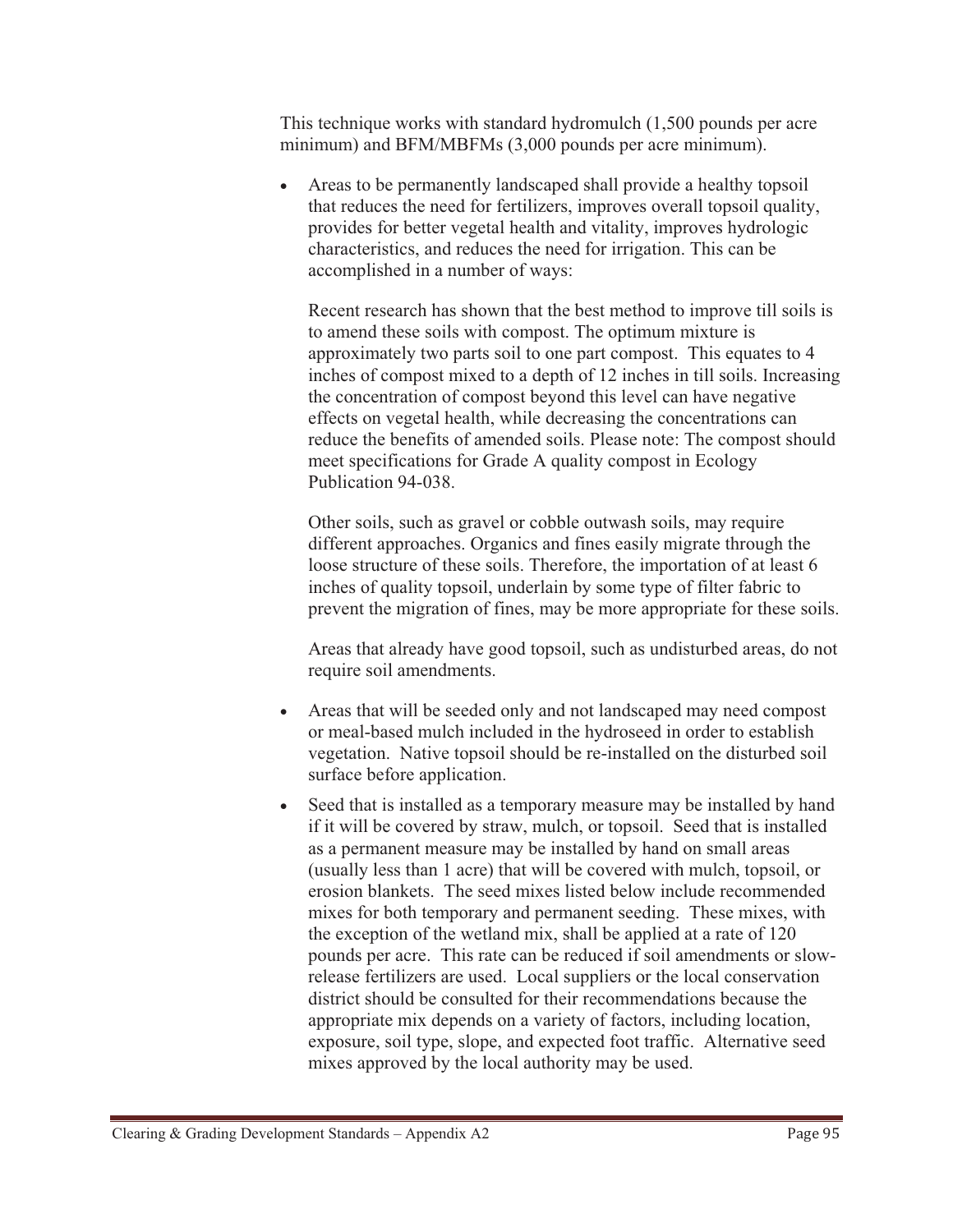| Table 4.1                                 |                   |    |               |  |
|-------------------------------------------|-------------------|----|---------------|--|
| <b>Temporary Erosion Control Seed Mix</b> |                   |    |               |  |
|                                           | % Weight % Purity |    | % Germination |  |
| Chewings or annual blue grass             | 40                | 98 | 90            |  |
| Festuca rubra var. commutata or Poa anna  |                   |    |               |  |
| Perennial rye -                           | 50                | 98 | 90            |  |
| Lolium perenne                            |                   |    |               |  |
| Redtop or colonial bentgrass              |                   | 92 | 85            |  |
| Agrostis alba or Agrostis tenuis          |                   |    |               |  |
| White dutch clover                        | 5                 | 98 |               |  |
| Trifolium repens                          |                   |    |               |  |

Table 4.1 represents the standard mix for those areas where just a temporary vegetative cover is required.

Table 4.2 provides just one recommended possibility for landscaping seed.

| Table 4.2                     |    |    |                                 |  |
|-------------------------------|----|----|---------------------------------|--|
| <b>Landscaping Seed Mix</b>   |    |    |                                 |  |
|                               |    |    | % Weight % Purity % Germination |  |
| Perennial rye blend           |    | 98 |                                 |  |
| Lolium perenne                |    |    |                                 |  |
| Chewings and red fescue blend | 30 | 98 |                                 |  |
| Festuca rubra var. commutata  |    |    |                                 |  |
| Festuca rubra<br>or           |    |    |                                 |  |

This turf seed mix in Table 4.3 is for dry situations where there is no need for much water. The advantage is that this mix requires very little maintenance.

| Table 4.3                             |    |    |                                 |  |
|---------------------------------------|----|----|---------------------------------|--|
| <b>Low-Growing Turf Seed Mix</b>      |    |    |                                 |  |
|                                       |    |    | % Weight % Purity % Germination |  |
| Dwarf tall fescue (several varieties) | 45 | 98 | 90                              |  |
| Festuca arundinacea var.              |    |    |                                 |  |
| Dwarf perennial rye (Barclay)         | 30 | 98 | 90                              |  |
| Lolium perenne var. barclay           |    |    |                                 |  |
| Red fescue                            | 20 | 98 | 90                              |  |
| Festuca rubra                         |    |    |                                 |  |
| Colonial bentgrass                    |    | 98 | 90                              |  |
| Agrostis tenuis                       |    |    |                                 |  |

Table 4.4 presents a mix recommended for bioswales and other intermittently wet areas.

| Table 4.4<br><b>Bioswale Seed Mix*</b> |           |    |    |  |
|----------------------------------------|-----------|----|----|--|
| % Weight % Purity % Germination        |           |    |    |  |
| Tall or meadow fescue                  | 75-80     | 98 |    |  |
| Festuca arundinacea or Festuca elatior |           |    |    |  |
| Seaside/Creeping bentgrass             | $10 - 15$ | 92 | 85 |  |
| Agrostis palustris                     |           |    |    |  |
| Redtop bentgrass                       | $5-10$    | 90 |    |  |
| Agrostis alba or Agrostis gigantea     |           |    |    |  |

*\* Modified Briargreen, Inc. Hydroseeding Guide Wetlands Seed Mix*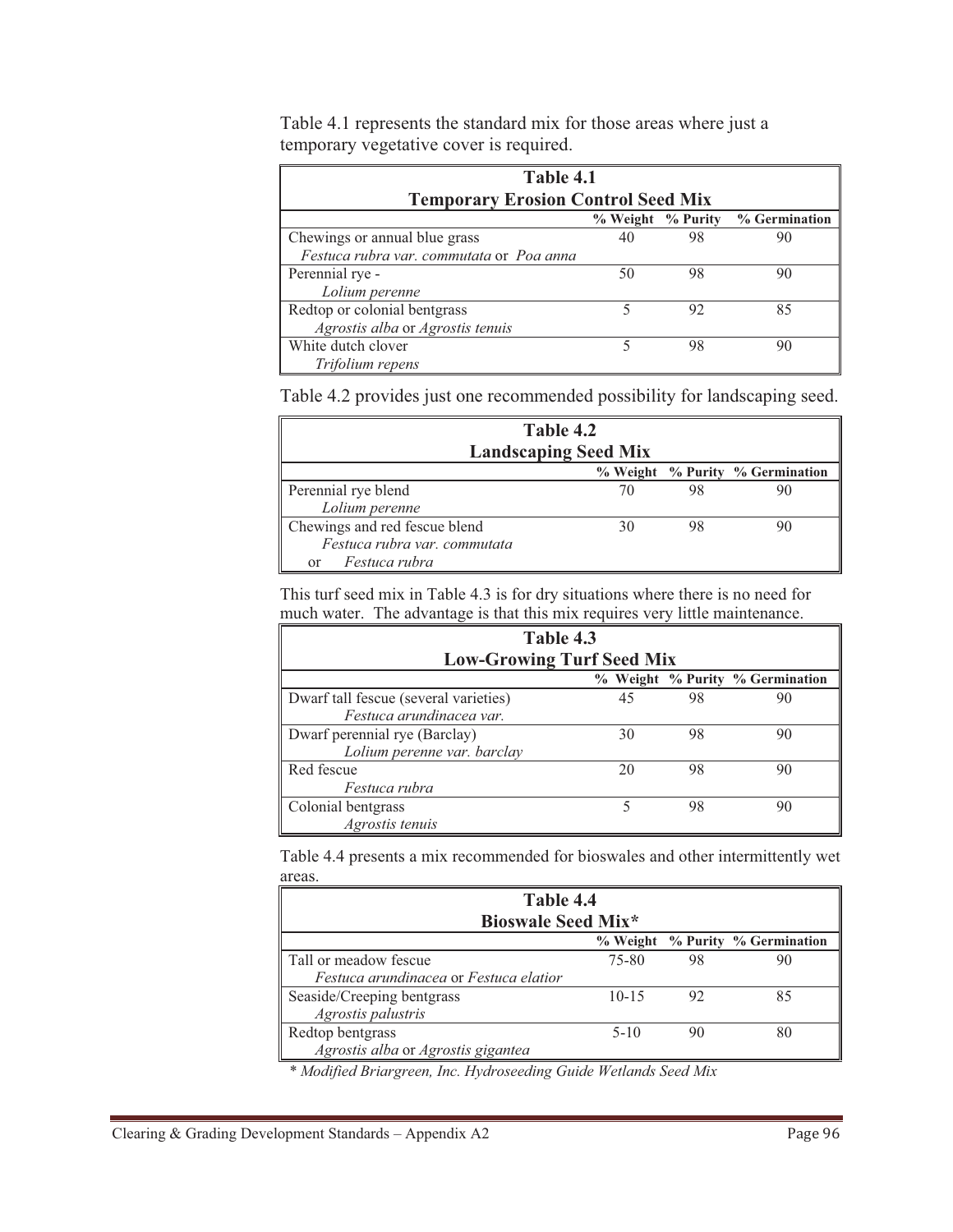The seed mix shown in Table 4.5 is a recommended low-growing, relatively non-invasive seed mix appropriate for very wet areas that are not regulated wetlands. Other mixes may be appropriate, depending on the soil type and hydrology of the area. Recent research suggests that bentgrass (agrostis sp.) should be emphasized in wet-area seed mixes. Apply this mixture at a rate of 60 pounds per acre.

| Table 4.5                     |                    |    |                                 |  |
|-------------------------------|--------------------|----|---------------------------------|--|
|                               | Wet Area Seed Mix* |    |                                 |  |
|                               |                    |    | % Weight % Purity % Germination |  |
| Tall or meadow fescue         | $60 - 70$          | 98 | 90                              |  |
| <i>Festuca arundinacea</i> or |                    |    |                                 |  |
| <i>Festuca elatior</i>        |                    |    |                                 |  |
| Seaside/Creeping bentgrass    | $10 - 15$          | 98 | 85                              |  |
| Agrostis palustris            |                    |    |                                 |  |
| Meadow foxtail                | $10 - 15$          | 90 | 80                              |  |
| Alepocurus pratensis          |                    |    |                                 |  |
| Alsike clover                 | $1 - 6$            | 98 | 90                              |  |
| Trifolium hybridum            |                    |    |                                 |  |
| Redtop bentgrass              | $1 - 6$            | 92 | 85                              |  |
| Agrostis alba                 |                    |    |                                 |  |

*\* Modified Briargreen, Inc. Hydroseeding Guide Wetlands Seed Mix* 

The meadow seed mix in Table 4.6 is recommended for areas that will be maintained infrequently or not at all and where colonization by native plants is desirable. Likely applications include rural road and utility rightof-way. Seeding should take place in September or very early October in order to obtain adequate establishment prior to the winter months. The appropriateness of clover in the mix may need to be considered, as this can be a fairly invasive species. If the soil is amended, the addition of clover may not be necessary.

| Table 4.6<br><b>Meadow Seed Mix</b>   |    |    |                                 |
|---------------------------------------|----|----|---------------------------------|
|                                       |    |    | % Weight % Purity % Germination |
| Redtop or Oregon bentgrass            | 20 | 92 | 85                              |
| Agrostis alba or Agrostis oregonensis |    |    |                                 |
| Red fescue                            | 70 | 98 | 90                              |
| Festuca rubra                         |    |    |                                 |
| White dutch clover                    | 10 | 98 |                                 |
| Trifolium repens                      |    |    |                                 |

## *Maintenance Standards*

 $\bullet$  Any seeded areas that fail to establish at least 80 percent cover (100 percent cover for areas that receive sheet or concentrated flows) shall be reseeded. If reseeding is ineffective, an alternate method, such as sodding, mulching, or nets/blankets, shall be used. If winter weather prevents adequate grass growth, this time limit may be relaxed at the discretion of the local authority when sensitive areas would otherwise be protected.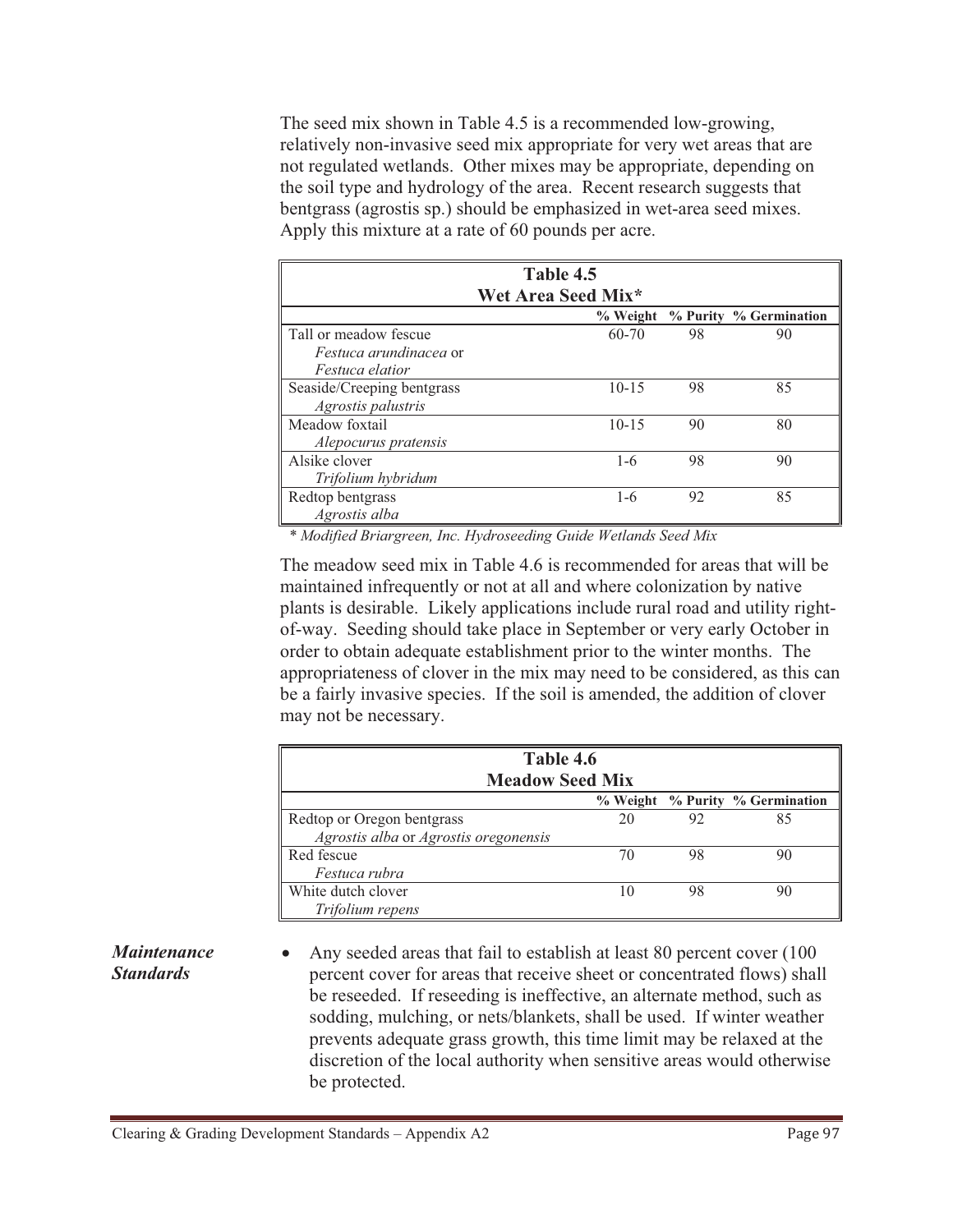- After adequate cover is achieved, any areas that experience erosion shall be reseeded and protected by mulch. If the erosion problem is drainage related, the problem shall be fixed and the eroded area reseeded and protected by mulch.
- Seeded areas shall be supplied with adequate moisture, but not watered to the extent that it causes runoff.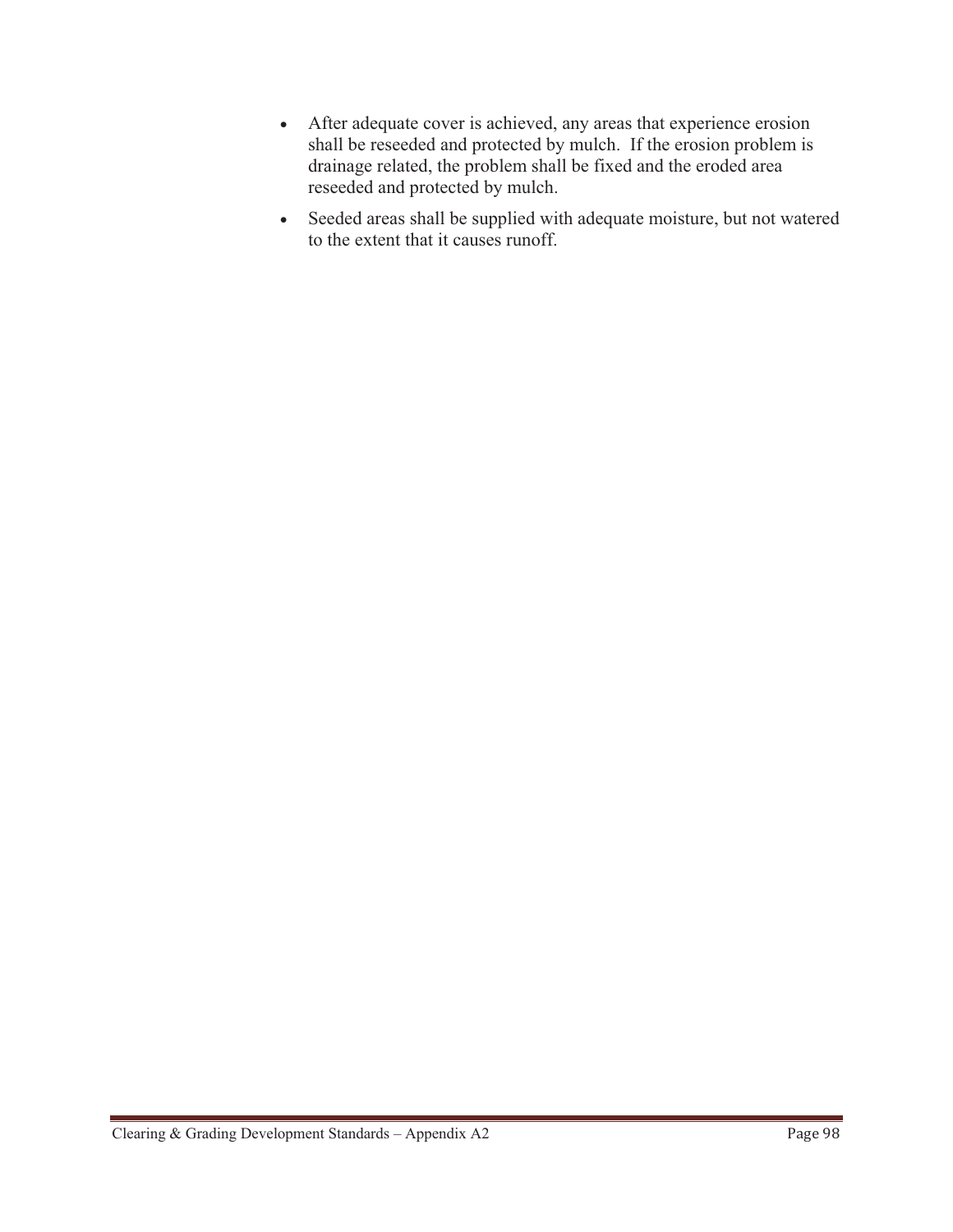## **BMP C121: Mulching**

| <b>Purpose</b>                                             | The purpose of mulching soils is to provide immediate temporary<br>protection from erosion. Mulch also enhances plant establishment by<br>conserving moisture, holding fertilizer, seed, and topsoil in place, and<br>moderating soil temperatures. There is an enormous variety of mulches<br>that can be used. Only the most common types are discussed in this<br>section. |  |
|------------------------------------------------------------|-------------------------------------------------------------------------------------------------------------------------------------------------------------------------------------------------------------------------------------------------------------------------------------------------------------------------------------------------------------------------------|--|
| <b>Conditions of Use</b>                                   | As a temporary cover measure, mulch should be used:                                                                                                                                                                                                                                                                                                                           |  |
|                                                            | On disturbed areas that require cover measures for less than 30 days.                                                                                                                                                                                                                                                                                                         |  |
|                                                            | As a cover for seed during the wet season and during the hot summer<br>months.                                                                                                                                                                                                                                                                                                |  |
|                                                            | During the wet season on slopes steeper than 3H:1V with more than 10<br>$\bullet$<br>feet of vertical relief.                                                                                                                                                                                                                                                                 |  |
|                                                            | Mulch may be applied at any time of the year and must be refreshed<br>$\bullet$<br>periodically.                                                                                                                                                                                                                                                                              |  |
| Design and<br><b>Installation</b><br><b>Specifications</b> | For mulch materials, application rates, and specifications, see Table 4.7.<br>Note: Thicknesses may be increased for disturbed areas in or near<br>sensitive areas or other areas highly susceptible to erosion.                                                                                                                                                              |  |
| <b>Maintenance</b><br><b>Standards</b>                     | Mulch used within the ordinary high-water mark of surface waters should<br>be selected to minimize potential flotation of organic matter. Composted<br>organic materials have higher specific gravities (densities) than straw,<br>wood, or chipped material.<br>The thickness of the cover must be maintained.                                                               |  |
|                                                            | Any areas that experience erosion shall be remulched and/or protected<br>$\bullet$<br>with a net or blanket. If the erosion problem is drainage related, then<br>the problem shall be fixed and the eroded area remulched.                                                                                                                                                    |  |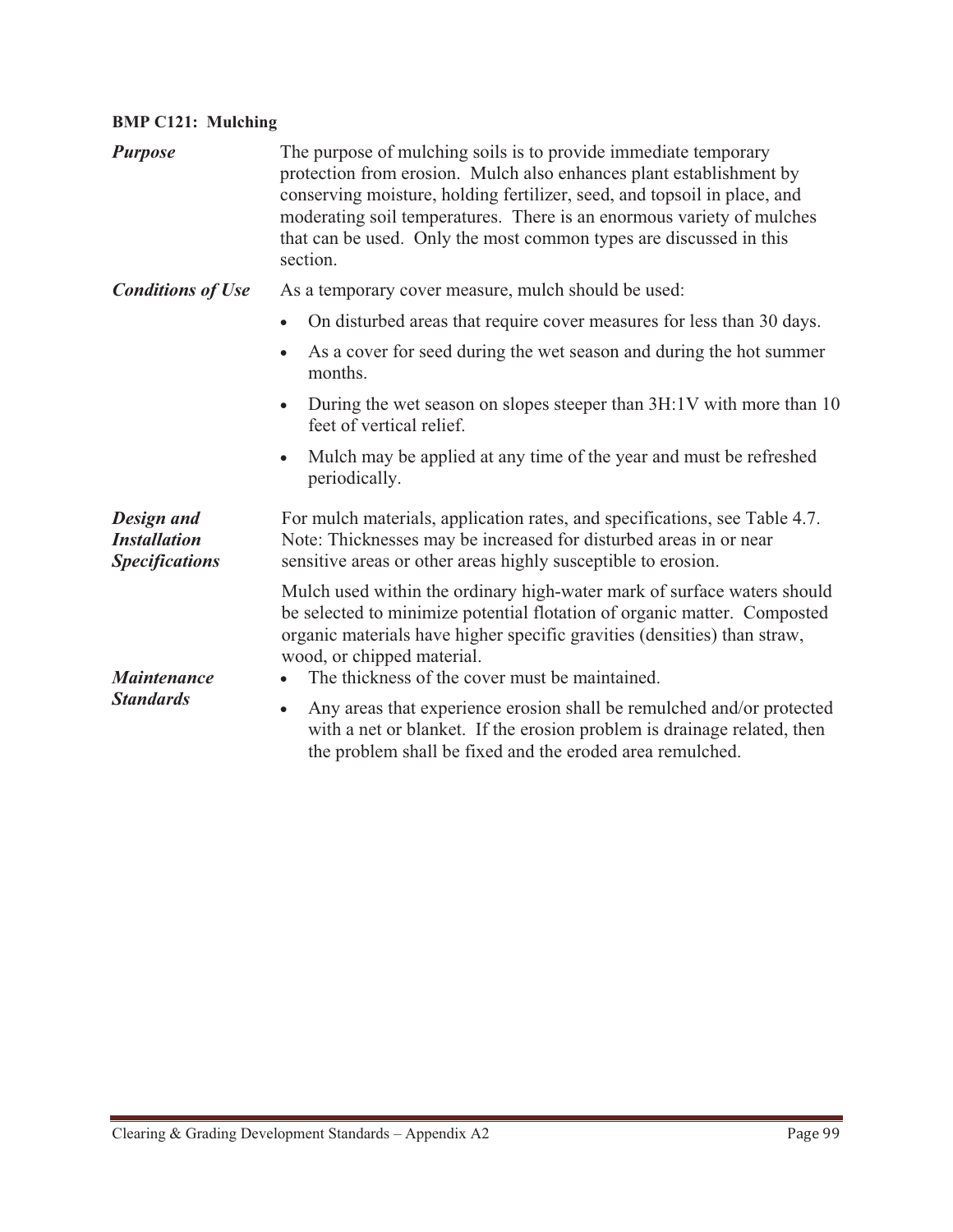| Table 4.7                             |                                                                                                                                                                                    |                                                                                |                                                                                                                                                                                                                                                                                                                                                                                                                                                                                                                                                                                                                                                                                                                                                                                                                                                                                                       |
|---------------------------------------|------------------------------------------------------------------------------------------------------------------------------------------------------------------------------------|--------------------------------------------------------------------------------|-------------------------------------------------------------------------------------------------------------------------------------------------------------------------------------------------------------------------------------------------------------------------------------------------------------------------------------------------------------------------------------------------------------------------------------------------------------------------------------------------------------------------------------------------------------------------------------------------------------------------------------------------------------------------------------------------------------------------------------------------------------------------------------------------------------------------------------------------------------------------------------------------------|
| <b>Mulch Standards and Guidelines</b> |                                                                                                                                                                                    |                                                                                |                                                                                                                                                                                                                                                                                                                                                                                                                                                                                                                                                                                                                                                                                                                                                                                                                                                                                                       |
| Mulch<br><b>Material</b>              | <b>Quality Standards</b>                                                                                                                                                           | <b>Application</b><br><b>Rates</b>                                             | <b>Remarks</b>                                                                                                                                                                                                                                                                                                                                                                                                                                                                                                                                                                                                                                                                                                                                                                                                                                                                                        |
| Straw                                 | Air-dried; free from<br>undesirable seed and<br>coarse material.                                                                                                                   | 2"-3" thick; 5<br>bales per 1000 sf<br>or 2-3 tons per<br>acre                 | Cost-effective protection when applied with adequate<br>thickness. Hand-application generally requires greater<br>thickness than blown straw. The thickness of straw may be<br>reduced by half when used in conjunction with seeding. In<br>windy areas straw must be held in place by crimping, using a<br>tackifier, or covering with netting. Blown straw always has<br>to be held in place with a tackifier as even light winds will<br>blow it away. Straw, however, has several deficiencies that<br>should be considered when selecting mulch materials. It<br>often introduces and/or encourages the propagation of weed<br>species and it has no significant long-term benefits. Straw<br>should be used only if mulches with long-term benefits are<br>unavailable locally. It should also not be used within the<br>ordinary high-water elevation of surface waters (due to<br>flotation). |
| Hydromulch                            | No growth<br>inhibiting factors.                                                                                                                                                   | Approx. 25-30<br>lbs per 1000 sf<br>or 1500 - 2000<br>lbs per acre             | Shall be applied with hydromulcher. Shall not be used<br>without seed and tackifier unless the application rate is at<br>least doubled. Fibers longer than about 3/4-1 inch clog<br>hydromulch equipment. Fibers should be kept to less than 3/4<br>inch.                                                                                                                                                                                                                                                                                                                                                                                                                                                                                                                                                                                                                                             |
| Composted<br>Mulch and<br>Compost     | No visible water or<br>dust during<br>handling. Must be<br>purchased from<br>supplier with Solid<br>Waste Handling<br>Permit (unless<br>exempt).                                   | 2" thick min.;<br>approx. 100 tons<br>per acre (approx.<br>800 lbs per yard)   | More effective control can be obtained by increasing<br>thickness to 3". Excellent mulch for protecting final grades<br>until landscaping because it can be directly seeded or tilled<br>into soil as an amendment. Composted mulch has a coarser<br>size gradation than compost. It is more stable and practical<br>to use in wet areas and during rainy weather conditions.                                                                                                                                                                                                                                                                                                                                                                                                                                                                                                                         |
| Chipped Site<br>Vegetation            | Average size shall<br>be several inches.<br>Gradations from<br>fines to 6 inches in<br>length for texture,<br>variation, and<br>interlocking<br>properties.                        | 2" minimum<br>thickness                                                        | This is a cost-effective way to dispose of debris from<br>clearing and grubbing, and it eliminates the problems<br>associated with burning. Generally, it should not be used on<br>slopes above approx. 10% because of its tendency to be<br>transported by runoff. It is not recommended within 200<br>feet of surface waters. If seeding is expected shortly after<br>mulch, the decomposition of the chipped vegetation may tie<br>up nutrients important to grass establishment.                                                                                                                                                                                                                                                                                                                                                                                                                  |
| Wood-based<br>Mulch                   | No visible water or<br>dust during<br>handling. Must be<br>purchased from a<br>supplier with a Solid<br>Waste Handling<br>Permit or one<br>exempt from solid<br>waste regulations. | 2" thick; approx.<br>100 tons per acre<br>(approx. 800 lbs.<br>per cubic yard) | This material is often called "hog or hogged fuel." It is<br>usable as a material for Stabilized Construction Entrances<br>(BMP C105) and as a mulch. The use of mulch ultimately<br>improves the organic matter in the soil. Special caution is<br>advised regarding the source and composition of wood-<br>based mulches. Its preparation typically does not provide<br>any weed seed control, so evidence of residual vegetation in<br>its composition or known inclusion of weed plants or seeds<br>should be monitored and prevented (or minimized).                                                                                                                                                                                                                                                                                                                                             |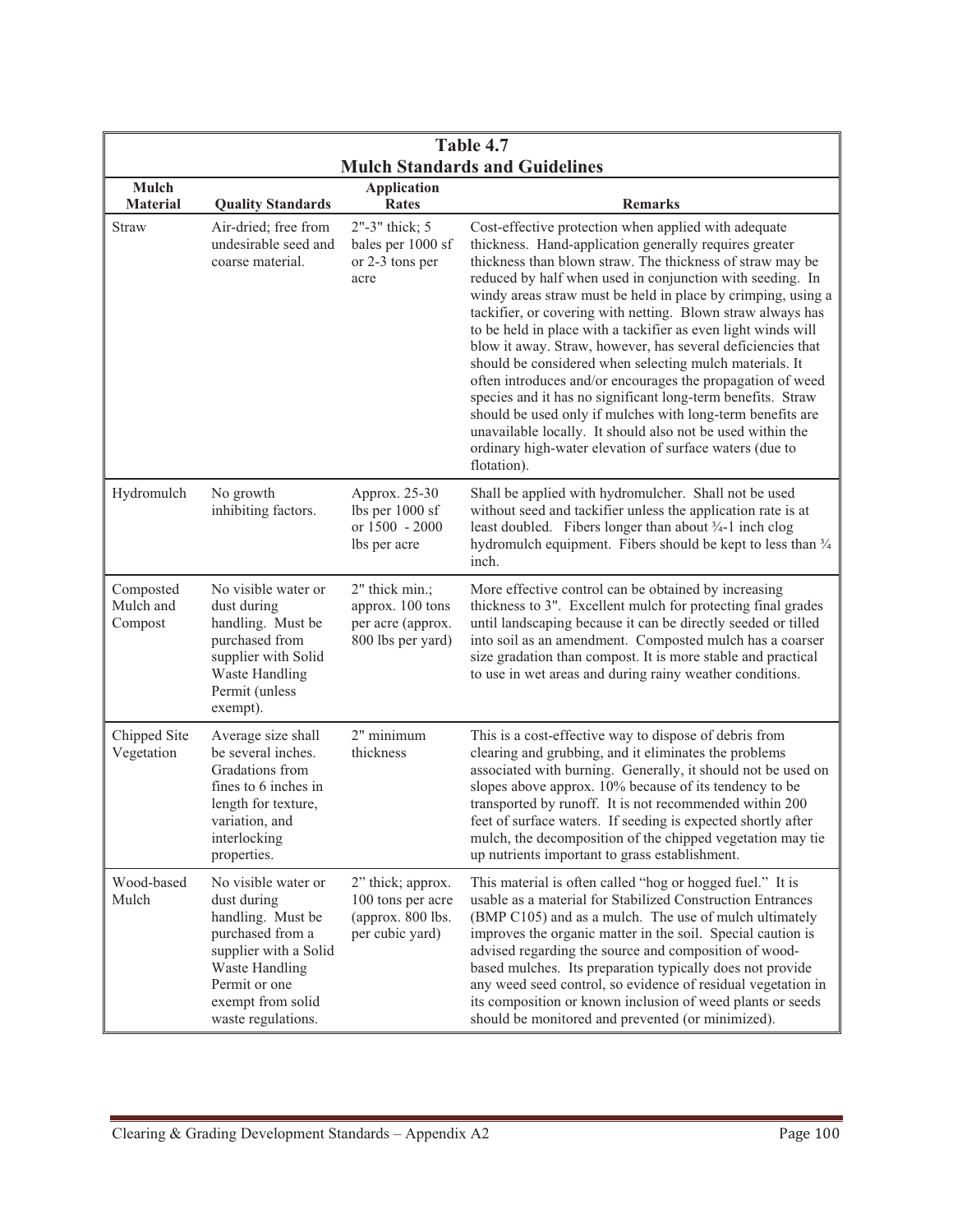#### **BMP C122: Nets and Blankets**

| <b>Purpose</b> | Erosion control nets and blankets are intended to prevent erosion and hold<br>seed and mulch in place on steep slopes and in channels so that vegetation<br>can become well established. In addition, some nets and blankets can be<br>used to permanently reinforce turf to protect drainage ways during high<br>flows. Nets (commonly called matting) are strands of material woven into<br>an open, but high-tensile strength net (for example, coconut fiber matting).<br>Blankets are strands of material that are not tightly woven, but instead<br>form a layer of interlocking fibers, typically held together by a<br>biodegradable or photodegradable netting (for example, excelsior or straw<br>blankets). They generally have lower tensile strength than nets, but cover<br>the ground more completely. Coir (coconut fiber) fabric comes as both<br>nets and blankets. |
|----------------|---------------------------------------------------------------------------------------------------------------------------------------------------------------------------------------------------------------------------------------------------------------------------------------------------------------------------------------------------------------------------------------------------------------------------------------------------------------------------------------------------------------------------------------------------------------------------------------------------------------------------------------------------------------------------------------------------------------------------------------------------------------------------------------------------------------------------------------------------------------------------------------|
|----------------|---------------------------------------------------------------------------------------------------------------------------------------------------------------------------------------------------------------------------------------------------------------------------------------------------------------------------------------------------------------------------------------------------------------------------------------------------------------------------------------------------------------------------------------------------------------------------------------------------------------------------------------------------------------------------------------------------------------------------------------------------------------------------------------------------------------------------------------------------------------------------------------|

#### **Conditions of Use** Erosion control nets and blankets should be used:

- - To aid permanent vegetated stabilization of slopes 2H:1V or greater and with more than 10 feet of vertical relief.
- - For drainage ditches and swales (highly recommended). The application of appropriate netting or blanket to drainage ditches and swales can protect bare soil from channelized runoff while vegetation is established. Nets and blankets also can capture a great deal of sediment due to their open, porous structure. Synthetic nets and blankets can be used to permanently stabilize channels and may provide a cost-effective, environmentally preferable alternative to riprap. 100 percent synthetic blankets manufactured for use in ditches may be easily reused as temporary ditch liners.

Disadvantages of blankets include:

- -Surface preparation required;
- On slopes steeper than 2.5:1, blanket installers may need to be roped and harnessed for safety;
- -They cost at least \$4,000-6,000 per acre installed.

Advantages of blankets include:

- -Can be installed without mobilizing special equipment;
- $\bullet$ Can be installed by anyone with minimal training;
- $\bullet$ Can be installed in stages or phases as the project progresses;
- $\bullet$  Seed and fertilizer can be hand-placed by the installers as they progress down the slope;
- Can be installed in any weather;
- - There are numerous types of blankets that can be designed with various parameters in mind. Those parameters include: fiber blend, mesh strength, longevity, biodegradability, cost, and availability.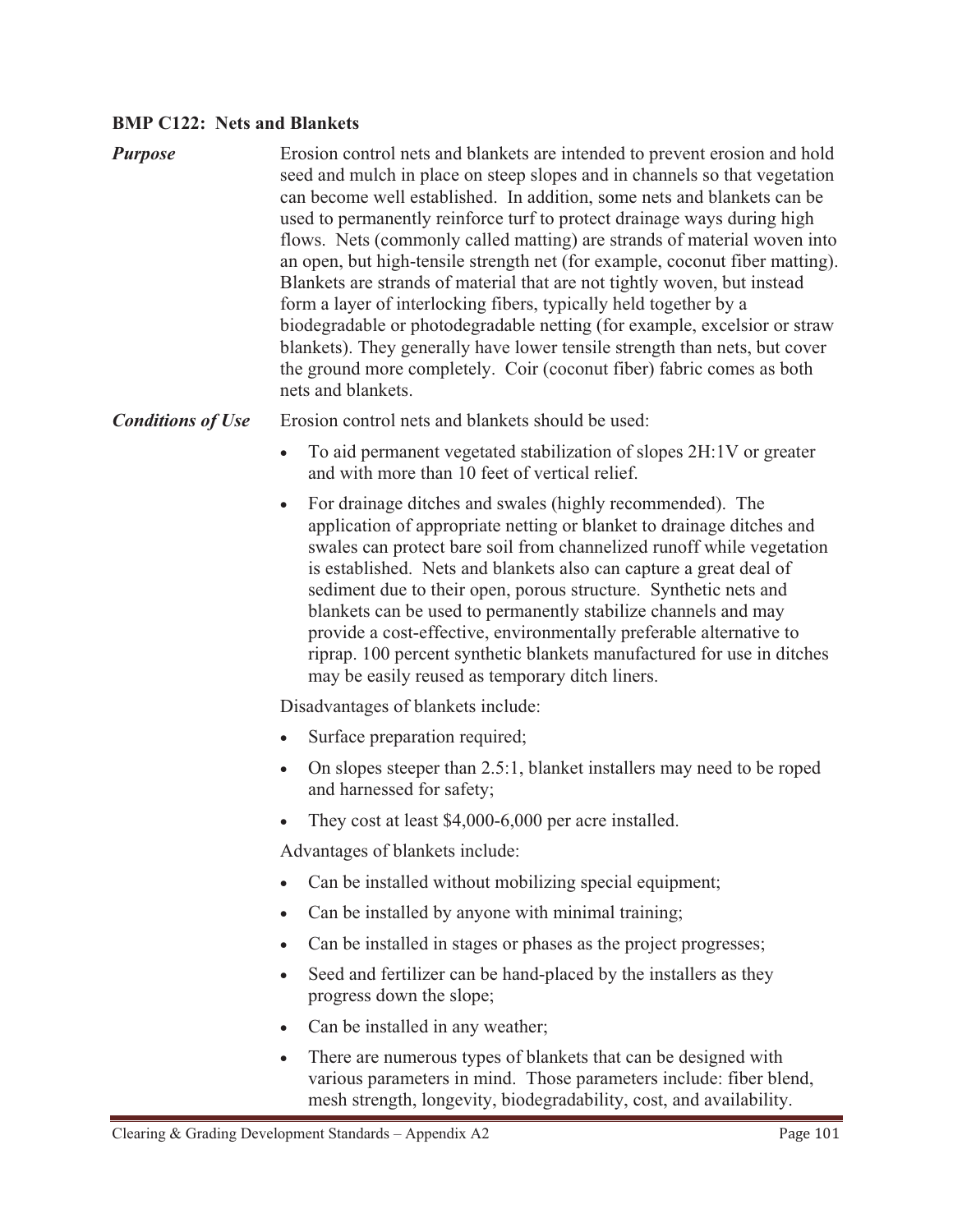*Design and Installation Specifications*   $\bullet$  See Figure 4.4 and Figure 4.5 for typical orientation and installation of blankets used in channels and as slope protection. Note: these are typical only; all blankets must be installed per manufacturer's installation instructions.

- - Installation is critical to the effectiveness of these products. If good ground contact is not achieved, runoff can concentrate under the product, resulting in significant erosion.
- - Installation of Blankets on Slopes:
	- 1. Complete final grade and track walk up and down the slope.
	- 2. Install hydromulch with seed and fertilizer.
	- 3. Dig a small trench, approximately 12 inches wide by 6 inches deep along the top of the slope.
	- 4. Install the leading edge of the blanket into the small trench and staple approximately every 18 inches. NOTE: Staples are metal,"U"-shaped, and a minimum of 6 inches long. Longer staples are used in sandy soils. Biodegradable stakes are also available.
	- 5. Roll the blanket slowly down the slope as installer walks backwards. NOTE: The blanket rests against the installer's legs. Staples are installed as the blanket is unrolled. It is critical that the proper staple pattern is used for the blanket being installed. The blanket is not to be allowed to roll down the slope on its own as this stretches the blanket making it impossible to maintain soil contact. In addition, no one is allowed to walk on the blanket after it is in place.
	- 6. If the blanket is not long enough to cover the entire slope length, the trailing edge of the upper blanket should overlap the leading edge of the lower blanket and be stapled. On steeper slopes, this overlap should be installed in a small trench, stapled, and covered with soil.
- With the variety of products available, it is impossible to cover all the details of appropriate use and installation. Therefore, it is critical that the design engineer consults the manufacturer's information and that a site visit takes place in order to insure that the product specified is appropriate. Information is also available at the following web sites:
	- 1. WSDOT: http://www.wsdot.wa.gov/eesc/environmental/
	- 2. Texas Transportation Institute: http://www.dot.state.tx.us/insdtdot/orgchart/cmd/erosion/contents. htm
- - Jute matting must be used in conjunction with mulch (BMP C121). Excelsior, woven straw blankets and coir (coconut fiber) blankets may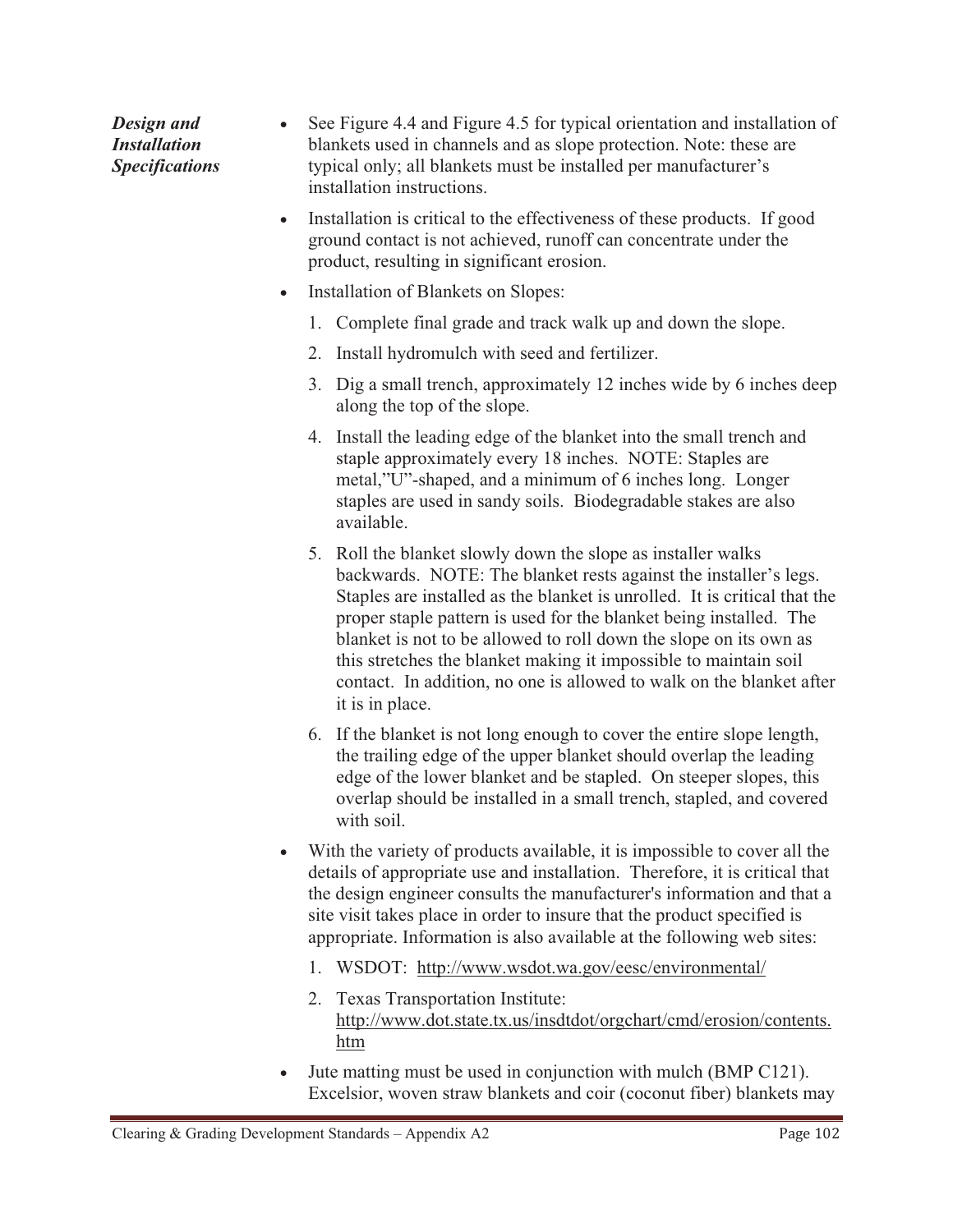be installed without mulch. There are many other types of erosion control nets and blankets on the market that may be appropriate in certain circumstances.

- - In general, most nets (e.g., jute matting) require mulch in order to prevent erosion because they have a fairly open structure. Blankets typically do not require mulch because they usually provide complete protection of the surface.
- - Extremely steep, unstable, wet, or rocky slopes are often appropriate candidates for use of synthetic blankets, as are riverbanks, beaches and other high-energy environments. If synthetic blankets are used, the soil should be hydromulched first.
- $\bullet$  100 percent biodegradable blankets are available for use in sensitive areas. These organic blankets are usually held together with a paper or fiber mesh and stitching which may last up to a year.
- $\bullet$  Most netting used with blankets is photodegradable, meaning they break down under sunlight (not UV stabilized). However, this process can take months or years even under bright sun. Once vegetation is established, sunlight does not reach the mesh. It is not uncommon to find non-degraded netting still in place several years after installation. This can be a problem if maintenance requires the use of mowers or ditch cleaning equipment. In addition, birds and small animals can become trapped in the netting.

*Maintenance Standards*

- Good contact with the ground must be maintained, and erosion must not occur beneath the net or blanket.
- Any areas of the net or blanket that are damaged or not in close contact with the ground shall be repaired and stapled.
- If erosion occurs due to poorly controlled drainage, the problem shall be fixed and the eroded area protected.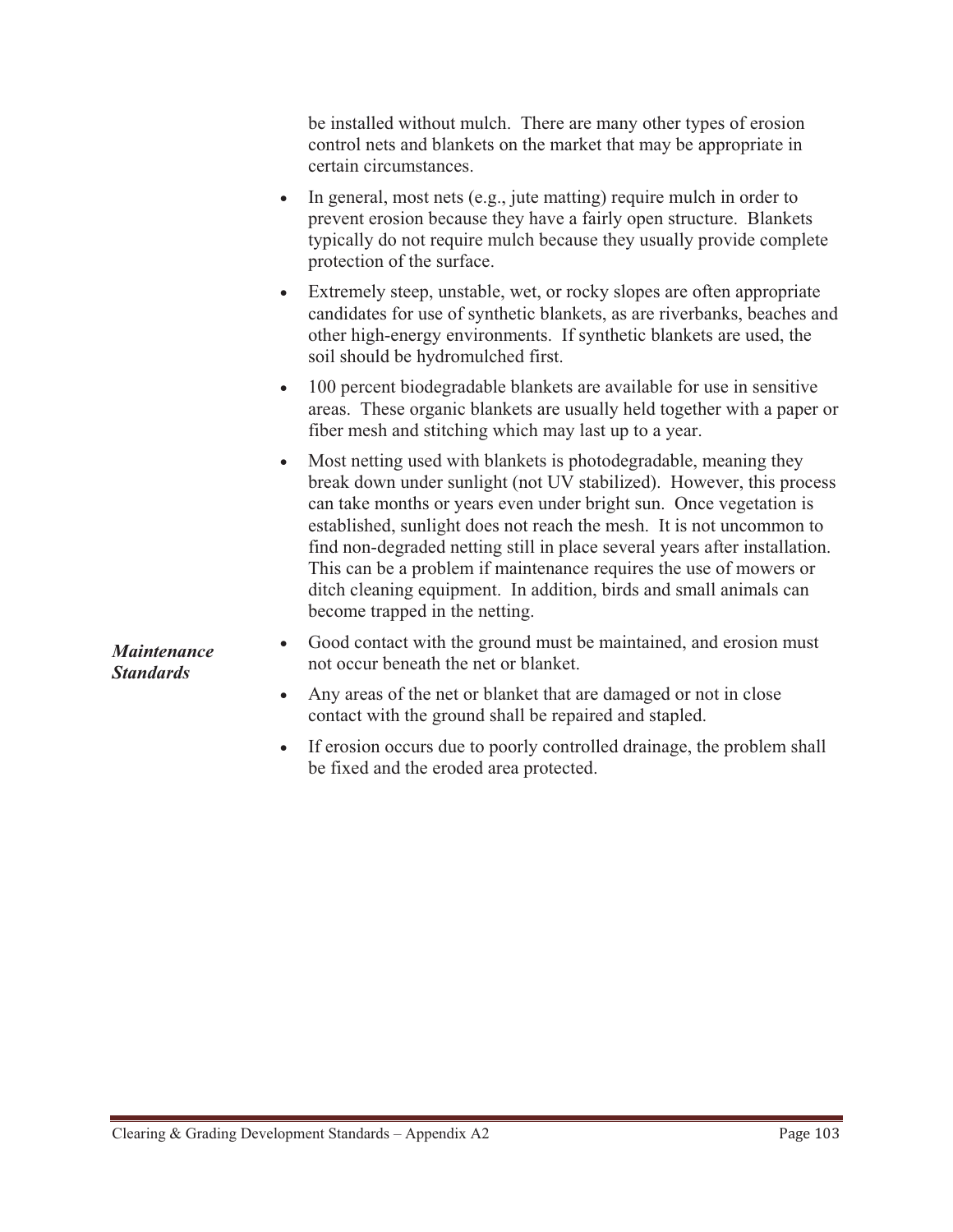







Clearing & Grading Development Standards - Appendix A2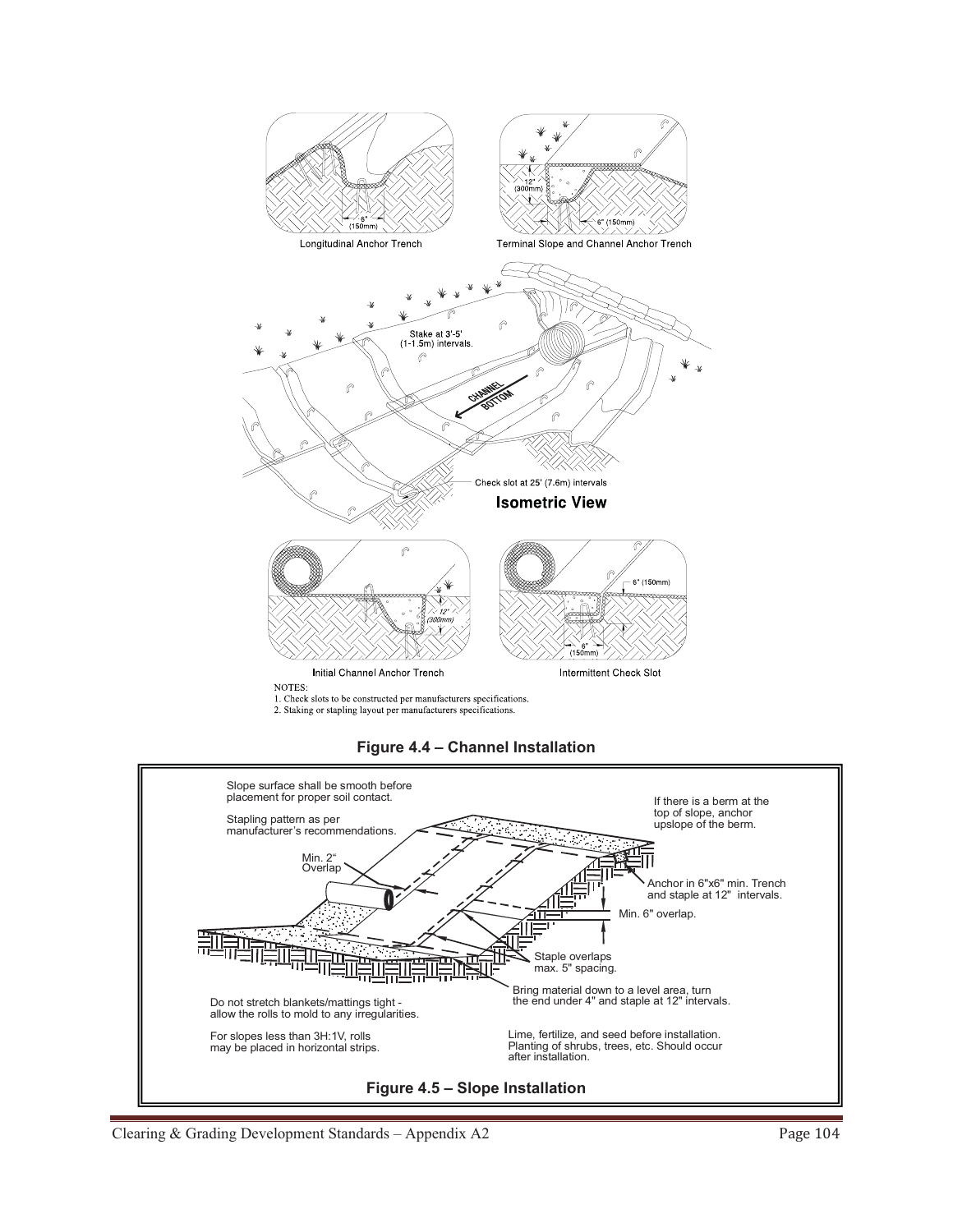## **BMP C123: Plastic Covering**

| <b>Purpose</b>                     | Plastic covering provides immediate, short-term erosion protection to<br>slopes and disturbed areas.                                                                                                                                                                                                                                                                                                                                |  |  |
|------------------------------------|-------------------------------------------------------------------------------------------------------------------------------------------------------------------------------------------------------------------------------------------------------------------------------------------------------------------------------------------------------------------------------------------------------------------------------------|--|--|
| <b>Conditions of</b><br><b>Use</b> | Plastic covering may be used on disturbed areas that require cover<br>$\bullet$<br>measures for less than 30 days, except as stated below.                                                                                                                                                                                                                                                                                          |  |  |
|                                    | Plastic is particularly useful for protecting cut and fill slopes and<br>$\bullet$<br>stockpiles. Note: The relatively rapid breakdown of most polyethylene<br>sheeting makes it unsuitable for long-term (greater than six months)<br>applications.                                                                                                                                                                                |  |  |
|                                    | Clear plastic sheeting can be used over newly-seeded areas to create a<br>$\bullet$<br>greenhouse effect and encourage grass growth if the hydroseed was<br>installed too late in the season to establish 75 percent grass cover, or if<br>the wet season started earlier than normal. Clear plastic should not be<br>used for this purpose during the summer months because the resulting<br>high temperatures can kill the grass. |  |  |
|                                    | Due to rapid runoff caused by plastic sheeting, this method shall not be<br>used upslope of areas that might be adversely impacted by<br>concentrated runoff. Such areas include steep and/or unstable slopes.                                                                                                                                                                                                                      |  |  |
|                                    | While plastic is inexpensive to purchase, the added cost of installation,<br>$\bullet$<br>maintenance, removal, and disposal make this an expensive material,<br>up to $$1.50-2.00$ per square yard.                                                                                                                                                                                                                                |  |  |
|                                    | Whenever plastic is used to protect slopes, water collection measures<br>$\bullet$<br>must be installed at the base of the slope. These measures include<br>plastic-covered berms, channels, and pipes used to covey clean<br>rainwater away from bare soil and disturbed areas. At no time is clean<br>runoff from a plastic covered slope to be mixed with dirty runoff from<br>a project.                                        |  |  |
|                                    | Other uses for plastic include:<br>$\bullet$                                                                                                                                                                                                                                                                                                                                                                                        |  |  |
|                                    | 1. Temporary ditch liner;                                                                                                                                                                                                                                                                                                                                                                                                           |  |  |
|                                    | Pond liner in temporary sediment pond;<br>2.                                                                                                                                                                                                                                                                                                                                                                                        |  |  |
|                                    | Liner for bermed temporary fuel storage area if plastic is not<br>3.<br>reactive to the type of fuel being stored;                                                                                                                                                                                                                                                                                                                  |  |  |
|                                    | Emergency slope protection during heavy rains; and,<br>4.                                                                                                                                                                                                                                                                                                                                                                           |  |  |
|                                    | Temporary drainpipe ("elephant trunk") used to direct water.<br>5.                                                                                                                                                                                                                                                                                                                                                                  |  |  |
|                                    |                                                                                                                                                                                                                                                                                                                                                                                                                                     |  |  |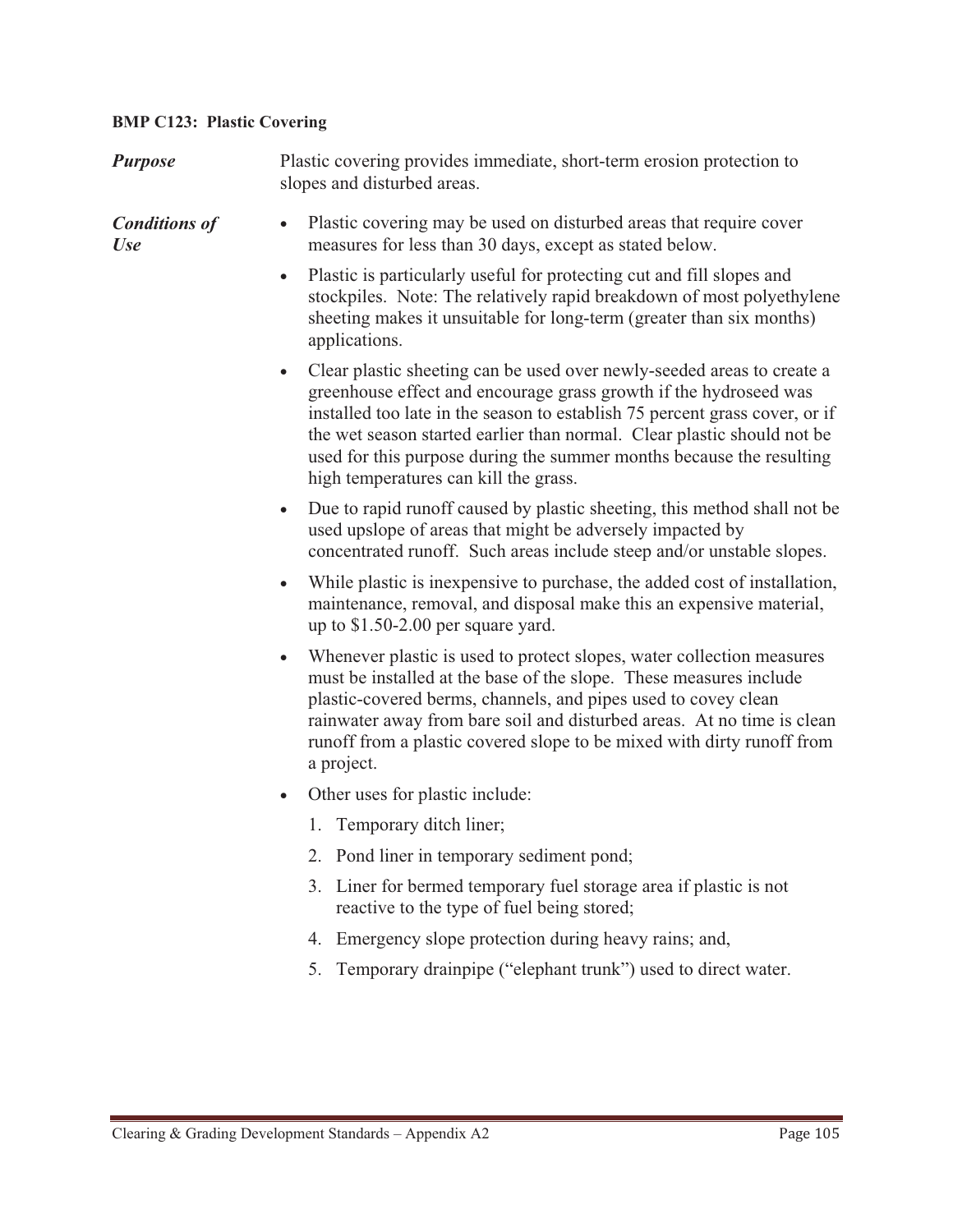| Design and<br><b>Installation</b><br><b>Specifications</b> | Plastic slope cover must be installed as follows:                                                                                                                                                        |
|------------------------------------------------------------|----------------------------------------------------------------------------------------------------------------------------------------------------------------------------------------------------------|
|                                                            | 1. Run plastic up and down slope, not across slope;                                                                                                                                                      |
|                                                            | 2. Plastic may be installed perpendicular to a slope if the slope length<br>is less than 10 feet;                                                                                                        |
|                                                            | 3. Minimum of 8-inch overlap at seams;                                                                                                                                                                   |
|                                                            | 4. On long or wide slopes, or slopes subject to wind, all seams should<br>be taped;                                                                                                                      |
|                                                            | 5. Place plastic into a small (12-inch wide by 6-inch deep) slot trench<br>at the top of the slope and backfill with soil to keep water from<br>flowing underneath;                                      |
|                                                            | 6. Place sand filled burlap or geotextile bags every 3 to 6 feet along<br>seams and pound a wooden stake through each to hold them in<br>place;                                                          |
|                                                            | 7. Inspect plastic for rips, tears, and open seams regularly and repair<br>immediately. This prevents high velocity runoff from contacting<br>bare soil which causes extreme erosion;                    |
|                                                            | 8. Sandbags may be lowered into place tied to ropes. However, all<br>sandbags must be staked in place.                                                                                                   |
|                                                            | Plastic sheeting shall have a minimum thickness of 0.06 millimeters.<br>$\bullet$                                                                                                                        |
|                                                            | If erosion at the toe of a slope is likely, a gravel berm, riprap, or other<br>$\bullet$<br>suitable protection shall be installed at the toe of the slope in order to<br>reduce the velocity of runoff. |
| <b>Maintenance</b>                                         | Torn sheets must be replaced and open seams repaired.<br>$\bullet$                                                                                                                                       |
| <b>Standards</b>                                           | If the plastic begins to deteriorate due to ultraviolet radiation, it must<br>$\bullet$<br>be completely removed and replaced.                                                                           |
|                                                            | When the plastic is no longer needed, it shall be completely removed.<br>$\bullet$                                                                                                                       |

- Dispose of old tires appropriately.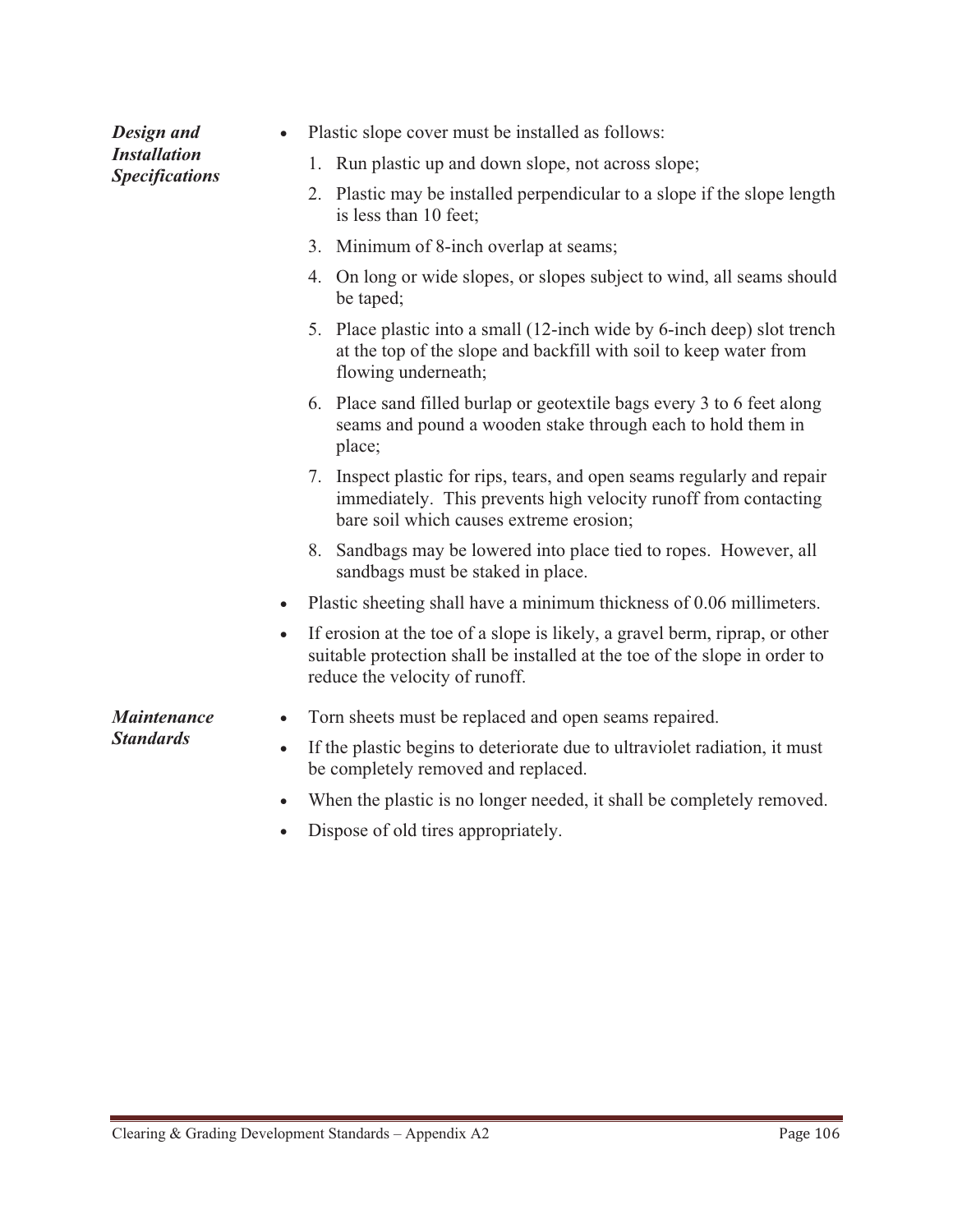| <b>BMP C124: Sodding</b>               |                                                                                                                                                                                                                                                                                                                                                                      |
|----------------------------------------|----------------------------------------------------------------------------------------------------------------------------------------------------------------------------------------------------------------------------------------------------------------------------------------------------------------------------------------------------------------------|
| <b>Purpose</b>                         | The purpose of sodding is to establish permanent turf for immediate<br>erosion protection and to stabilize drainage ways where concentrated<br>overland flow will occur.                                                                                                                                                                                             |
| <b>Conditions of Use</b>               | Sodding may be used in the following areas:                                                                                                                                                                                                                                                                                                                          |
|                                        | Disturbed areas that require short-term or long-term cover.<br>$\bullet$                                                                                                                                                                                                                                                                                             |
|                                        | Disturbed areas that require immediate vegetative cover.<br>$\bullet$                                                                                                                                                                                                                                                                                                |
|                                        | All waterways that require vegetative lining. Waterways may also be<br>$\bullet$<br>seeded rather than sodded, and protected with a net or blanket.                                                                                                                                                                                                                  |
| Design and<br><b>Installation</b>      | Sod shall be free of weeds, of uniform thickness (approximately 1-inch<br>thick), and shall have a dense root mat for mechanical strength.                                                                                                                                                                                                                           |
| <b>Specifications</b>                  | The following steps are recommended for sod installation:<br>Shape and smooth the surface to final grade in accordance with the<br>approved grading plan. The swale needs to be overexcavated 4 to 6<br>inches below design elevation to allow room for placing soil<br>amendment and sod.                                                                           |
|                                        | Amend 4 inches (minimum) of compost into the top 8 inches of the<br>$\bullet$<br>soil if the organic content of the soil is less than ten percent or the<br>permeability is less than 0.6 inches per hour. Compost used should<br>meet Ecology publication 94-038 specifications for Grade A quality<br>compost.                                                     |
|                                        | Fertilize according to the supplier's recommendations.<br>$\bullet$                                                                                                                                                                                                                                                                                                  |
|                                        | Work lime and fertilizer 1 to 2 inches into the soil, and smooth the<br>surface.                                                                                                                                                                                                                                                                                     |
|                                        | Lay strips of sod beginning at the lowest area to be sodded and<br>perpendicular to the direction of water flow. Wedge strips securely<br>into place. Square the ends of each strip to provide for a close, tight<br>fit. Stagger joints at least 12 inches. Staple on slopes steeper than<br>3H:1V. Staple the upstream edge of each sod strip.                     |
|                                        | Roll the sodded area and irrigate.<br>$\bullet$                                                                                                                                                                                                                                                                                                                      |
|                                        | When sodding is carried out in alternating strips or other patterns, seed<br>$\bullet$<br>the areas between the sod immediately after sodding.                                                                                                                                                                                                                       |
| <b>Maintenance</b><br><b>Standards</b> | If the grass is unhealthy, the cause shall be determined and appropriate<br>action taken to reestablish a healthy groundcover. If it is impossible to<br>establish a healthy groundcover due to frequent saturation, instability, or<br>some other cause, the sod shall be removed, the area seeded with an<br>appropriate mix, and protected with a net or blanket. |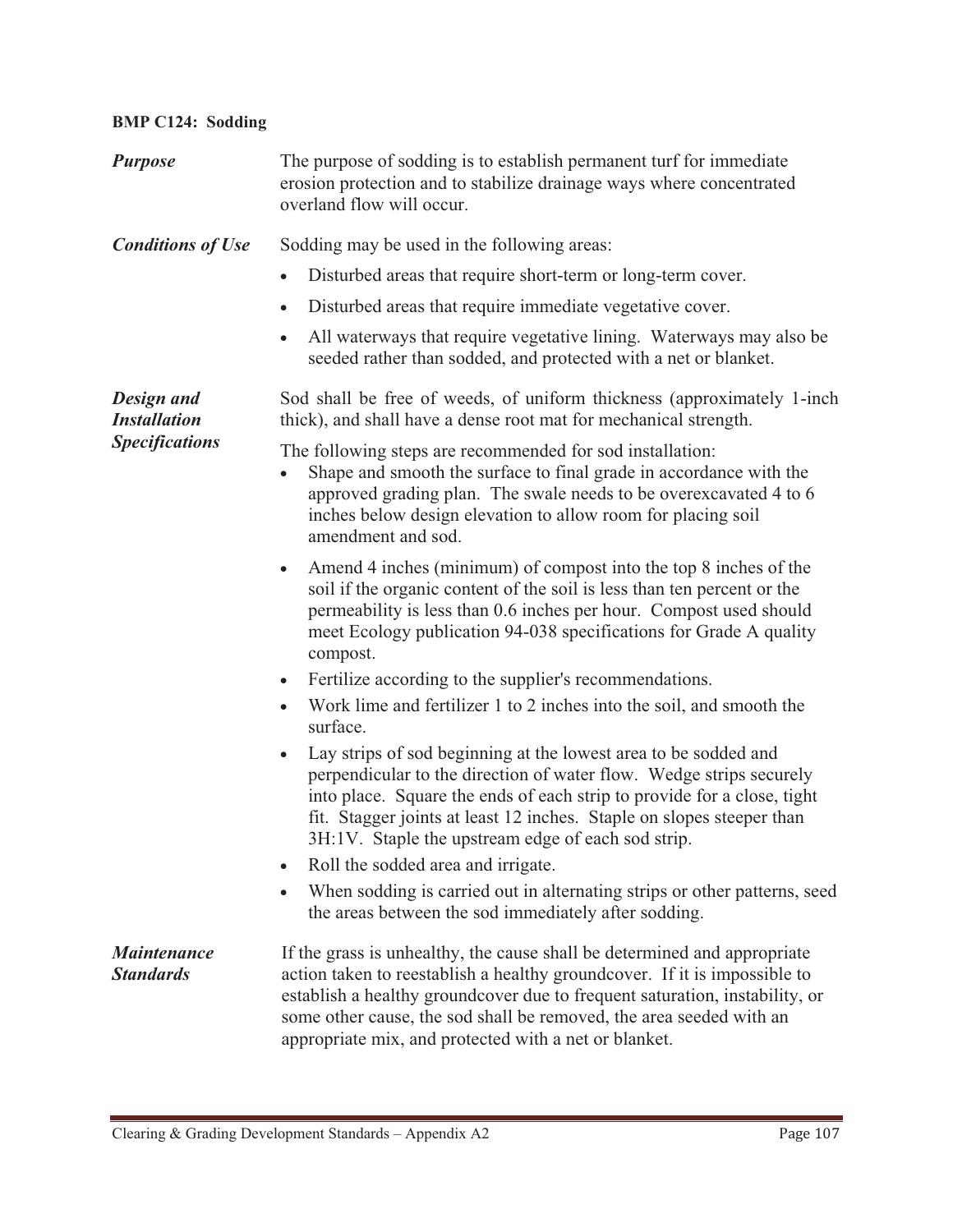#### **BMP C125: Topsoiling**

- *Purpose* To provide a suitable growth medium for final site stabilization with vegetation. While not a permanent cover practice in itself, topsoiling is an integral component of providing permanent cover in those areas where there is an unsuitable soil surface for plant growth. Native soils and disturbed soils that have been organically amended not only retain much more stormwater, but they also serve as effective biofilters for urban pollutants and, by supporting more vigorous plant growth, reduce the water, fertilizer and pesticides needed to support installed landscapes. Topsoil does not include any subsoils but only the material from the top several inches including organic debris.
- *Conditions of Use*  $\bullet$  Native soils should be left undisturbed to the maximum extent practicable. Native soils disturbed during clearing and grading should be restored, to the maximum extent practicable, to a condition where moisture-holding capacity is equal to or better than the original site conditions. This criterion can be met by using on-site native topsoil, incorporating amendments into on-site soil, or importing blended topsoil.
	- - Topsoiling is a required procedure when establishing vegetation on shallow soils, and soils of critically low pH (high acid) levels.
	- $\bullet$  Stripping of existing, properly functioning soil system and vegetation for the purpose of topsoiling during construction is not acceptable. If an existing soil system is functioning properly it shall be preserved in its undisturbed and uncompacted condition.
	- - Depending on where the topsoil comes from, or what vegetation was on site before disturbance, invasive plant seeds may be included and could cause problems for establishing native plants, landscaped areas, or grasses.
	- $\bullet$  Topsoil from the site will contain mycorrhizal bacteria that are necessary for healthy root growth and nutrient transfer. These native mycorrhiza are acclimated to the site and will provide optimum conditions for establishing grasses. Commercially available mycorrhiza products should be used when topsoil is brought in from off-site.

If topsoiling is to be done, the following items should be considered:

- Maximize the depth of the topsoil wherever possible to provide the maximum possible infiltration capacity and beneficial growth medium. Topsoil depth shall be at least 8 inches with a minimum organic content of 10 percent dry weight and pH between 6.0 and 8.0 or matching the pH of the undisturbed soil. This can be accomplished either by returning native topsoil to the site and/or incorporating organic amendments. Organic amendments should be incorporated to

*Design and Installation Specifications*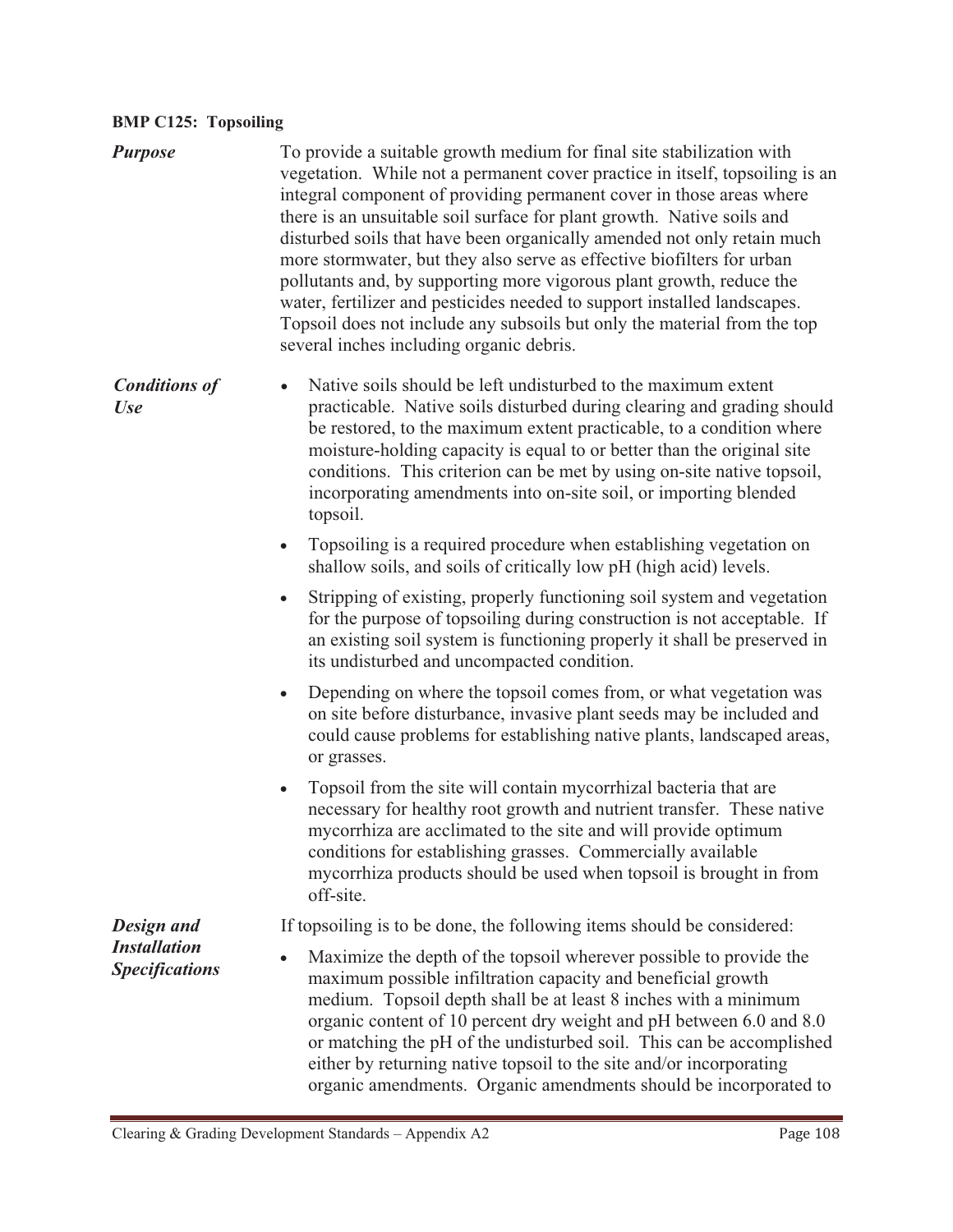a minimum 8-inch depth except where tree roots or other natural features limit the depth of incorporation. Subsoils below the 12-inch depth should be scarified at least 2 inches to avoid stratified layers, where feasible. The decision to either layer topsoil over a subgrade or incorporate topsoil into the underlying layer may vary depending on the planting specified.

- If blended topsoil is imported, then fines should be limited to 25 percent passing through a 200 sieve.
- - The final composition and construction of the soil system will result in a natural selection or favoring of certain plant species over time. For example, recent practices have shown that incorporation of topsoil may favor grasses, while layering with mildly acidic, high-carbon amendments may favor more woody vegetation.
- Locate the topsoil stockpile so that it meets specifications and does not interfere with work on the site. It may be possible to locate more than one pile in proximity to areas where topsoil will be used.
- Allow sufficient time in scheduling for topsoil to be spread prior to seeding, sodding, or planting.
- Care must be taken not to apply to subsoil if the two soils have contrasting textures. Sandy topsoil over clayey subsoil is a particularly poor combination, as water creeps along the junction between the soil layers and causes the topsoil to slough.
- - If topsoil and subsoil are not properly bonded, water will not infiltrate the soil profile evenly and it will be difficult to establish vegetation. The best method to prevent a lack of bonding is to actually work the topsoil into the layer below for a depth of at least 6 inches.
- Ripping or re-structuring the subgrade may also provide additional benefits regarding the overall infiltration and interflow dynamics of the soil system.
- Field exploration of the site shall be made to determine if there is surface soil of sufficient quantity and quality to justify stripping. Topsoil shall be friable and loamy (loam, sandy loam, silt loam, sandy clay loam, clay loam). Areas of natural ground water recharge should be avoided.
- - Stripping shall be confined to the immediate construction area. A 4- to 6- inch stripping depth is common, but depth may vary depending on the particular soil. All surface runoff control structures shall be in place prior to stripping.

Stockpiling of topsoil shall occur in the following manner:

-Side slopes of the stockpile shall not exceed 2:1.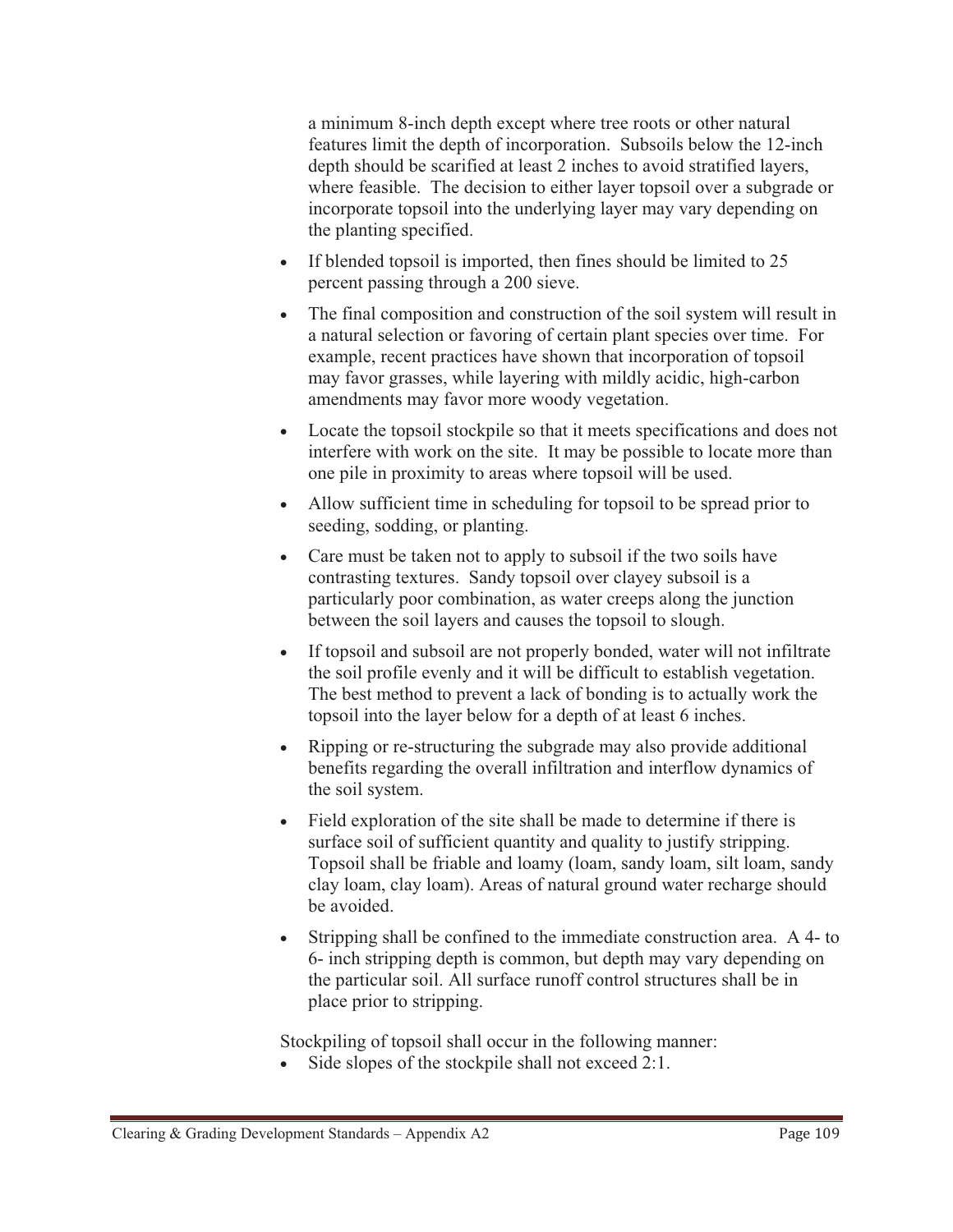- $\bullet$  An interceptor dike with gravel outlet and silt fence shall surround all topsoil stockpiles between October 1 and April 30. Between May 1 and September 30, an interceptor dike with gravel outlet and silt fence shall be installed if the stockpile will remain in place for a longer period of time than active construction grading.
- $\bullet$  Erosion control seeding or covering with clear plastic or other mulching materials of stockpiles shall be completed within 2 days (October 1 through April 30) or 7 days (May 1 through September 30) of the formation of the stockpile. Native topsoil stockpiles shall not be covered with plastic.
- $\bullet$  Topsoil shall not be placed while in a frozen or muddy condition, when the subgrade is excessively wet, or when conditions exist that may otherwise be detrimental to proper grading or proposed sodding or seeding.
- Previously established grades on the areas to be topsoiled shall be maintained according to the approved plan.
- - When native topsoil is to be stockpiled and reused the following should apply to ensure that the mycorrhizal bacterial, earthworms, and other beneficial organisms will not be destroyed:
	- 1. Topsoil is to be re-installed within 4 to 6 weeks;
	- 2. Topsoil is not to become saturated with water;
	- 3. Plastic cover is not allowed.
- *Maintenance Standards* - Inspect stockpiles regularly, especially after large storm events. Stabilize any areas that have eroded.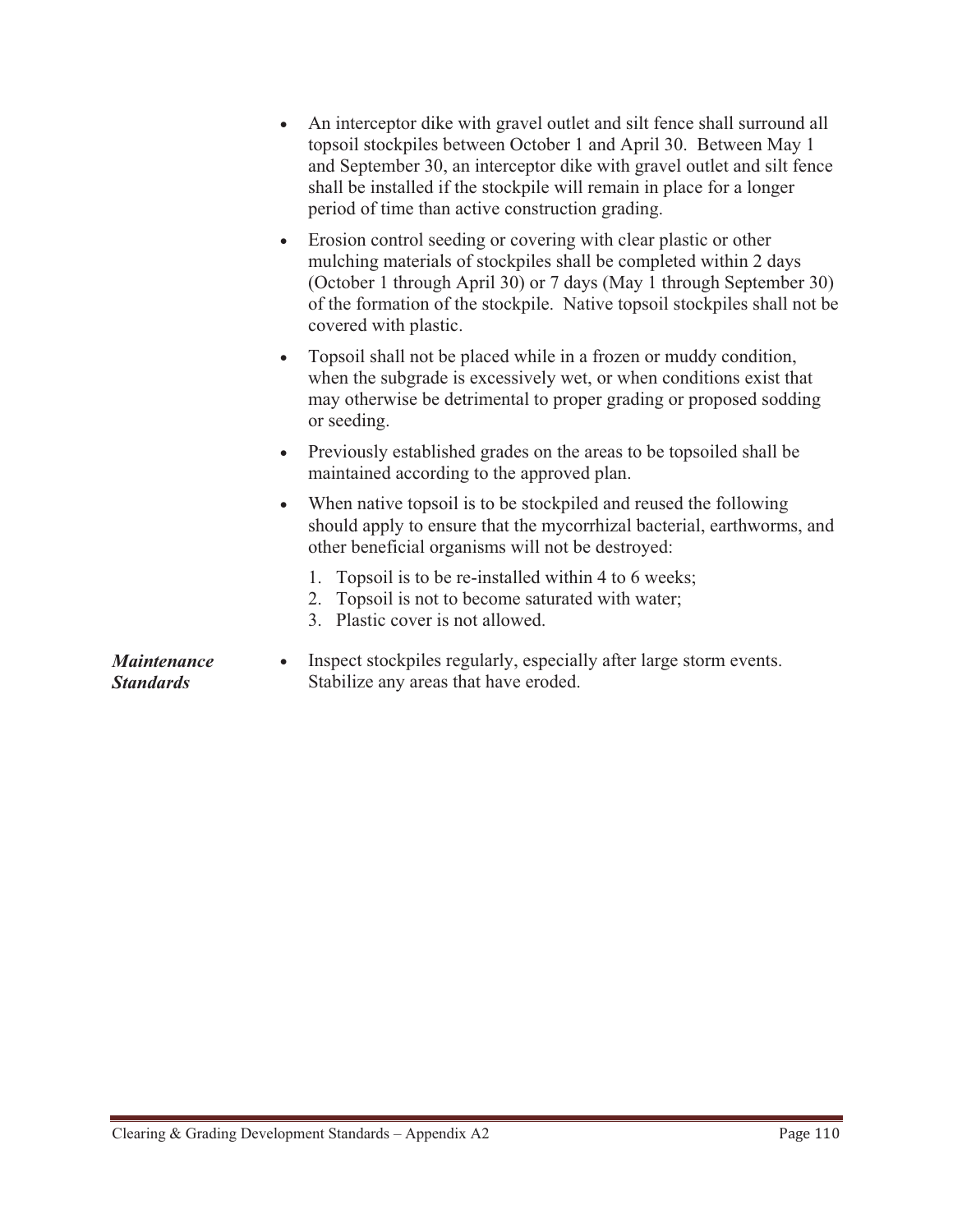## **BMP C126: Polyacrylamide for Soil Erosion Protection**

| <b>Purpose</b>                                             | Polyacrylamide (PAM) is used on construction sites to prevent soil<br>erosion.                                                                                                                                                                                                                                                                                                                                                                                                                                                                                                   |
|------------------------------------------------------------|----------------------------------------------------------------------------------------------------------------------------------------------------------------------------------------------------------------------------------------------------------------------------------------------------------------------------------------------------------------------------------------------------------------------------------------------------------------------------------------------------------------------------------------------------------------------------------|
| <b>Conditions of Use</b>                                   | Applying PAM to bare soil in advance of a rain event significantly reduces<br>erosion and controls sediment in two ways. First, PAM increases the<br>soil's available pore volume, thus increasing infiltration through<br>flocculation and reducing the quantity of stormwater runoff. Second, it<br>increases flocculation of suspended particles and aids in their deposition,<br>thus reducing stormwater runoff turbidity and improving water quality.<br>PAM shall not be directly applied to water or allowed to enter a water<br>body.                                   |
|                                                            | In areas that drain to a sediment pond, PAM can be applied to bare soil<br>under the following conditions:                                                                                                                                                                                                                                                                                                                                                                                                                                                                       |
|                                                            | During rough grading operations.<br>$\bullet$<br>Staging areas.<br>$\bullet$<br>Balanced cut and fill earthwork.<br>$\bullet$<br>Haul roads prior to placement of crushed rock surfacing.<br>$\bullet$<br>Compacted soil roadbase.<br>$\bullet$<br>Stockpiles.<br>$\bullet$<br>After final grade and before paving or final seeding and planting.<br>$\bullet$<br>Pit sites.<br>$\bullet$<br>Sites having a winter shut down. In the case of winter shut down, or<br>$\bullet$<br>where soil will remain unworked for several months, PAM should be<br>used together with mulch. |
| Design and<br><b>Installation</b><br><b>Specifications</b> | PAM may be applied in dissolved form with water, or it may be applied in<br>dry, granular or powdered form. The preferred application method is the<br>dissolved form.<br>PAM is to be applied at a maximum rate of 2/3 pound PAM per 1000<br>gallons water (80 mg/L) per 1 acre of bare soil. Table 4.8 can be used to<br>determine the PAM and water application rate for a disturbed soil area.<br>Higher concentrations of PAM <b>do not</b> provide any additional effectiveness.                                                                                           |
|                                                            | Table 4.8<br>$\frac{1}{2}$                                                                                                                                                                                                                                                                                                                                                                                                                                                                                                                                                       |

|                     | 1 apie 4.8                             |             |  |
|---------------------|----------------------------------------|-------------|--|
|                     | <b>PAM and Water Application Rates</b> |             |  |
| Disturbed Area (ac) | PAM (lbs)                              | Water (gal) |  |
| 0.50                | 0.33                                   | 500         |  |
| 1.00                | 0.66                                   | 1,000       |  |
| 1.50                | 1.00                                   | 1,500       |  |
| 2.00                | 1.32                                   | 2,000       |  |
| 2.50                | 1.65                                   | 2,500       |  |
| 3.00                | 2.00                                   | 3,000       |  |
| 3.50                | 2.33                                   | 3,500       |  |
| 4.00                | 2.65                                   | 4,000       |  |
| 4.50                | 3.00                                   | 4,500       |  |
| 5.00                | 3.33                                   | 5,000       |  |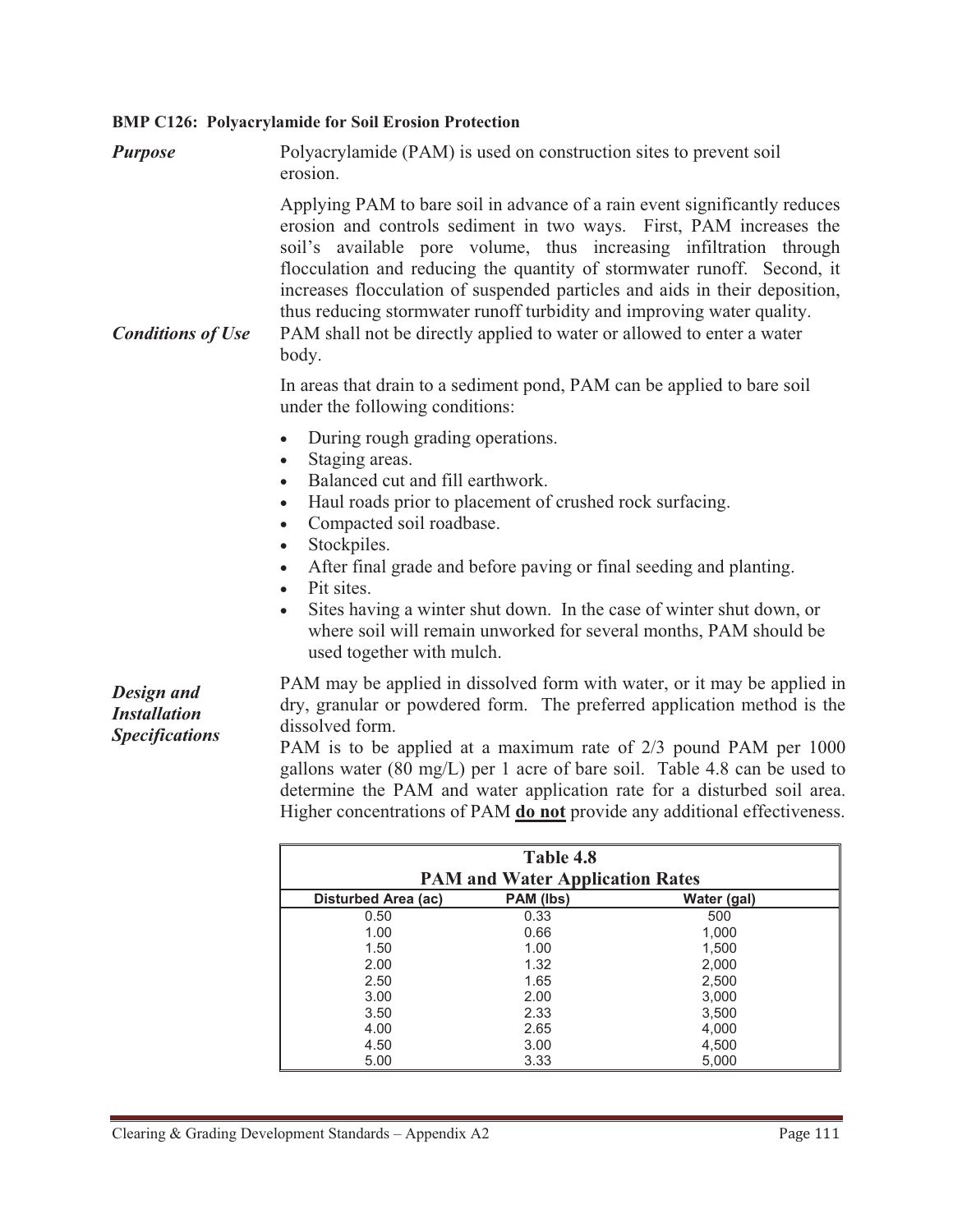The Preferred Method:

- - Pre-measure the area where PAM is to be applied and calculate the amount of product and water necessary to provide coverage at the specified application rate (2/3 pound PAM/1000 gallons/acre).
- PAM has infinite solubility in water, but dissolves very slowly. Dissolve pre-measured dry granular PAM with a known quantity of clean water in a bucket several hours or overnight. Mechanical mixing will help dissolve the PAM. Always add PAM to water - not water to PAM.
- Pre-fill the water truck about 1/8 full with water. The water does not have to be potable, but it must have relatively low turbidity – in the range of 20 NTU or less.
- Add PAM /Water mixture to the truck
- $\bullet$ Completely fill the water truck to specified volume.
- - Spray PAM/Water mixture onto dry soil until the soil surface is uniformly and completely wetted.

## An Alternate Method:

PAM may also be applied as a powder at the rate of 5 lbs. per acre. This must be applied on a day that is dry. For areas less than 5-10 acres, a hand-held "organ grinder" fertilizer spreader set to the smallest setting will work. Tractor-mounted spreaders will work for larger areas. The following shall be used for application of PAM:

- PAM shall be used in conjunction with other BMPs and not in place of other BMPs.
- Do not use PAM on a slope that flows directly into a stream or wetland. The stormwater runoff shall pass through a sediment control BMP prior to discharging to surface waters.
- Do not add PAM to water discharging from site.
- When the total drainage area is greater than or equal to 5 acres, PAM treated areas shall drain to a sediment pond.
- Areas less than 5 acres shall drain to sediment control BMPs, such as a minimum of 3 check dams per acre. The total number of check dams used shall be maximized to achieve the greatest amount of settlement of sediment prior to discharging from the site. Each check dam shall be spaced evenly in the drainage channel through which stormwater flows are discharged off-site.
- On all sites, the use of silt fence shall be maximized to limit the discharges of sediment from the site.
- All areas not being actively worked shall be covered and protected from rainfall. PAM shall not be the only cover BMP used.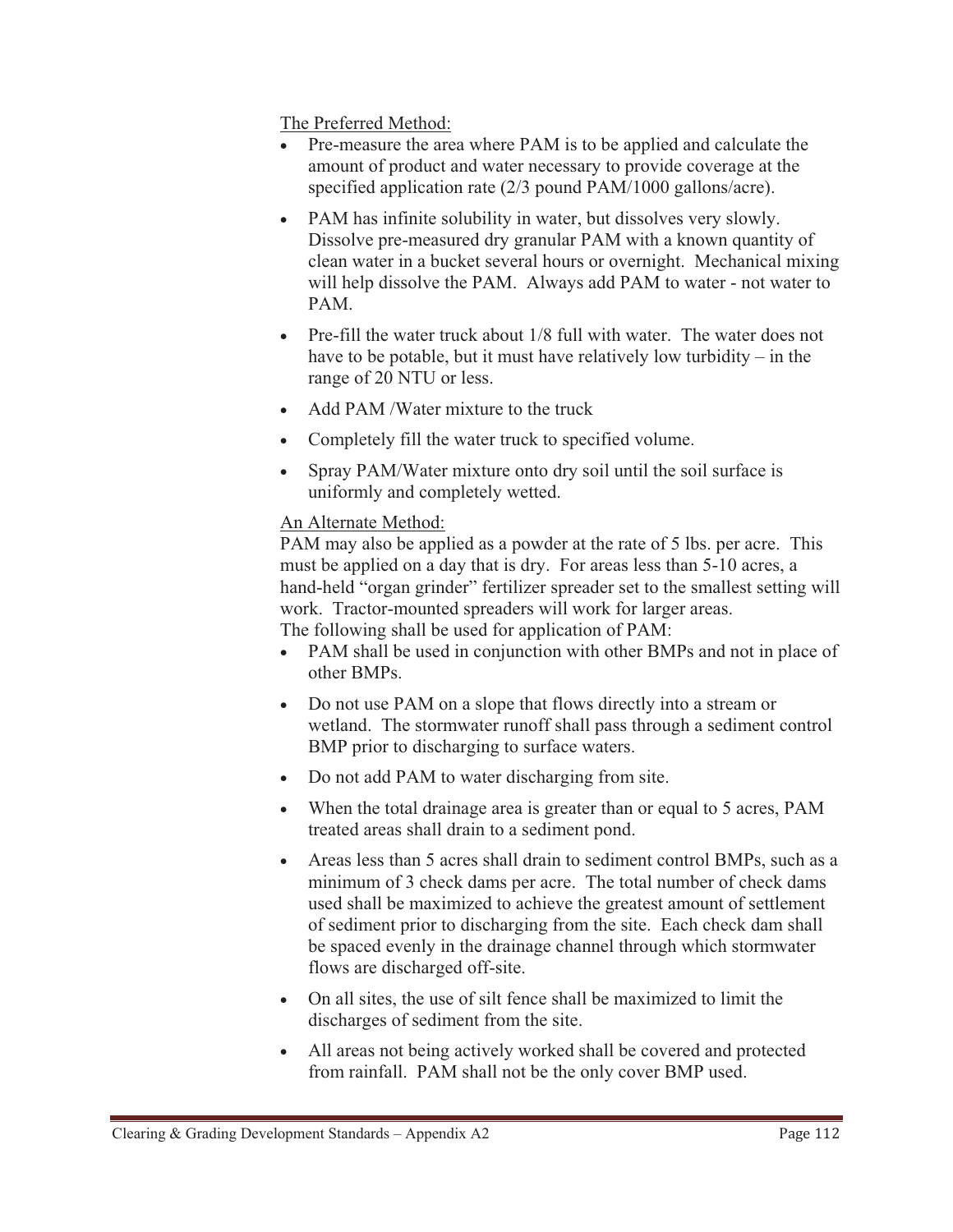- PAM can be applied to wet soil, but dry soil is preferred due to less sediment loss.
- PAM will work when applied to saturated soil but is not as effective as applications to dry or damp soil.
- Keep the granular PAM supply out of the sun. Granular PAM loses its effectiveness in three months after exposure to sunlight and air.
- Proper application and re-application plans are necessary to ensure total effectiveness of PAM usage.
- PAM, combined with water, is very slippery and can be a safety hazard. Care must be taken to prevent spills of PAM powder onto paved surfaces. During an application of PAM, prevent over-spray from reaching pavement as pavement will become slippery. If PAM powder gets on skin or clothing, wipe it off with a rough towel rather than washing with water-this only makes cleanup messier and take longer.
- $\bullet$  Some PAMs are more toxic and carcinogenic than others. Only the most environmentally safe PAM products should be used.

The specific PAM copolymer formulation must be anionic. **Cationic PAM shall not be used in any application because of known aquatic toxicity problems.** Only the highest drinking water grade PAM, certified for compliance with ANSI/NSF Standard 60 for drinking water treatment, will be used for soil applications. Recent media attention and high interest in PAM has resulted in some entrepreneurial exploitation of the term "polymer." All PAM are polymers, but not all polymers are PAM, and not all PAM products comply with ANSI/NSF Standard 60. PAM use shall be reviewed and approved by the City. The Washington State Department of Transportation (WSDOT) has listed approved PAM products on their web page.

- PAM designated for these uses should be "water soluble" or "linear" or "non-crosslinked". Cross-linked or water absorbent PAM, polymerized in highly acidic (pH<2) conditions, are used to maintain soil moisture content.
- - The PAM anionic charge density may vary from 2-30 percent; a value of 18 percent is typical. Studies conducted by the United States Department of Agriculture (USDA)/ARS demonstrated that soil stabilization was optimized by using very high molecular weight (12- 15 mg/mole), highly anionic (>20% hydrolysis) PAM.
- PAM tackifiers are available and being used in place of guar and alpha plantago. Typically, PAM tackifiers should be used at a rate of no more than 0.5-1 lb. per 1000 gallons of water in a hydromulch machine. Some tackifier product instructions say to use at a rate of  $3 -$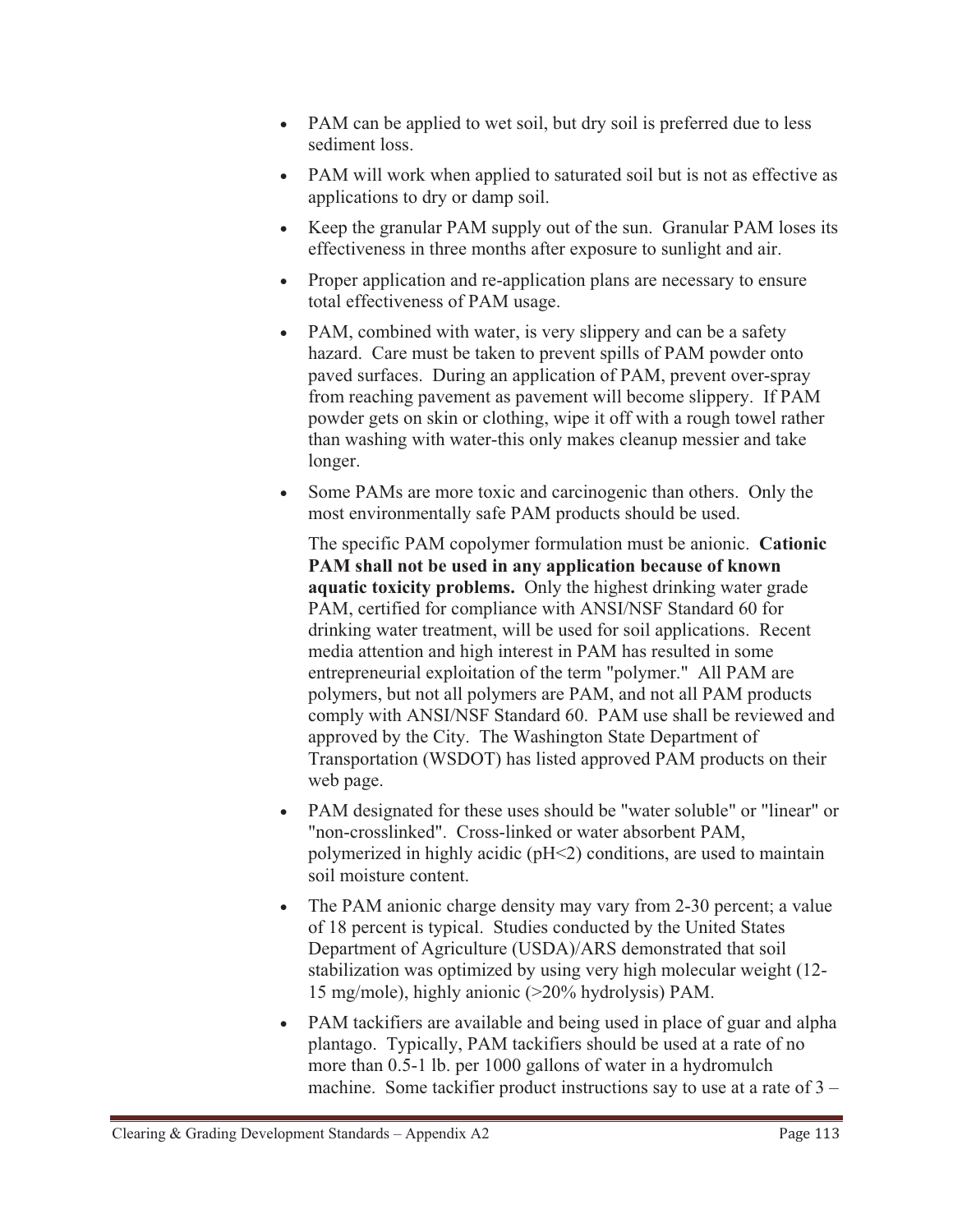5 lbs. per acre, which can be too much. In addition, pump problems can occur at higher rates due to increased viscosity.

*Maintenance Standards* - PAM may be reapplied on actively worked areas after a 48-hour period.

- Reapplication is not required unless PAM treated soil is disturbed or unless turbidity levels show the need for an additional application. If PAM treated soil is left undisturbed a reapplication may be necessary after two months. More PAM applications may be required for steep slopes, silty and clayey soils (USDA Classification Type "C" and "D" soils), long grades, and high precipitation areas. When PAM is applied first to bare soil and then covered with straw, a reapplication may not be necessary for several months.
- Loss of sediment and PAM may be a basis for penalties per RCW 90.48.080.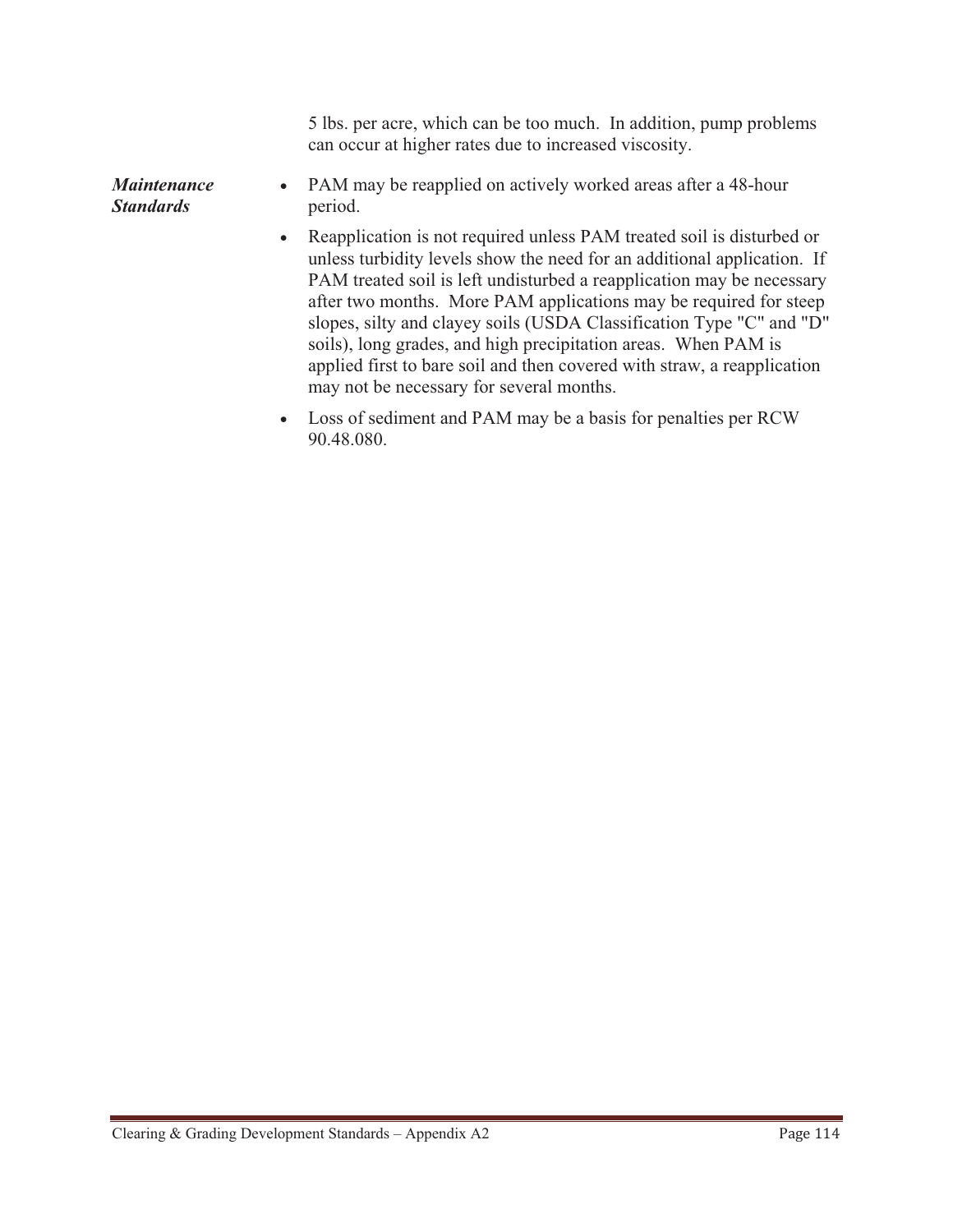## **BMP C130: Surface Roughening**

| <b>Purpose</b>                                                    | Surface roughening aids in the establishment of vegetative cover, reduces<br>runoff velocity, increases infiltration, and provides for sediment trapping<br>through the provision of a rough soil surface. Horizontal depressions are<br>created by operating a tiller or other suitable equipment on the contour or<br>by leaving slopes in a roughened condition by not fine grading them.                                                                     |
|-------------------------------------------------------------------|------------------------------------------------------------------------------------------------------------------------------------------------------------------------------------------------------------------------------------------------------------------------------------------------------------------------------------------------------------------------------------------------------------------------------------------------------------------|
| <b>Conditions for</b><br><b>Use</b>                               | All slopes steeper than 3:1 and greater than 5 vertical feet require<br>surface roughening.                                                                                                                                                                                                                                                                                                                                                                      |
|                                                                   | Areas with grades steeper than 3:1 should be roughened to a depth of 2<br>$\bullet$<br>to 4 inches prior to seeding.                                                                                                                                                                                                                                                                                                                                             |
|                                                                   | Areas that will not be stabilized immediately may be roughened to<br>$\bullet$<br>reduce runoff velocity until seeding takes place.                                                                                                                                                                                                                                                                                                                              |
|                                                                   | Slopes with a stable rock face do not require roughening.                                                                                                                                                                                                                                                                                                                                                                                                        |
|                                                                   | Slopes where mowing is planned should not be excessively roughened.                                                                                                                                                                                                                                                                                                                                                                                              |
| <b>Design and</b><br><b>Installation</b><br><b>Specifications</b> | There are different methods for achieving a roughened soil surface on a<br>slope, and the selection of an appropriate method depends upon the type of<br>slope. Roughening methods include stair-step grading, grooving, contour<br>furrows, and tracking. See Figure 4.6 for tracking and contour furrows.<br>Factors to be considered in choosing a method are slope steepness, mowing<br>requirements, and whether the slope is formed by cutting or filling. |
|                                                                   | Disturbed areas that will not require mowing may be stair-step graded,<br>$\bullet$<br>grooved, or left rough after filling.                                                                                                                                                                                                                                                                                                                                     |
|                                                                   | Stair-step grading is particularly appropriate in soils containing large<br>$\bullet$<br>amounts of soft rock. Each "step" catches material that sloughs from<br>above, and provides a level site where vegetation can become<br>established. Stairs should be wide enough to work with standard earth<br>moving equipment. Stair steps must be on contour or gullies will form<br>on the slope.                                                                 |
|                                                                   | Areas that will be mowed (these areas should have slopes less steep<br>$\bullet$<br>than 3:1) may have small furrows left by disking, harrowing, raking, or<br>seed-planting machinery operated on the contour.                                                                                                                                                                                                                                                  |
|                                                                   | Graded areas with slopes greater than 3:1 but less than 2:1 should be<br>$\bullet$<br>roughened before seeding. This can be accomplished in a variety of<br>ways, including "track walking," or driving a crawler tractor up and<br>down the slope, leaving a pattern of cleat imprints parallel to slope<br>contours.                                                                                                                                           |
|                                                                   | Tracking is done by operating equipment up and down the slope to<br>$\bullet$<br>leave horizontal depressions in the soil.                                                                                                                                                                                                                                                                                                                                       |
| <b>Maintenance</b><br><b>Standards</b>                            | Areas that are graded in this manner should be seeded as quickly as<br>possible.                                                                                                                                                                                                                                                                                                                                                                                 |
|                                                                   | Regular inspections should be made of the area. If rills appear, they<br>should be re-graded and re-seeded immediately.                                                                                                                                                                                                                                                                                                                                          |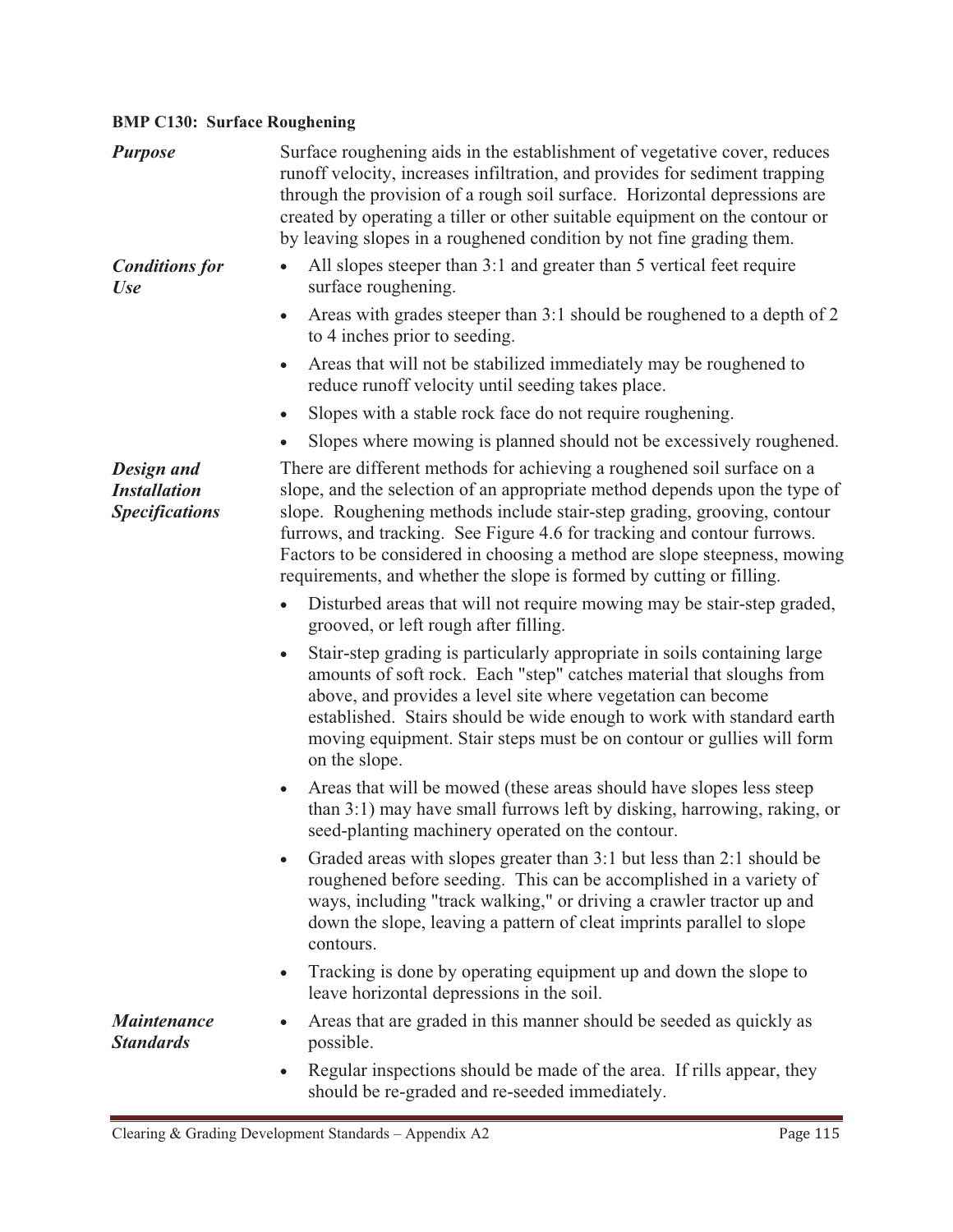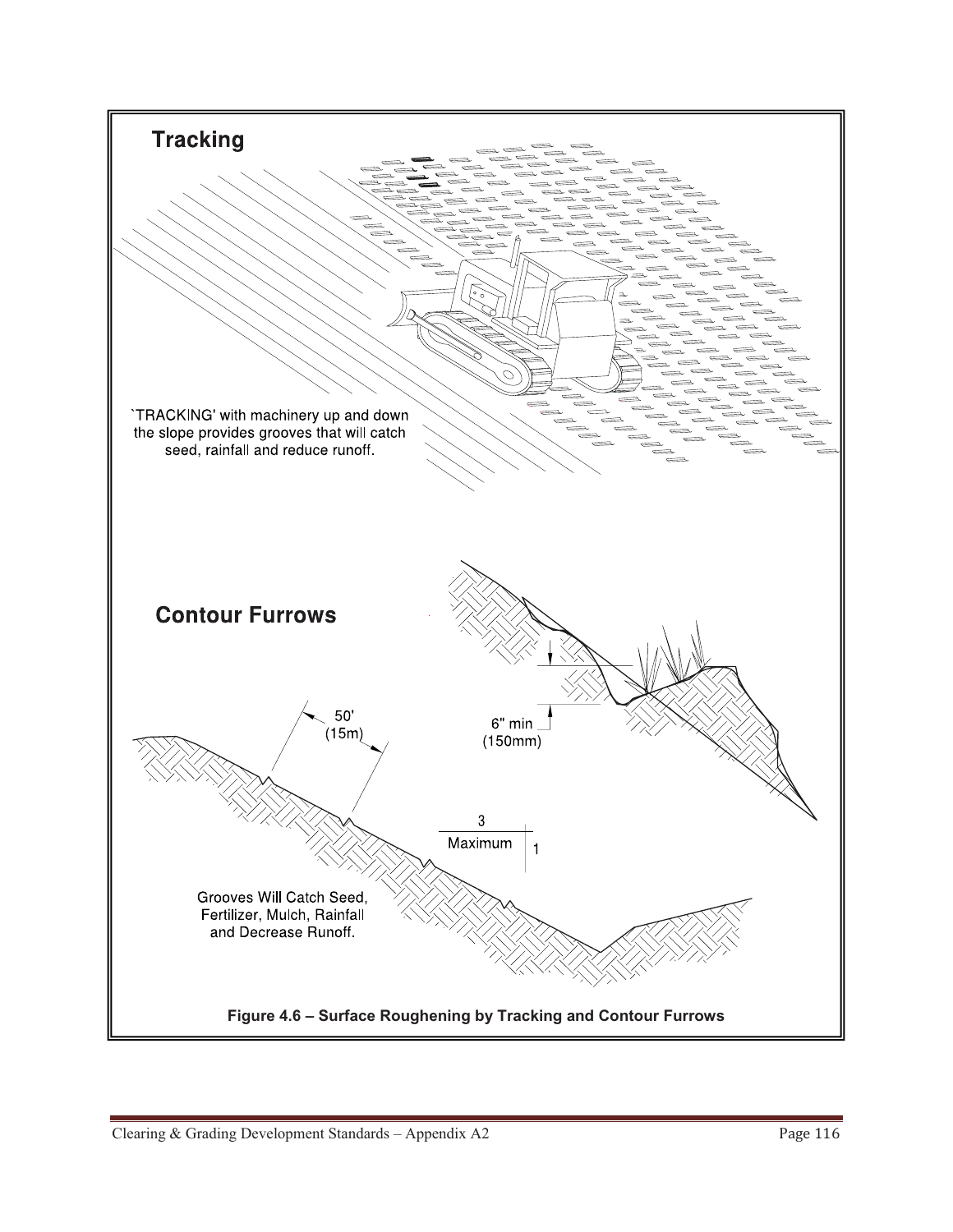#### **BMP C131: Gradient Terraces**

**Purpose** Gradient terraces reduce erosion damage by intercepting surface runoff and conducting it to a stable outlet at a non-erosive velocity. *Conditions of Use*  Gradient terraces normally are limited to denuded land having a water erosion problem. They should not be constructed on deep sands or on soils that are too stony, steep, or shallow to permit practical and economical installation and maintenance. Gradient terraces may be used only where suitable outlets are or will be made available. See Figure 4.7 for gradient terraces. *Design and Installation Specifications*  - The maximum spacing of gradient terraces should be determined by the following method:  $VI = (0.8)s + y$ Where:  $VI = vertical interval in feet$  $s =$ land rise per 100 feet, expressed in feet  $y = a$  soil and cover variable with values from 1.0 to 4.0 Values of "y" are influenced by soil erodibility and cover practices. The lower values are applicable to erosive soils where little to no residue is left on the surface. The higher value is applicable only to erosion-resistant soils where a large amount of residue (1½ tons of straw/acre equivalent) is on the surface. - The minimum constructed cross-section should meet the design dimensions.  $\bullet$  The top of the constructed ridge should not be lower at any point than the design elevation plus the specified overfill for settlement. The opening at the outlet end of the terrace should have a cross section equal to that specified for the terrace channel.  $\bullet$  Channel grades may be either uniform or variable with a maximum grade of 0.6 feet per 100 feet length. For short distances, terrace grades may be increased to improve alignment. The channel velocity should not exceed that which is nonerosive for the soil type with the planned treatment. - All gradient terraces should have adequate outlets. Such an outlet may be a grassed waterway, vegetated area, or tile outlet. In all cases the outlet must convey runoff from the terrace or terrace system to a point where the outflow will not cause damage. Vegetative cover should be used in the outlet channel. -The design elevation of the water surface of the terrace should not be

lower than the design elevation of the water surface in the outlet at their junction, when both are operating at design flow.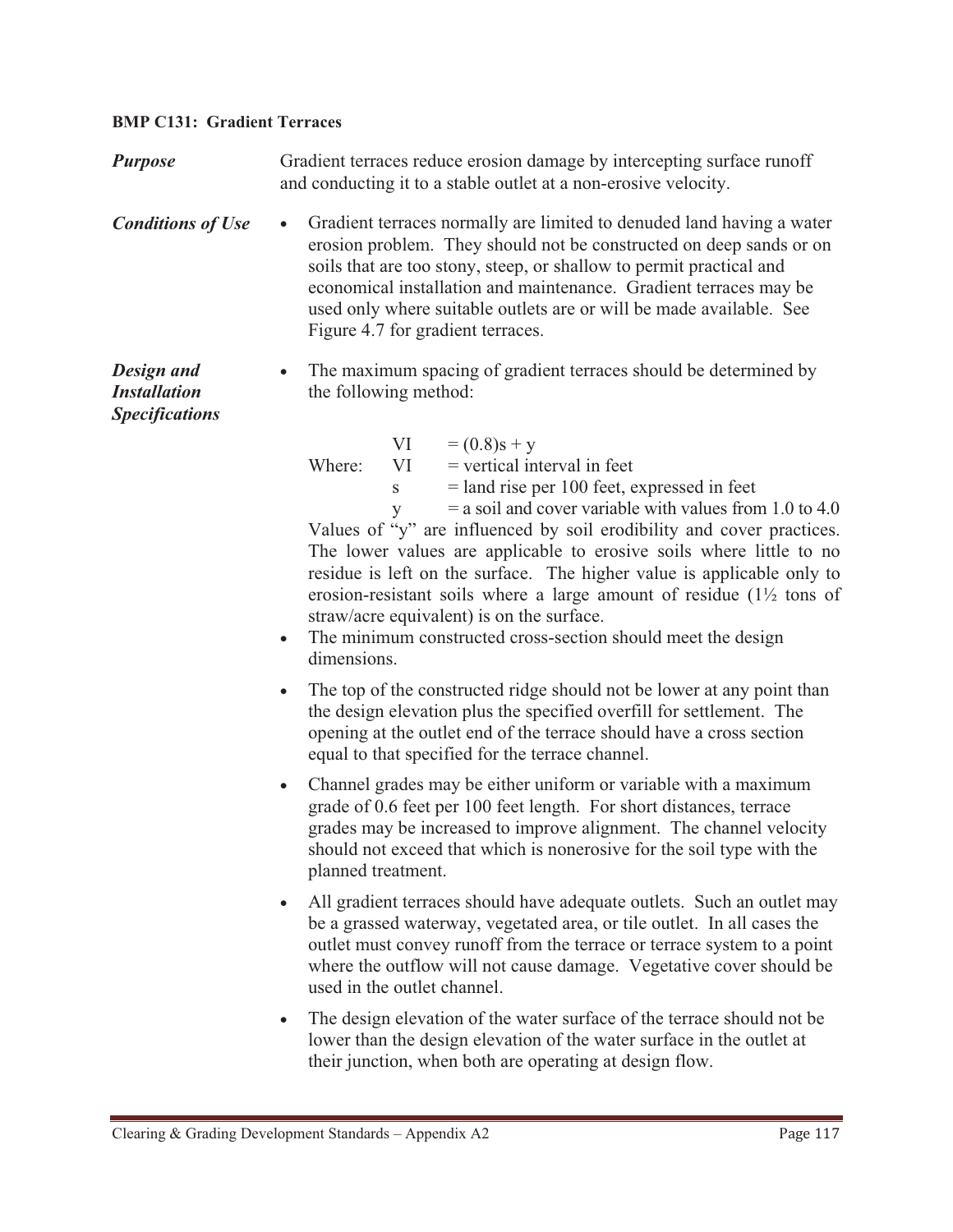- - Vertical spacing determined by the above methods may be increased as much as 0.5 feet or 10 percent, whichever is greater, to provide better alignment or location, to avoid obstacles, to adjust for equipment size, or to reach a satisfactory outlet.
- - The drainage area above the top should not exceed the area that would be drained by a terrace with normal spacing.
- - The terrace should have enough capacity to handle the peak runoff expected from a 2-year, 24-hour design storm without overtopping.
- - The terrace cross-section should be proportioned to fit the land slope. The ridge height should include a reasonable settlement factor. The ridge should have a minimum top width of 3 feet at the design height. The minimum cross-sectional area of the terrace channel should be 8 square feet for land slopes of 5 percent or less, 7 square feet for slopes from 5 to 8 percent, and 6 square feet for slopes steeper than 8 percent. The terrace can be constructed wide enough to be maintained using a small cat.
- - Maintenance should be performed as needed. Terraces should be inspected regularly; at least once a year, and after large storm events.



## *Maintenance Standards*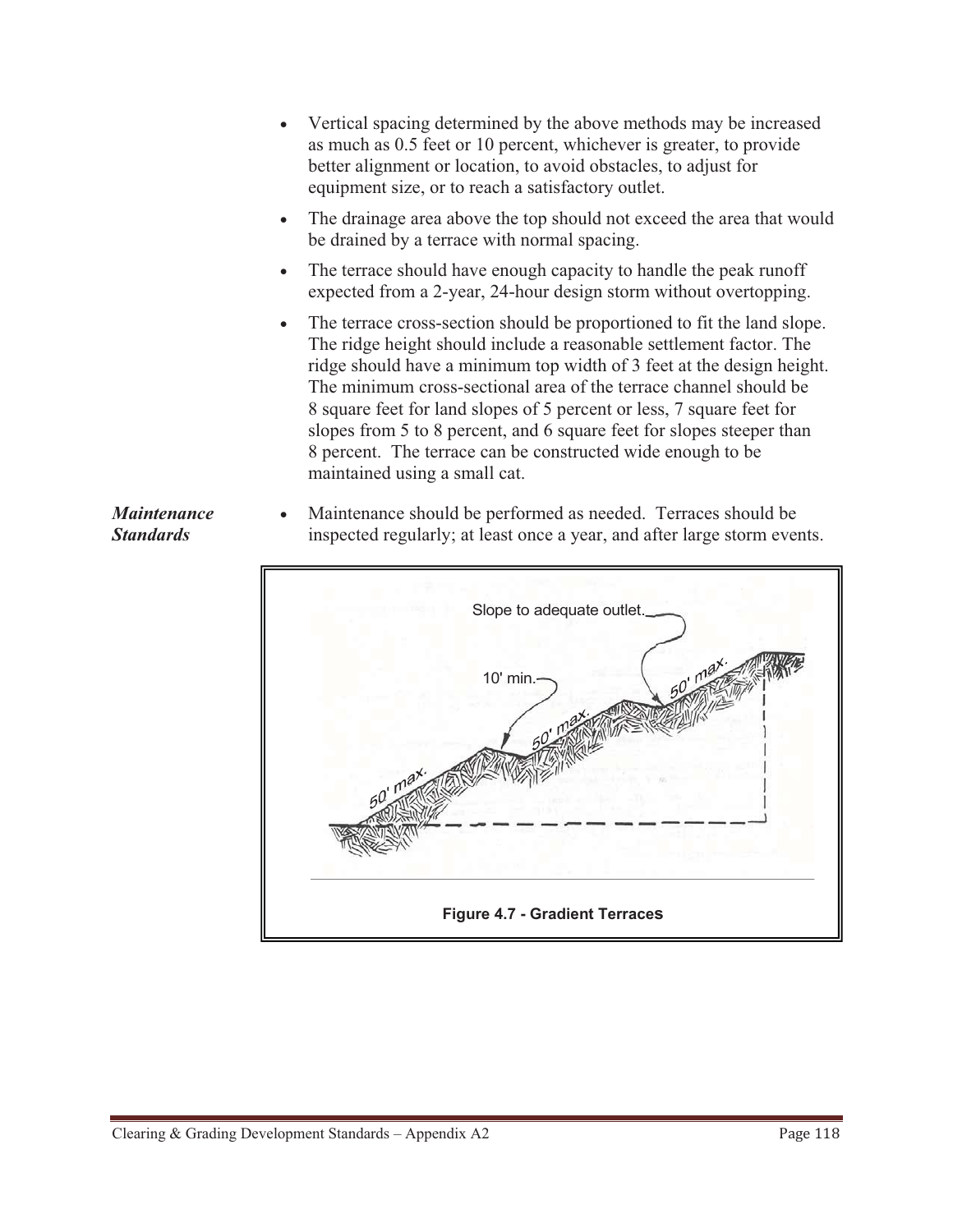### **BMP C140: Dust Control**

| <b>Purpose</b>                                                    | Dust control prevents wind transport of dust from disturbed soil surfaces<br>onto roadways, drainage ways, and surface waters.                                                                                                                                                                                                                                                                                                                                                                                                                                                                                                  |  |
|-------------------------------------------------------------------|---------------------------------------------------------------------------------------------------------------------------------------------------------------------------------------------------------------------------------------------------------------------------------------------------------------------------------------------------------------------------------------------------------------------------------------------------------------------------------------------------------------------------------------------------------------------------------------------------------------------------------|--|
| <b>Conditions of Use</b>                                          | In areas (including roadways) subject to surface and air movement of<br>dust where on-site and off-site impacts to roadways, drainage ways, or<br>surface waters are likely.                                                                                                                                                                                                                                                                                                                                                                                                                                                    |  |
| <b>Design and</b><br><b>Installation</b><br><b>Specifications</b> | Vegetate or mulch areas that will not receive vehicle traffic. In areas<br>where planting, mulching, or paving is impractical, apply gravel or<br>landscaping rock.                                                                                                                                                                                                                                                                                                                                                                                                                                                             |  |
|                                                                   | Limit dust generation by clearing only those areas where immediate<br>$\bullet$<br>activity will take place, leaving the remaining area(s) in the original<br>condition, if stable. Maintain the original ground cover as long as<br>practical.                                                                                                                                                                                                                                                                                                                                                                                 |  |
|                                                                   | Construct natural or artificial windbreaks or windscreens. These may<br>$\bullet$<br>be designed as enclosures for small dust sources.                                                                                                                                                                                                                                                                                                                                                                                                                                                                                          |  |
|                                                                   | Sprinkle the site with water until surface is wet. Repeat as needed. To<br>$\bullet$<br>prevent carryout of mud onto street, refer to Stabilized Construction<br>Entrance (BMP C105).                                                                                                                                                                                                                                                                                                                                                                                                                                           |  |
|                                                                   | Irrigation water can be used for dust control. Irrigation systems should<br>$\bullet$<br>be installed as a first step on sites where dust control is a concern.                                                                                                                                                                                                                                                                                                                                                                                                                                                                 |  |
|                                                                   | Spray exposed soil areas with a dust palliative, following the<br>$\bullet$<br>manufacturer's instructions and cautions regarding handling and<br>application. Used oil is prohibited from use as a dust suppressant.<br>Local governments may approve other dust palliatives such as calcium<br>chloride or PAM.                                                                                                                                                                                                                                                                                                               |  |
|                                                                   | PAM (BMP C126) added to water at a rate of 0.5 lbs. per 1,000<br>$\bullet$<br>gallons of water per acre and applied from a water truck is more<br>effective than water alone. This is due to the increased infiltration of<br>water into the soil and reduced evaporation. In addition, small soil<br>particles are bonded together and are not as easily transported by wind.<br>Adding PAM may actually reduce the quantity of water needed for<br>dust control, especially in eastern Washington. Since the wholesale<br>cost of PAM is about \$4.00 per pound, this is an extremely cost-<br>effective dust control method. |  |
|                                                                   | Techniques that can be used for unpaved roads and lots include:<br>Lower speed limits. High vehicle speed increases the amount of dust<br>stirred up from unpaved roads and lots.                                                                                                                                                                                                                                                                                                                                                                                                                                               |  |
|                                                                   |                                                                                                                                                                                                                                                                                                                                                                                                                                                                                                                                                                                                                                 |  |

- Upgrade the road surface strength by improving particle size, shape, and mineral types that make up the surface and base materials.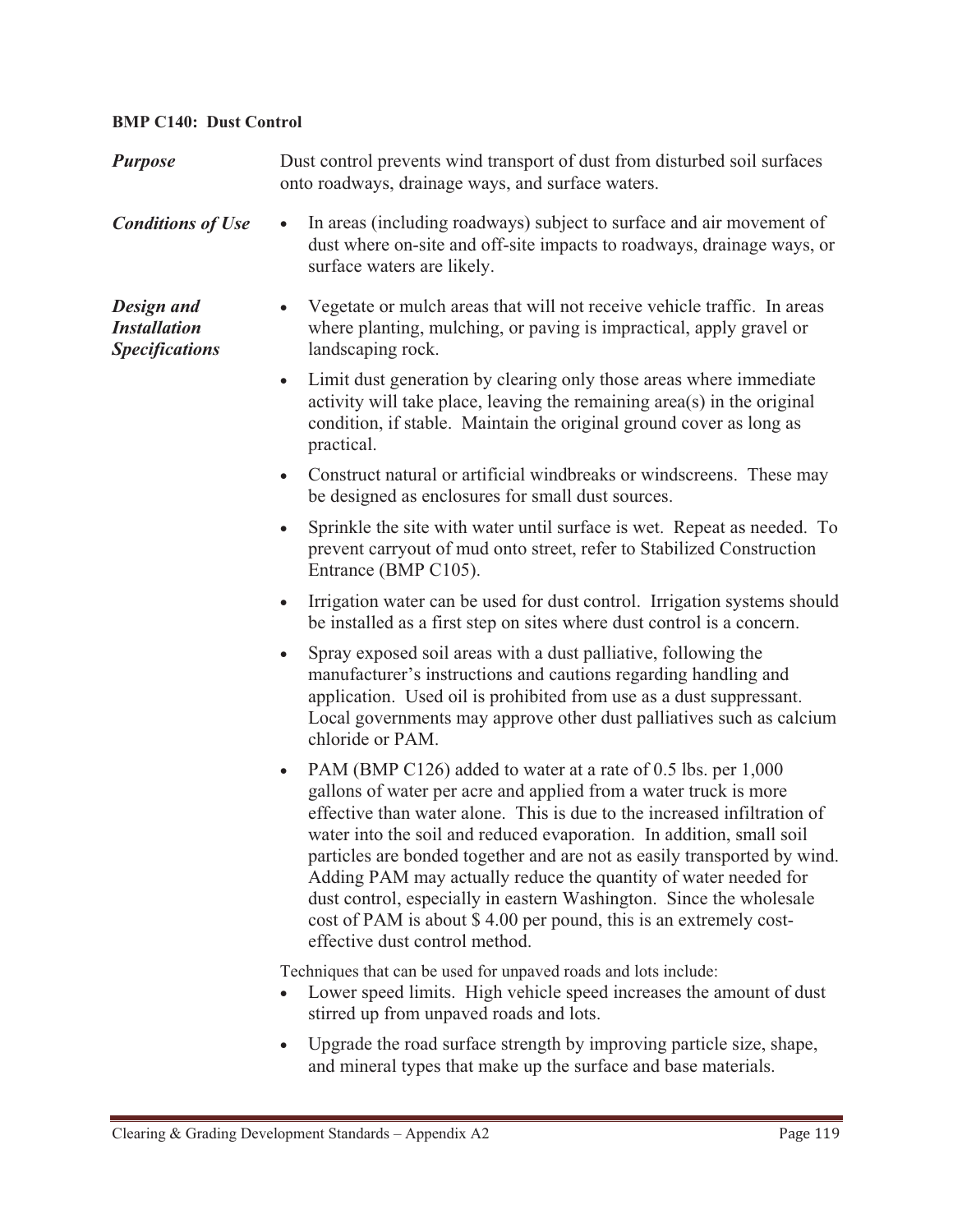$\bullet$  Add surface gravel to reduce the source of dust emission. Limit the amount of fine particles (those smaller than .075 mm) to 10 to 20 percent. - Use geotextile fabrics to increase the strength of new roads or roads undergoing reconstruction.  $\bullet$  Encourage the use of alternate, paved routes, if available. - Restrict use by tracked vehicles and heavy trucks to prevent damage to road surface and base. - Apply chemical dust suppressants using the admix method, blending the product with the top few inches of surface material. Suppressants may also be applied as surface treatments. - Pave unpaved permanent roads and other trafficked areas. - Use vacuum street sweepers. - Remove mud and other dirt promptly so it does not dry and then turn into dust. - Limit dust-causing work on windy days. - Contact your local Air Pollution Control Authority for guidance and training on other dust control measures. Compliance with the local Air Pollution Control Authority constitutes compliance with this BMP. *Maintenance Standards* Respray area as necessary to keep dust to a minimum.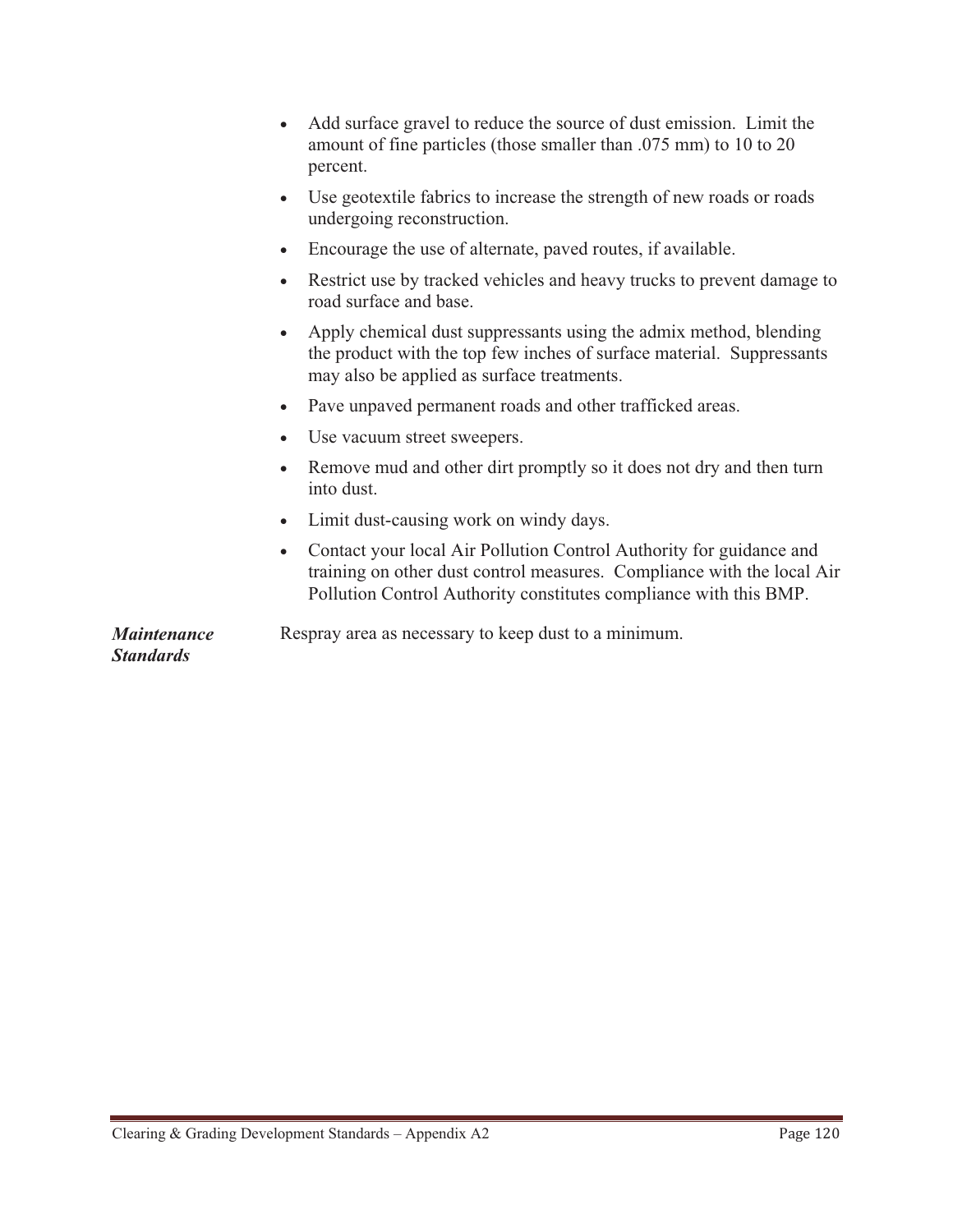#### **BMP C150: Materials On Hand**

- *Purpose* Quantities of erosion prevention and sediment control materials can be kept on the project site at all times to be used for emergency situations such as unexpected heavy summer rains. Having these materials on-site reduces the time needed to implement BMPs when inspections indicate that existing BMPs are not meeting the CSWPPP requirements. In addition, contractors can save money by buying some materials in bulk and storing them at their office or yard.
- *Conditions of Use*  Construction projects of any size or type can benefit from having materials on hand. A small commercial development project could have a roll of plastic and some gravel available for immediate protection of bare soil and temporary berm construction. A large earthwork project, such as highway construction, might have several tons of straw, several rolls of plastic, flexible pipe, sandbags, geotextile fabric and steel "T" posts.
	- Materials are stockpiled and readily available before any site clearing, grubbing, or earthwork begins. A large contractor or developer could keep a stockpile of materials that are available to be used on several projects.
	- If storage space at the project site is at a premium, the contractor could maintain the materials at their office or yard. The office or yard must be less than an hour from the project site.

*Design and Installation Specifications*  Depending on project type, size, complexity, and length, materials and quantities will vary. A good minimum that will cover numerous situations includes:

| <b>Material</b>                 | <b>Measure</b>      | Quantity  |
|---------------------------------|---------------------|-----------|
| Clear Plastic, 6 mil            | 100 foot roll       | $1 - 2$   |
| Drainpipe, 6 or 8 inch diameter | 25 foot section     | $4-6$     |
| Sandbags, filled                | each                | $25 - 50$ |
| Straw Bales for mulching,       | approx. $50\#$ each | $10 - 20$ |
| <b>Quarry Spalls</b>            | ton                 | $2 - 4$   |
| <b>Washed Gravel</b>            | cubic yard          | $2 - 4$   |
| Geotextile Fabric               | 100 foot roll       | $1 - 2$   |
| <b>Catch Basin Inserts</b>      | each                | $2 - 4$   |
| Steel "T" Posts                 | each                | $12 - 24$ |

*Maintenance Standards*

- $\bullet$  All materials with the exception of the quarry spalls, steel "T" posts, and gravel should be kept covered and out of both sun and rain.
- Re-stock materials used as needed.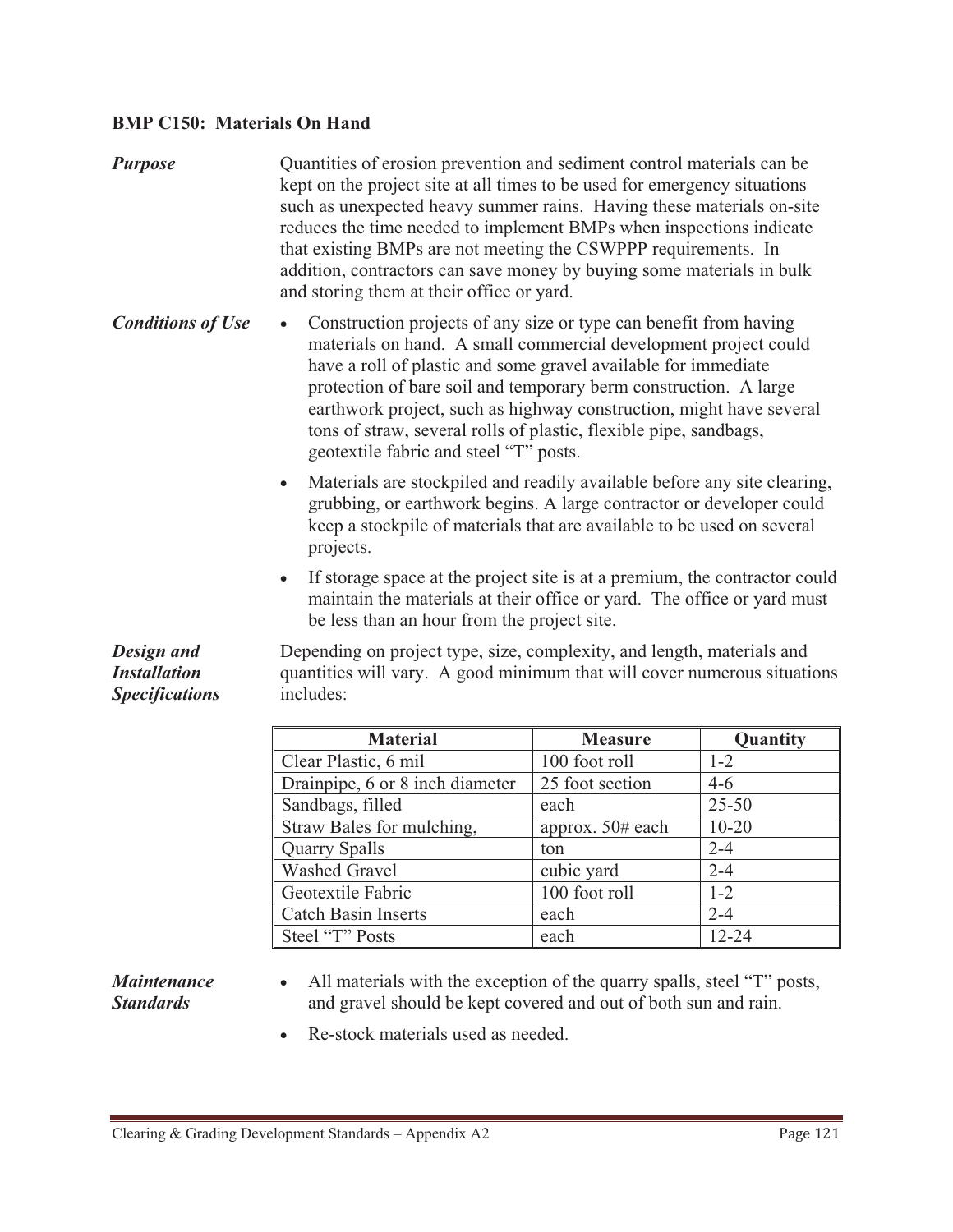## **BMP C151: Concrete Handling**

| <b>Purpose</b>                         | Concrete work can generate process water and slurry that contain fine<br>particles and high pH, both of which can violate water quality standards in<br>the receiving water. This BMP is intended to minimize and eliminate<br>concrete process water and slurry from entering waters of the state. |  |
|----------------------------------------|-----------------------------------------------------------------------------------------------------------------------------------------------------------------------------------------------------------------------------------------------------------------------------------------------------|--|
| <b>Conditions of Use</b>               | Any time concrete is used, these management practices shall be utilized.<br>Concrete construction projects include, but are not limited to, the<br>following:                                                                                                                                       |  |
|                                        | Curbs                                                                                                                                                                                                                                                                                               |  |
|                                        | Sidewalks                                                                                                                                                                                                                                                                                           |  |
|                                        | Roads                                                                                                                                                                                                                                                                                               |  |
|                                        | <b>Bridges</b><br>$\bullet$                                                                                                                                                                                                                                                                         |  |
|                                        | Foundations                                                                                                                                                                                                                                                                                         |  |
|                                        | Floors                                                                                                                                                                                                                                                                                              |  |
|                                        | Runways<br>٠                                                                                                                                                                                                                                                                                        |  |
| Design and<br><b>Installation</b>      | Concrete truck chutes, pumps, and internals shall be washed out only<br>$\bullet$<br>into formed areas awaiting installation of concrete or asphalt.                                                                                                                                                |  |
| <b>Specifications</b>                  | Unused concrete remaining in the truck and pump shall be returned to<br>$\bullet$<br>the originating batch plant for recycling.                                                                                                                                                                     |  |
|                                        | Hand tools including, but not limited to, screeds, shovels, rakes, floats,<br>and trowels shall be washed off only into formed areas awaiting<br>installation of concrete or asphalt.                                                                                                               |  |
|                                        | Equipment that cannot be easily moved, such as concrete pavers, shall<br>$\bullet$<br>only be washed in areas that do not directly drain to natural or<br>constructed stormwater conveyances.                                                                                                       |  |
|                                        | Washdown from areas such as concrete aggregate driveways shall not<br>$\bullet$<br>drain directly to natural or constructed stormwater conveyances.                                                                                                                                                 |  |
|                                        | When no formed areas are available, washwater and leftover product<br>shall be contained in a lined container. Contained concrete shall be<br>disposed of in a manner that does not violate groundwater or surface<br>water quality standards.                                                      |  |
| <i>Maintenance</i><br><b>Standards</b> | Containers shall be checked for holes in the liner daily during concrete<br>pours and repaired the same day.                                                                                                                                                                                        |  |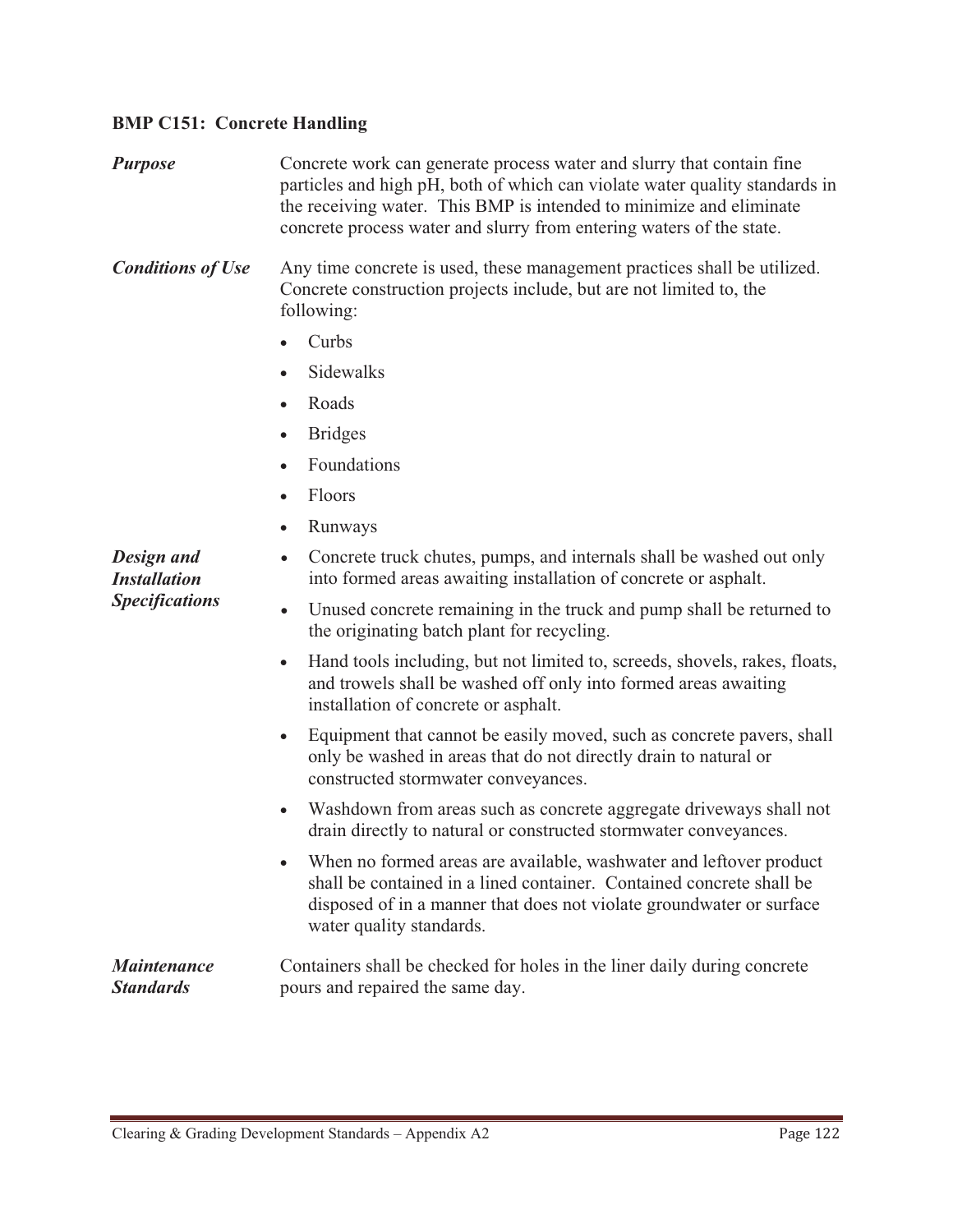## **BMP C152: Sawcutting and Surfacing Pollution Prevention**

*Purpose* Sawcutting and surfacing operations generate slurry and process water that contains fine particles and high pH (concrete cutting), both of which can violate the water quality standards in the receiving water. This BMP is intended to minimize and eliminate process water and slurry from entering waters of the State.

**Conditions of Use** Anytime sawcutting or surfacing operations take place, these management practices shall be utilized. Sawcutting and surfacing operations include, but are not limited to, the following:

- -Sawing
- Coring
- Grinding
- $\bullet$ Roughening
- -Hydro-demolition
- -Bridge and road surfacing

*Design and Installation Specifications*   $\bullet$  Slurry and cuttings shall be vacuumed during cutting and surfacing operations. - Slurry and cuttings shall not remain on permanent concrete or asphalt pavement overnight. - Slurry and cuttings shall not drain to any natural or constructed drainage conveyance.

- Collected slurry and cuttings shall be disposed of in a manner that does not violate groundwater or surface water quality standards.
- $\bullet$  Process water that is generated during hydro-demolition, surface roughening or similar operations shall not drain to any natural or constructed drainage conveyance and shall be disposed of in a manner that does not violate groundwater or surface water quality standards.
- Cleaning waste material and demolition debris shall be handled and disposed of in a manner that does not cause contamination of water. If the area is swept with a pick-up sweeper, the material must be hauled out of the area to an appropriate disposal site.

#### *Maintenance Standards* Continually monitor operations to determine whether slurry, cuttings, or process water could enter waters of the state. If inspections show that a violation of water quality standards could occur, stop operations and immediately implement preventive measures such as berms, barriers, secondary containment, and vacuum trucks.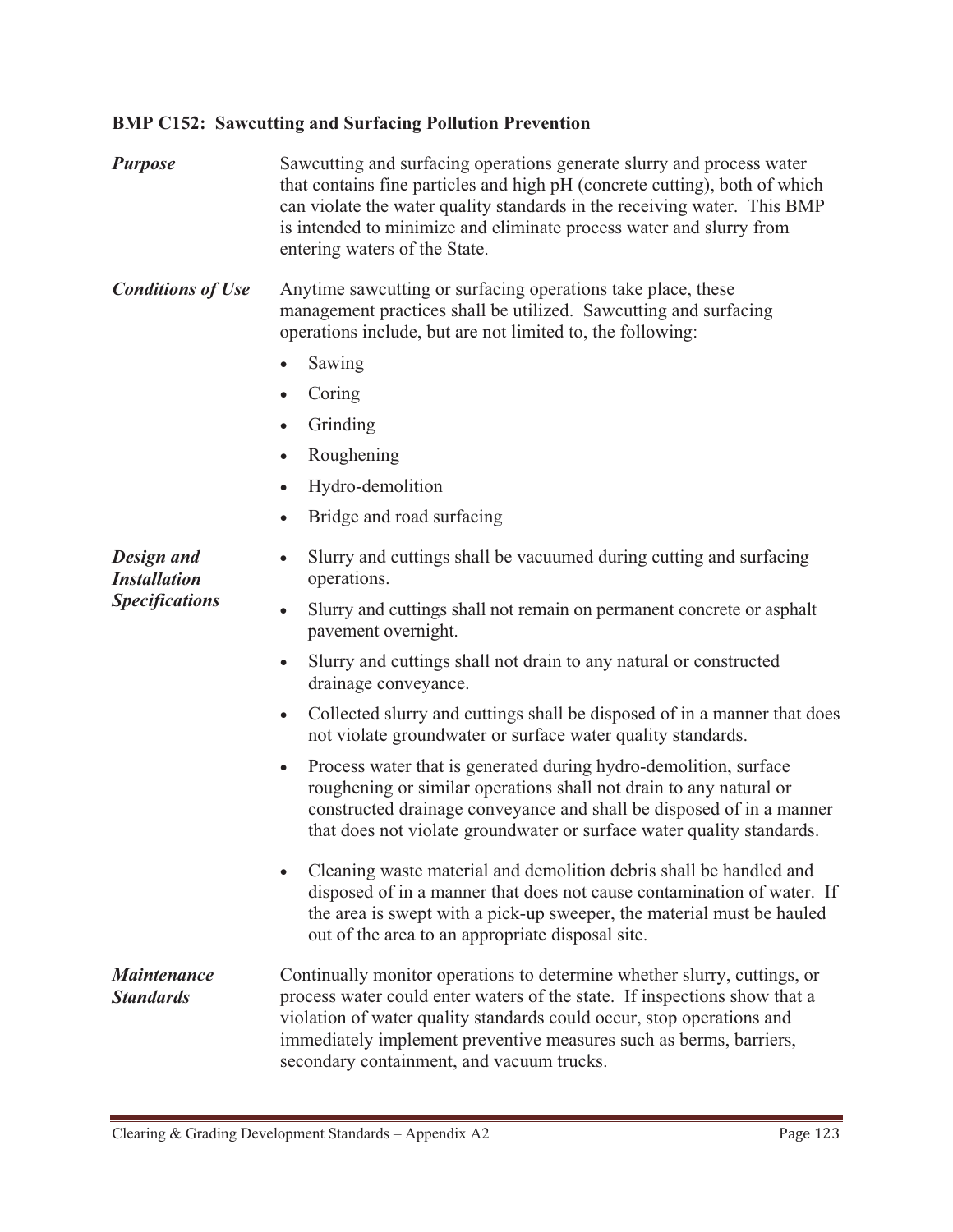## **BMP C153: Material Delivery, Storage and Containment**

| <b>Purpose</b>                               | Prevent, reduce, or eliminate the discharge of pollutants from<br>material delivery and storage to the stormwater system or<br>watercourses by minimizing the storage of hazardous materials<br>onsite, storing materials in a designated area, and installing<br>secondary containment.                                        |
|----------------------------------------------|---------------------------------------------------------------------------------------------------------------------------------------------------------------------------------------------------------------------------------------------------------------------------------------------------------------------------------|
| <b>Conditions of Use</b>                     | These procedures are suitable for use at all construction sites with<br>delivery and storage of the following materials:                                                                                                                                                                                                        |
|                                              | Petroleum products such as fuel, oil and grease                                                                                                                                                                                                                                                                                 |
|                                              | Soil stabilizers and binders (e.g. Polyacrylamide)<br>$\bullet$                                                                                                                                                                                                                                                                 |
|                                              | Fertilizers, pesticides and herbicides                                                                                                                                                                                                                                                                                          |
|                                              | Detergents<br>$\bullet$                                                                                                                                                                                                                                                                                                         |
|                                              | Asphalt and concrete compounds<br>$\bullet$                                                                                                                                                                                                                                                                                     |
|                                              | Hazardous chemicals such as acids, lime, adhesives, paints, solvents<br>and curing compounds                                                                                                                                                                                                                                    |
|                                              | Any other material that may be detrimental if released to the<br>$\bullet$<br>environment                                                                                                                                                                                                                                       |
| Design and                                   | The following steps should be taken to minimize risk:                                                                                                                                                                                                                                                                           |
| <b>Installation</b><br><b>Specifications</b> | Temporary storage area should be located away from vehicular traffic,<br>$\bullet$<br>near the construction entrance(s), and away from waterways or storm<br>drains.                                                                                                                                                            |
|                                              | Material Safety Data Sheets (MSDS) should be supplied for all<br>$\bullet$<br>materials stored. Chemicals should be kept in their original labeled<br>containers.                                                                                                                                                               |
|                                              | Hazardous material storage on-site should be minimized.<br>$\bullet$                                                                                                                                                                                                                                                            |
|                                              | • Hazardous materials should be handled as infrequently as possible.                                                                                                                                                                                                                                                            |
|                                              | During the wet weather season (Oct $1 -$ April 30), consider storing<br>$\bullet$<br>materials in a covered area.                                                                                                                                                                                                               |
|                                              | Materials should be stored in secondary containments, such as earthen<br>$\bullet$<br>dike, horse trough, or even a children's wading pool for non-reactive<br>materials such as detergents, oil, grease, and paints. Small amounts of<br>material may be secondarily contained in "bus boy" trays or concrete<br>mixing trays. |
|                                              | Do not store chemicals, drums, or bagged materials directly on the<br>$\bullet$<br>ground. Place these items on a pallet and, when possible, in secondary<br>containment.                                                                                                                                                       |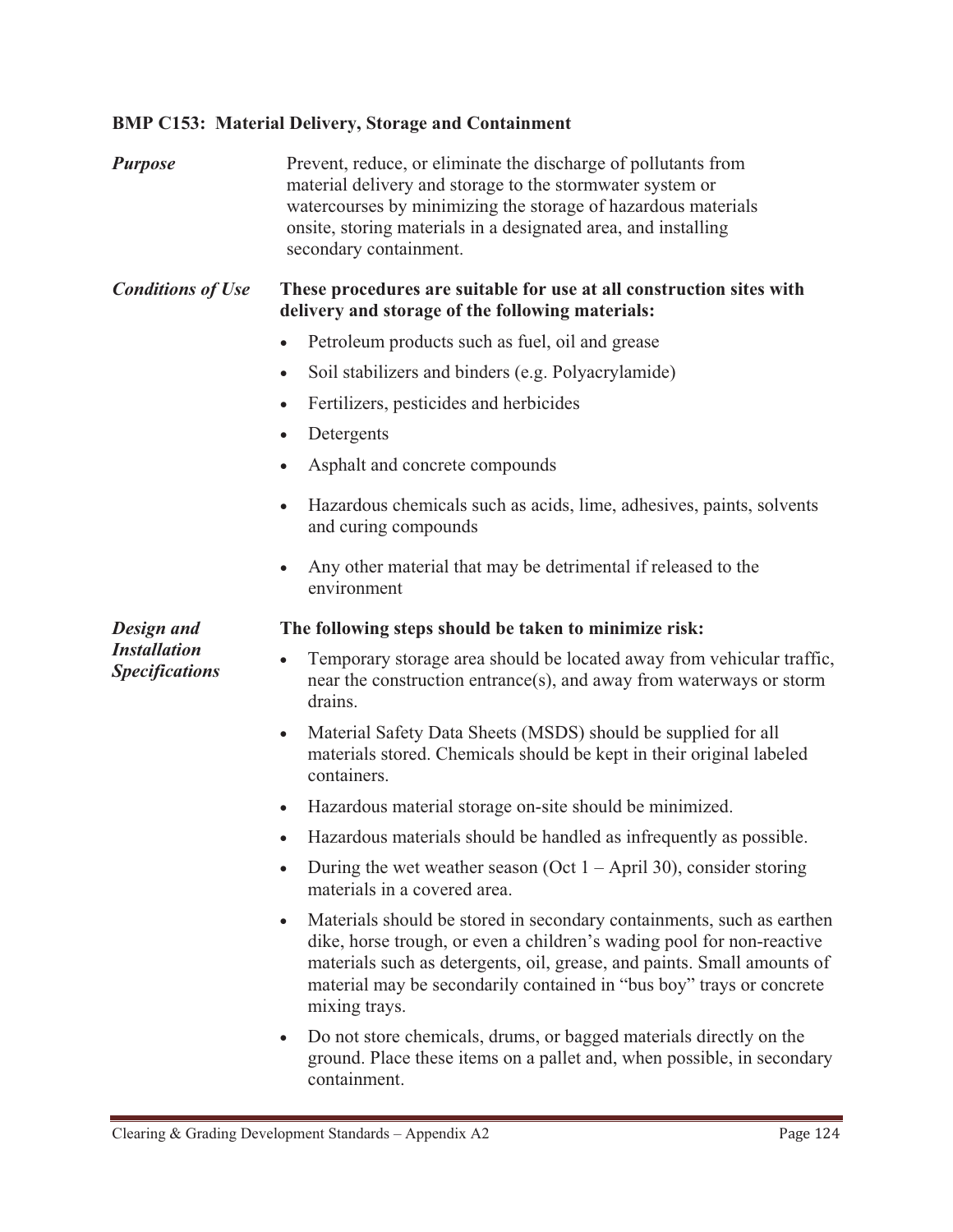$\bullet$  If drums must be kept uncovered, store them at a slight angle to reduce ponding of rainwater on the lids to reduce corrosion. Domed plastic covers are inexpensive and snap to the top of drums, preventing water from collecting.

### **Material Storage Areas and Secondary Containment Practices:**

- - Liquids, petroleum products, and substances listed in 40 CFR Parts 110, 117, or 302 shall be stored in approved containers and drums and shall not be overfilled. Containers and drums shall be stored in temporary secondary containment facilities.
- - Temporary secondary containment facilities shall provide for a spill containment volume able to contain precipitation from a 25 year, 24 hour storm event, plus 10% of the total enclosed container volume of all containers, or 110% of the capacity of the largest container within its boundary, whichever is greater.
- $\bullet$  Secondary containment facilities shall be impervious to the materials stored therein for a minimum contact time of 72 hours.
- $\bullet$  Secondary containment facilities shall be maintained free of accumulated rainwater and spills. In the event of spills or leaks, accumulated rainwater and spills shall be collected and placed into drums. These liquids shall be handled as hazardous waste unless testing determines them to be non-hazardous.
- Sufficient separation should be provided between stored containers to allow for spill cleanup and emergency response access.
- $\bullet$ During the wet weather season (Oct  $1 -$ April 30), each secondary containment facility shall be covered during non-working days, prior to and during rain events.
- $\bullet$  Keep material storage areas clean, organized and equipped with an ample supply of appropriate spill clean-up material (spill kit).
- The spill kit should include, at a minimum:
	- 1-Water Resistant Nylon Bag
	- 3-Oil Absorbent Socks 3"x 4'
	- $\bullet$ 2-Oil Absorbent Socks 3"x 10'
	- -12-Oil Absorbent Pads 17"x19"
	- $\bullet$ 1-Pair Splash Resistant Goggles
	- $\bullet$ 3-Pair Nitrile Gloves
	- -10-Disposable Bags with Ties
	- -Instructions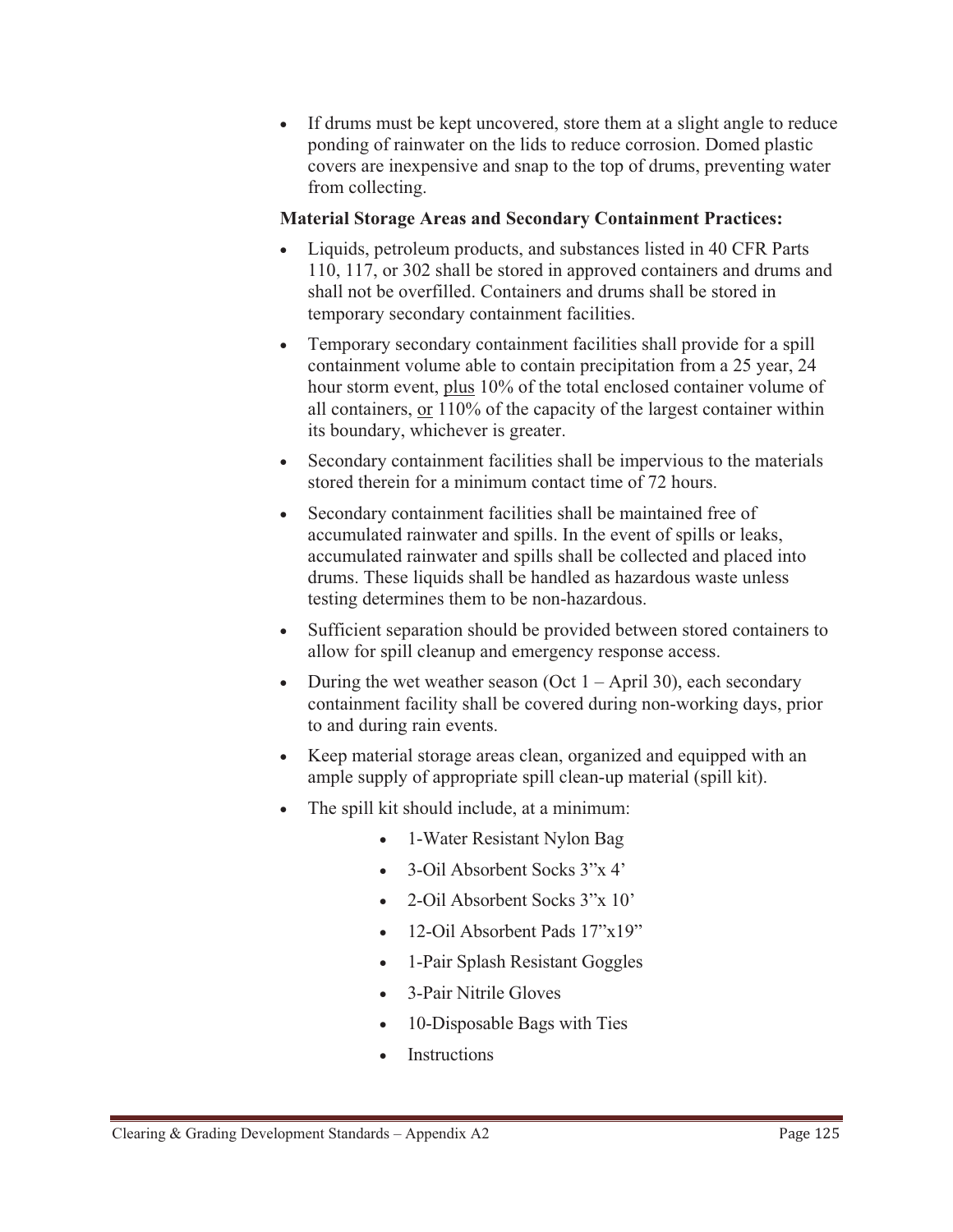## **BMP C160: Certified Erosion and Sediment Control Lead**

| <b>Purpose</b>           | The project proponent designates at least one person as the responsible<br>representative in charge of erosion and sediment control (ESC), and water<br>quality protection. The designated person shall be the Certified Erosion<br>and Sediment Control Lead (CESCL) who is responsible for ensuring<br>compliance with all local, state, and federal erosion and sediment control<br>and water quality requirements. |
|--------------------------|------------------------------------------------------------------------------------------------------------------------------------------------------------------------------------------------------------------------------------------------------------------------------------------------------------------------------------------------------------------------------------------------------------------------|
| <b>Conditions of Use</b> | A CESCL shall be made available on projects one acre or larger that<br>discharge stormwater to surface waters of the state                                                                                                                                                                                                                                                                                             |
|                          | The CESCL shall:                                                                                                                                                                                                                                                                                                                                                                                                       |
|                          | Have a current certificate proving attendance in an erosion and<br>$\bullet$<br>sediment control training course that meets the minimum ESC<br>training and certification requirements established by Ecology<br>(see details below).                                                                                                                                                                                  |
|                          | Ecology will maintain a list of ESC training and certification<br>providers at: www.ecy.wa.gov/programs/wq/stormwater.                                                                                                                                                                                                                                                                                                 |
|                          | <b>OR</b>                                                                                                                                                                                                                                                                                                                                                                                                              |
|                          | Be a Certified Professional in Erosion and Sediment Control<br>(CPESC); for additional information go to: www.cpesc.net                                                                                                                                                                                                                                                                                                |
| <b>Specifications</b>    | Certification shall remain valid for three years.<br>$\bullet$                                                                                                                                                                                                                                                                                                                                                         |
|                          | The CESCL shall have authority to act on behalf of the contractor or<br>developer and shall be available, on call, 24 hours per day throughout<br>the period of construction.                                                                                                                                                                                                                                          |
|                          | The CSWPPP shall include the name, telephone number, fax number,<br>$\bullet$<br>and address of the designated CESCL.                                                                                                                                                                                                                                                                                                  |
|                          | A CESCL may provide inspection and compliance services for<br>$\bullet$<br>multiple construction projects in the same geographic region.                                                                                                                                                                                                                                                                               |
|                          | Duties and responsibilities of the CESCL shall include, but are not limited<br>to the following:                                                                                                                                                                                                                                                                                                                       |
|                          | Maintaining permit file on site at all times which includes the SWPPP<br>and any associated permits and plans.                                                                                                                                                                                                                                                                                                         |
|                          | Directing BMP installation, inspection, maintenance, modification,<br>$\bullet$<br>and removal.                                                                                                                                                                                                                                                                                                                        |
|                          | Updating all project drawings and the CSWPPP with changes made.                                                                                                                                                                                                                                                                                                                                                        |
|                          | Keeping daily logs, and inspection reports. Inspection reports should<br>include:                                                                                                                                                                                                                                                                                                                                      |

- Inspection date/time.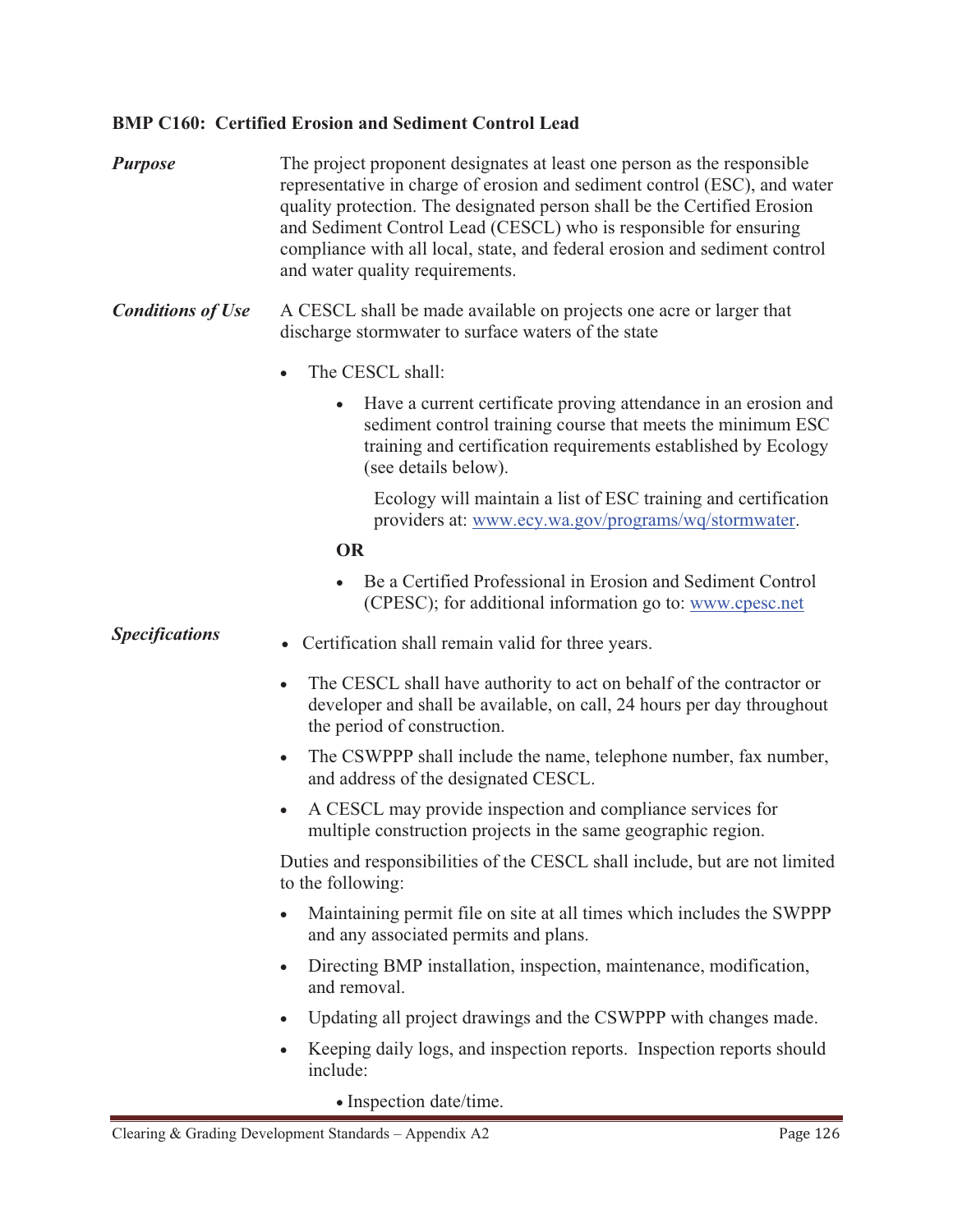- Weather information; general conditions during inspection and approximate amount of precipitation since the last inspection.
- A summary or list of all BMPs implemented, including observations of all erosion/sediment control structures or practices. The following shall be noted:

1) Locations of BMPs inspected,

2) Locations of BMPs that need maintenance,

3) Locations of BMPs that failed to operate as designed or intended, and

4) Locations of where additional or different BMPs are required.

- Visual monitoring results, including a description of discharged stormwater. The presence of suspended sediment, turbid water, discoloration, and oil sheen shall be noted, as applicable.
- Any water quality monitoring performed during inspection.
- General comments and notes, including a brief description of any BMP repairs, maintenance or installations made as a result of the inspection.
- $\bullet$  Facilitate, participate in, and take corrective actions resulting from inspections performed by outside agencies or the owner.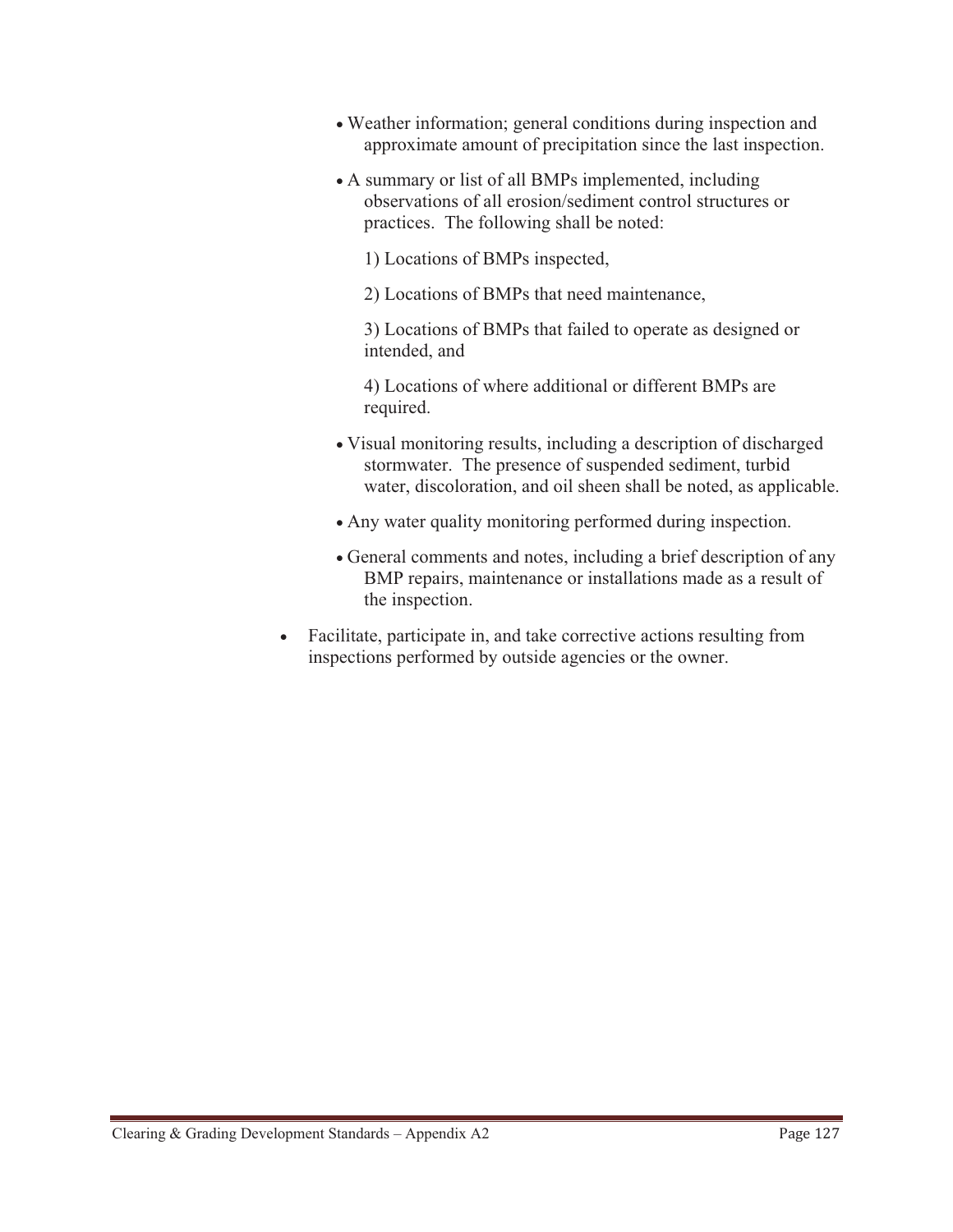## **Minimum Requirements for ESC Training and Certification Courses**

#### **General Requirements**

- 1. The course shall teach the construction stormwater pollution prevention guidance provided in the most recent version of:
	- a. The Washington State Dept. of Ecology Stormwater Management Manual for Western Washington,
	- b. Other equivalent stormwater management manuals approved by Ecology.
- 2. Upon completion of course, each attendee shall receive documentation of certification, including, at a minimum, a wallet-sized card that certifies completion of the course. Certification shall remain valid for three years. Recertification may be obtained by completing the 8-hour refresher course or by taking the initial 16-hour training course again.
- 3. The initial certification course shall be a minimum of 16 hours (with a reasonable time allowance for lunch, breaks, and travel to and from field) and include a field element and test.
	- a. The field element must familiarize students with the proper installation, maintenance and inspection of common erosion and sediment control BMPs including, but not limited to, blankets, check dams, silt fence, straw mulch, plastic, and seeding.
	- b. The test shall be open book and a passing score is not required for certification. Upon completion of the test, the correct answers shall be provided and discussed.
- 4. The refresher course shall be a minimum of 8 hours and include a test.
	- a. The refresher course shall include:
		- i. Applicable updates to the Stormwater Management Manual that is used to teach the course, including new or updated BMPs; and
		- ii. Applicable changes to the NPDES General Permit for Construction Activities.
	- b. The refresher course test shall be open book and a passing score is not required for certification. Upon completion of the test, the correct answers shall be provided and discussed.
	- c. The refresher course may be taught using an alternative format (e.g. internet, CD ROM, etc.) if the module is approved by Ecology.

## **Required Course Elements**

- 1. Erosion and Sedimentation Impacts
	- a. Examples/Case studies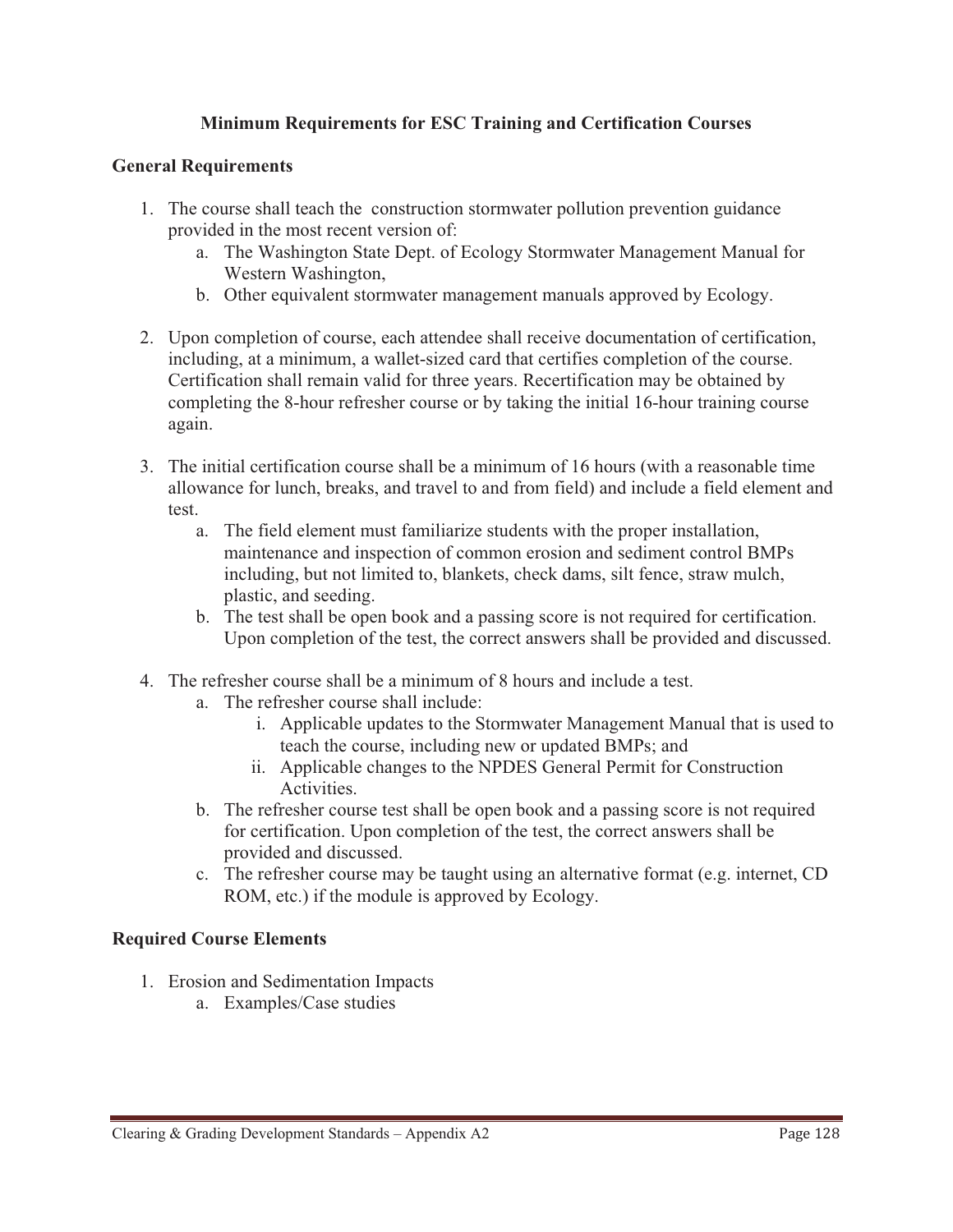- 2. Erosion and Sedimentation Processes
	- a. Definitions
	- b. Types of erosion
	- c. Sedimentation
		- i. Basic settling concepts
		- ii. Problems with clays/turbidity
- 3. Factors Influencing Erosion Potential
	- a. Soil
	- b. Vegetation
	- c. Topography
	- d. Climate
- 4. Regulatory Requirements
	- a. NPDES Construction Stormwater General Permit
	- b. Local requirements and permits
	- c. Other regulatory requirements
- 5. Stormwater Pollution Prevention Plan (SWPPP)
	- a. SWPPP is a living document should be revised as necessary
	- b. 12 Elements of a SWPPP; discuss suggested BMPs (with examples)
		- 1. Mark Clearing Limits
		- 2. Establish Construction Access
		- 3. Control Flow Rates
		- 4. Install Sediment Controls
		- 5. Stabilize Soils
		- 6. Protect Slopes
		- 7. Protect Drain Inlets
		- 8. Stabilize Channels and Outlets
		- 9. Control Pollutants
		- 10. Control De-watering
		- 11. Maintain BMPs
		- 12. Manage the Project
- 6. Monitoring/Reporting/Recordkeeping
	- a. Site inspections/visual monitoring
		- i. Disturbed areas
		- ii. BMPs
		- iii. Stormwater discharge points
	- b. Water quality sampling/analysis
		- i. Turbidity
		- ii. pH
	- c. Monitoring frequency
		- i. Set by NPDES permit
		- ii. Inactive sites reduced frequency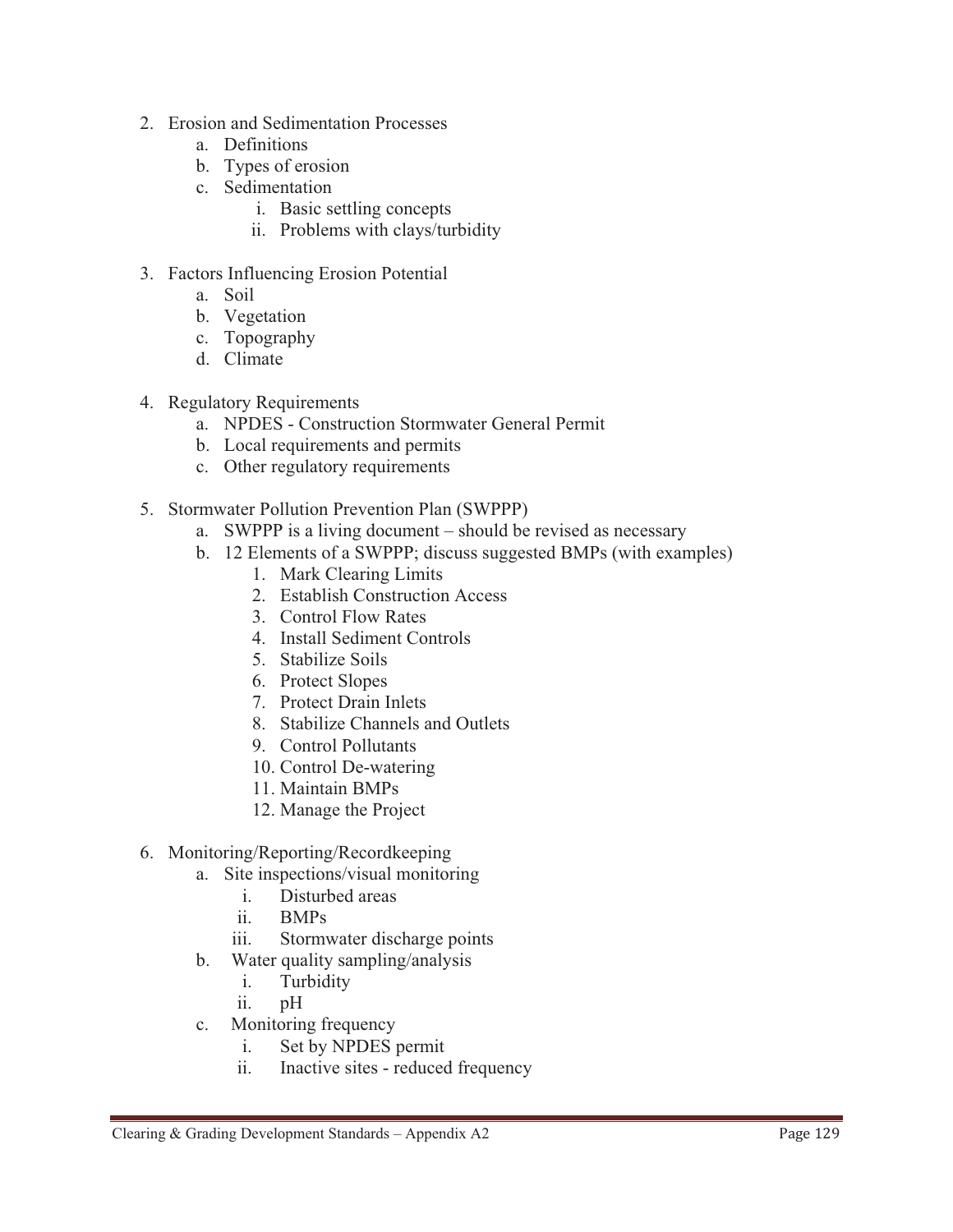- d. Adaptive Management
	- i. When monitoring indicates problem, take appropriate action (e.g. install/maintain BMPs)
	- ii. Document the corrective action(s) in SWPPP
- e. Reporting
	- i. Inspection reports/checklists
	- ii. Discharge Monitoring Reports (DMR)
	- iii. Non-compliance notification

### **Instructor Qualifications**

- 1. Instructors must be qualified to effectively teach the required course elements.
- 2. At a minimum, instructors must have:
	- a. Current certification as a Certified Professional in Erosion and Sediment Control (CPESC), or
	- b. Completed a training program for teaching the required course elements, or
	- c. The academic credentials and instructional experience necessary for teaching the required course elements.
- 3. Instructors must demonstrate competent instructional skills and knowledge of the applicable subject matter.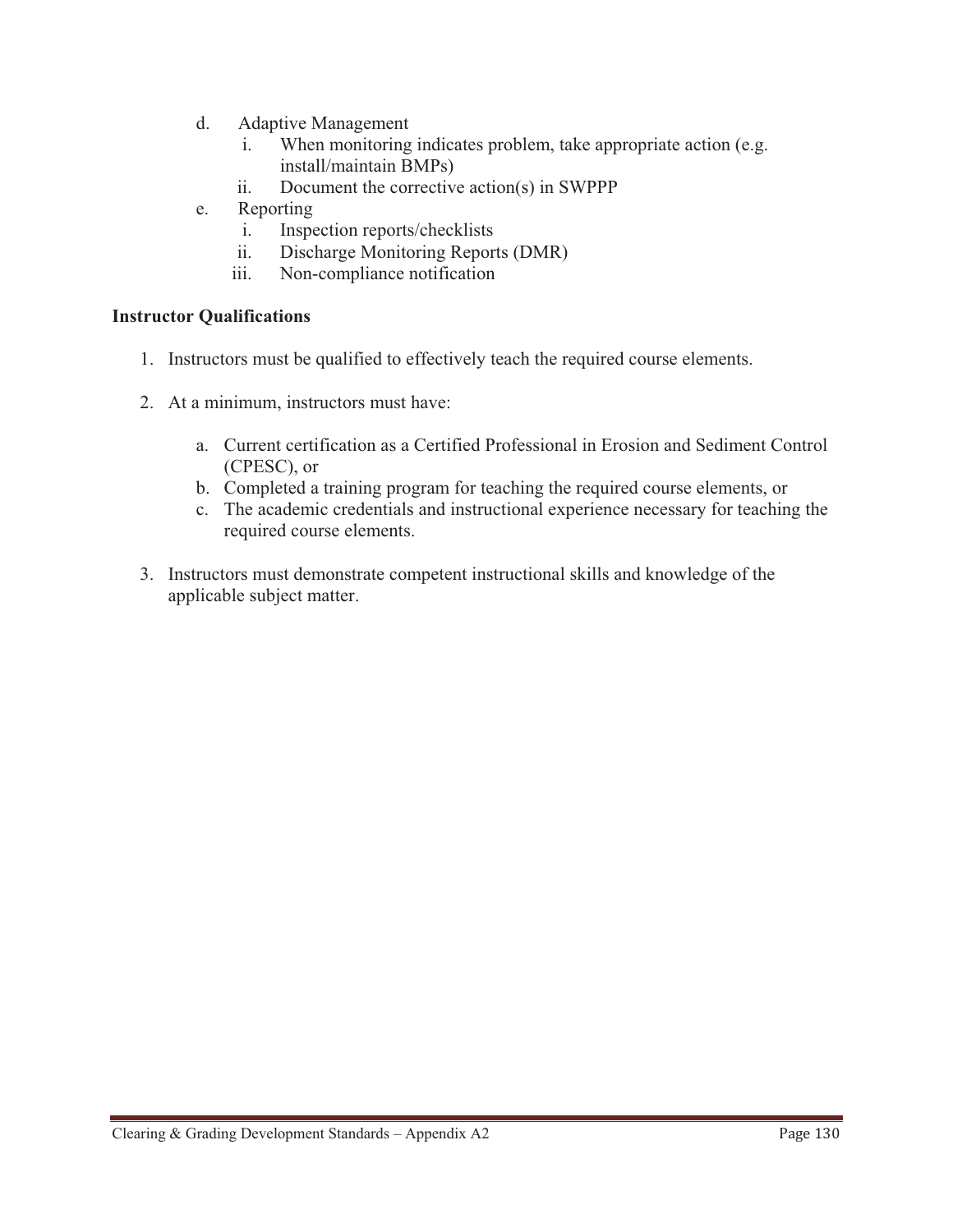## **BMP C161: Payment of Erosion Control Work**

*Purpose* As with any construction operation, the contractor should be paid for erosion control work. Payment for erosion control must be addressed during project development and design. Method of payment should be identified in the SWPPP.

**Conditions of Use** Erosion control work should never be "incidental" to the contract as it is extremely difficult for the contractor to bid the work. Work that is incidental to the contract is work where no separate measurement or payment is made. The cost for incidental work is included in payments made for applicable bid items in the Schedule of Unit Prices. For example, any erosion control work associated with an item called "Clearing and Grubbing" is bid and paid for as part of that item, not separately.

> Several effective means for payment of erosion control work are described below. These include:

- $\bullet$ Temporary Erosion and Sediment Control (TESC) Lump Sum.
- -TESC-Force Account.
- Unit Prices.
- Lump Sum.

#### **TESC Lump Sum**

One good method for achieving effective erosion and sediment control is to set up a Progress Payment system whereby the contract spells out exactly what is expected and allows for monthly payments over the life of the contract.

For example, an Item called "TESC Lump Sum" is listed in the Bid Schedule of Unit Prices. An amount, such as \$10,000, is written in both the Unit Price and Amount columns. This requires all bidders to bid \$10,000 for the item. If \$10,000 is not shown in the Amount column, each contractor bids the amount. Often this is under-bid, which can cause compliance difficulties later. In this example, the contractor is required to revise the project CSWPPP by developing a Contractor's Erosion and Sediment Control Plan (CESCP) that is specific to their operations.

Next, the following language is included in the TESC specification Payment section:

Based upon lump sum Bid Item "TESC Lump Sum", payments will be made as follows:

- A. Upon receipt of the Contractor's CESCP, 25 percent.
- B. After Notice To Proceed and before Substantial Completion, 50 percent will be pro rated and paid monthly for compliance with the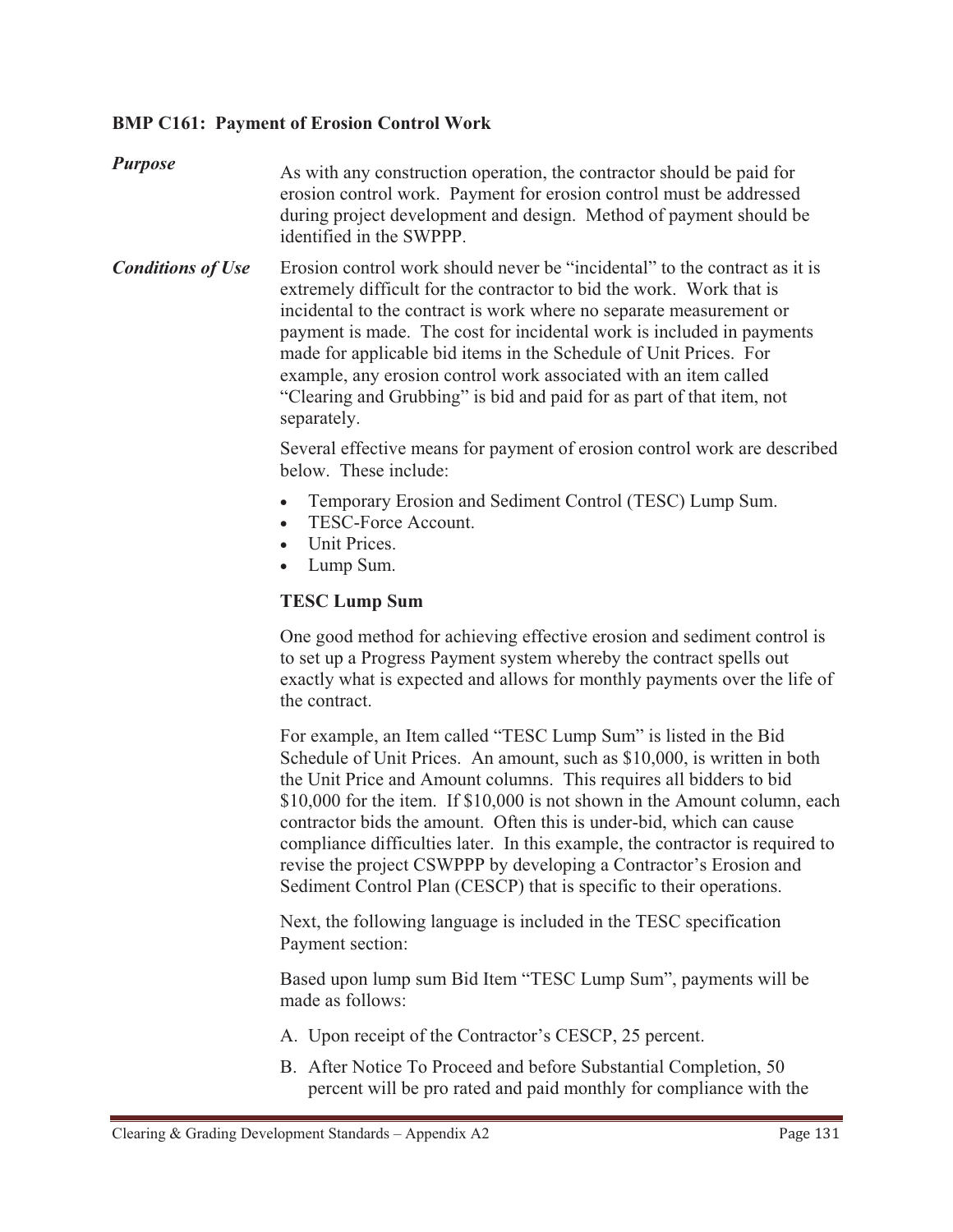CESCP. Non-compliance will result in withholding of payment for the month of non-compliance.

C. At Final Payment, 25 percent for a clean site.

Payment for "TESC Lump Sum" will be full compensation for furnishing all labor, equipment, materials and tools to implement the CESCP, install, inspect, maintain, and remove temporary erosion and sediment controls as detailed in the drawings and specified herein, with the exception of those items measured and paid for separately.

## *TESC Force Account*

|                    | One good method for ensuring that contingency money is available to<br>address unforeseen erosion and sediment control problems is to set up an<br>item called "TESC-Force Account". For example, an amount such as<br>\$15,000 is written in both the Unit Price and Amount columns for the<br>item. This requires all bidders to bid \$15,000 for the item.                           |
|--------------------|-----------------------------------------------------------------------------------------------------------------------------------------------------------------------------------------------------------------------------------------------------------------------------------------------------------------------------------------------------------------------------------------|
|                    | The Force Account is used only at the discretion of the contracting agency<br>or developer. If there are no unforeseen erosion problems, the money is<br>not used. If there are unforeseen erosion problems, the contracting agency<br>would direct the work to be done and pay an agreed upon amount for the<br>work (such as predetermined rates under a Time and Materials setting). |
|                    | Contract language for this item could look like this:                                                                                                                                                                                                                                                                                                                                   |
|                    | Measurement and Payment for "TESC-Force Account" will be on a Force<br>Account basis in accordance with<br>(include appropriate section)<br>of the Contract Specifications). The amount entered in the Schedule of<br>Unit Prices is an estimate.                                                                                                                                       |
| <b>Unit Prices</b> |                                                                                                                                                                                                                                                                                                                                                                                         |
|                    | When the material or work can be quantified, it can be paid by Unit Prices.<br>For example, the project designer knows that 2 acres will need to be<br>hydroseeded and sets up an Item of Work for Hydroseed, with a Bid<br>Quantity of 2, and a Unit for Acre. The bidder writes in the unit Prices<br>and Amount.                                                                     |
|                    | Unit Price items can be used in conjunction with TESC-Force Account<br>and TESC-Lump Sum.                                                                                                                                                                                                                                                                                               |
| Lump Sum           |                                                                                                                                                                                                                                                                                                                                                                                         |
|                    | In contracts where all the work in a project is paid as a Lump Sum, erosion<br>control is usually not paid as a separate item. In order to ensure that<br>appropriate amounts are bid into the contract, the contracting agency can<br>request a Schedule of Values and require that all erosion control costs be<br>identified.                                                        |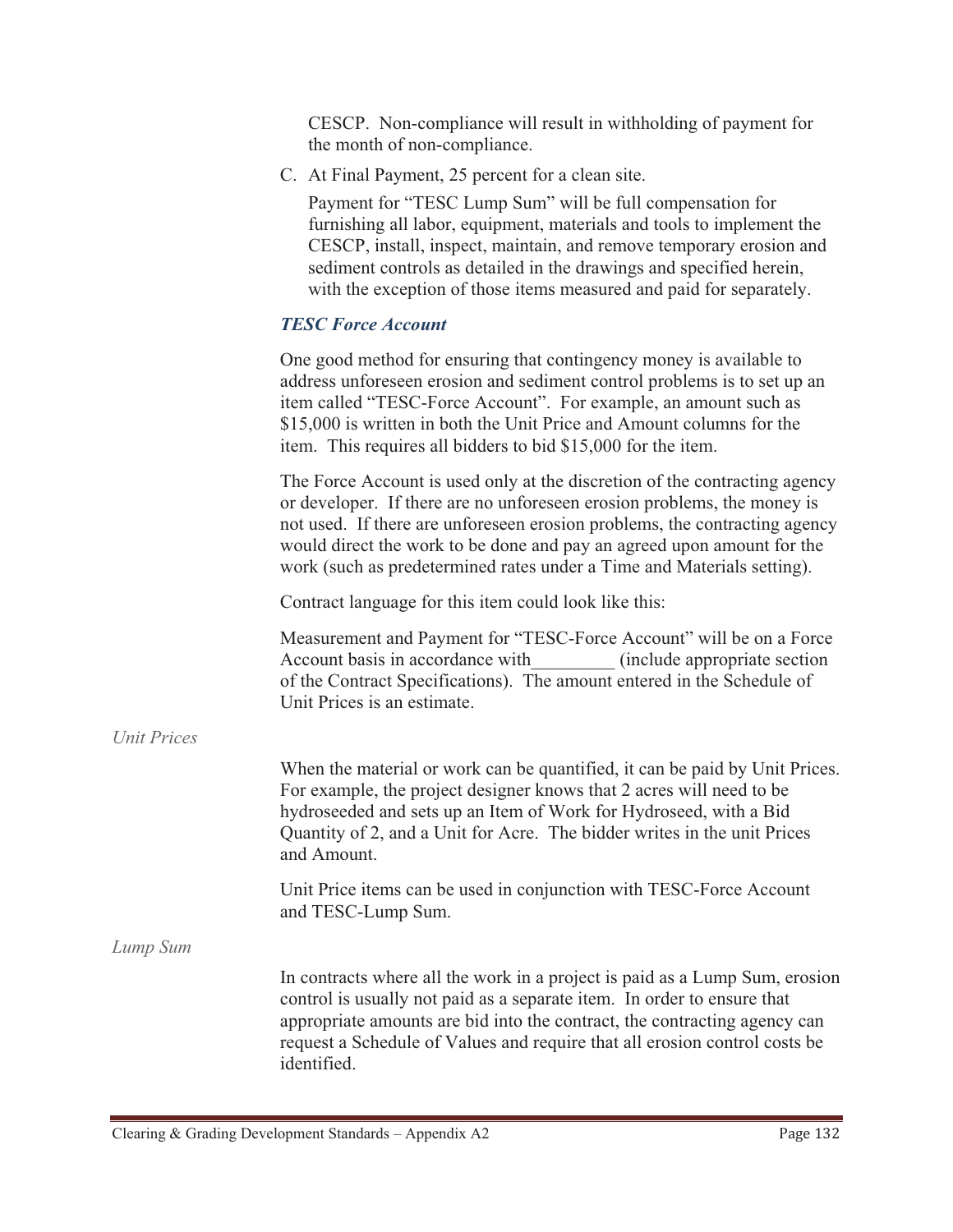## **BMP C162: Scheduling**

| <b>Purpose</b>                                                                                 | Sequencing a construction project reduces the amount and duration of soil<br>exposed to erosion by wind, rain, runoff, and vehicle tracking.                                                                                                                                                                                                                                                                                                                                                                                                                                                                                                                                                                                                                                                                                                                                                                                                                  |
|------------------------------------------------------------------------------------------------|---------------------------------------------------------------------------------------------------------------------------------------------------------------------------------------------------------------------------------------------------------------------------------------------------------------------------------------------------------------------------------------------------------------------------------------------------------------------------------------------------------------------------------------------------------------------------------------------------------------------------------------------------------------------------------------------------------------------------------------------------------------------------------------------------------------------------------------------------------------------------------------------------------------------------------------------------------------|
| <b>Conditions of Use</b><br><b>Design</b><br><b>Considerations</b><br>$\bullet$<br>progresses. | The construction sequence schedule is an orderly listing of all major land-<br>disturbing activities together with the necessary erosion and sedimentation<br>control measures planned for the project. This type of schedule guides the<br>contractor on work to be done before other work is started so that serious<br>erosion and sedimentation problems can be avoided.<br>Following a specified work schedule that coordinates the timing of land-<br>disturbing activities and the installation of control measures is perhaps the<br>most cost-effective way of controlling erosion during construction. The<br>removal of surface ground cover leaves a site vulnerable to accelerated<br>erosion. Construction procedures that limit land clearing, provide timely<br>installation of erosion and sedimentation controls, and restore protective<br>cover quickly can significantly reduce the erosion potential of a site.<br>Avoid rainy periods. |
|                                                                                                | Schedule projects to disturb only small portions of the site at any one<br>time. Complete grading as soon as possible. Immediately stabilize the<br>disturbed portion before grading the next portion. Practice staged<br>seeding in order to revegetate cut and fill slopes as the work                                                                                                                                                                                                                                                                                                                                                                                                                                                                                                                                                                                                                                                                      |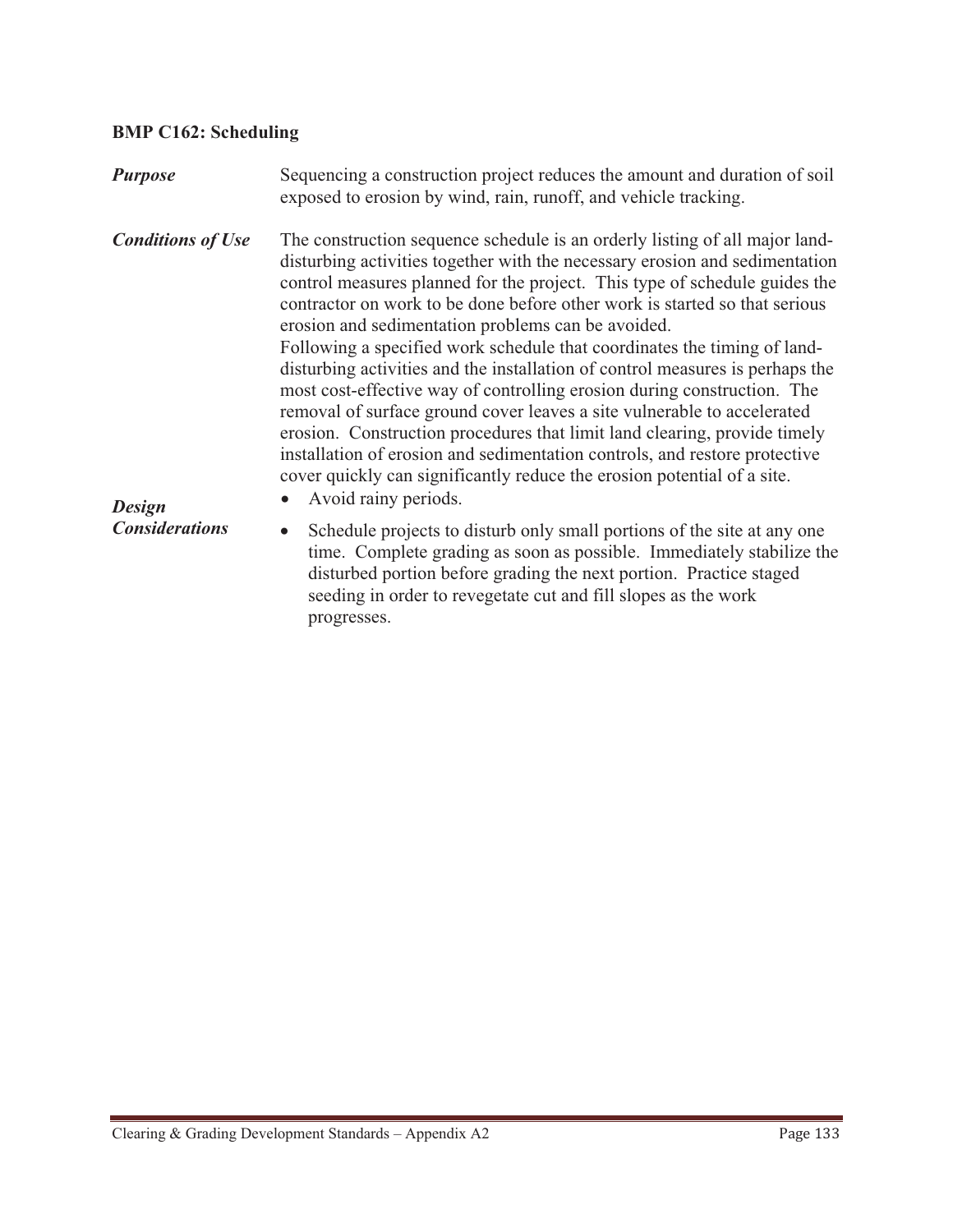#### **BMP C180: Small Project Construction Stormwater Pollution Prevention**

*Purpose* To prevent the discharge of sediment and other pollutants to the maximum extent practicable from small construction projects.

**Conditions of Use** On small construction projects, those adding or replacing less than 2,000 square feet of impervious surface or clearing less than 7,000 square feet.

*Design and Installation Specifications*  - Plan and implement proper clearing and grading of the site. It is most important only to clear the areas needed, thus keeping exposed areas to a minimum. Phase clearing so that only those areas that are actively being worked are uncovered.

> *Note: Clearing limits should be flagged in the lot or area prior to initiating clearing.*

- Soil shall be managed in a manner that does not permanently compact or deteriorate the final soil and landscape system. If disturbance and/or compaction occur the impact must be corrected at the end of the construction activity. This shall include restoration of soil depth, soil quality, permeability, and percent organic matter. Construction practices must not cause damage to or compromise the design of permanent landscape or infiltration areas.
- Locate excavated basement soil a reasonable distance behind the curb, such as in the backyard or side yard area. This will increase the distance eroded soil must travel to reach the storm sewer system. Soil piles should be covered until the soil is either used or removed. Piles should be situated so that sediment does not run into the street or adjoining yards.
- $\bullet$  Backfill basement walls as soon as possible and rough grade the lot. This will eliminate large soil mounds, which are highly erodible, and prepares the lot for temporary cover, which will further reduce erosion potential.
- Remove excess soil from the site as soon as possible after backfilling. This will eliminate any sediment loss from surplus fill.
- If a lot has a soil bank higher than the curb, a trench or berm should be installed moving the bank several feet behind the curb. This will reduce the occurrence of gully and rill erosion while providing a storage and settling area for stormwater.
- The construction entrance should be stabilized where traffic will be leaving the construction site and traveling on paved roads or other paved areas within 1,000 feet of the site.